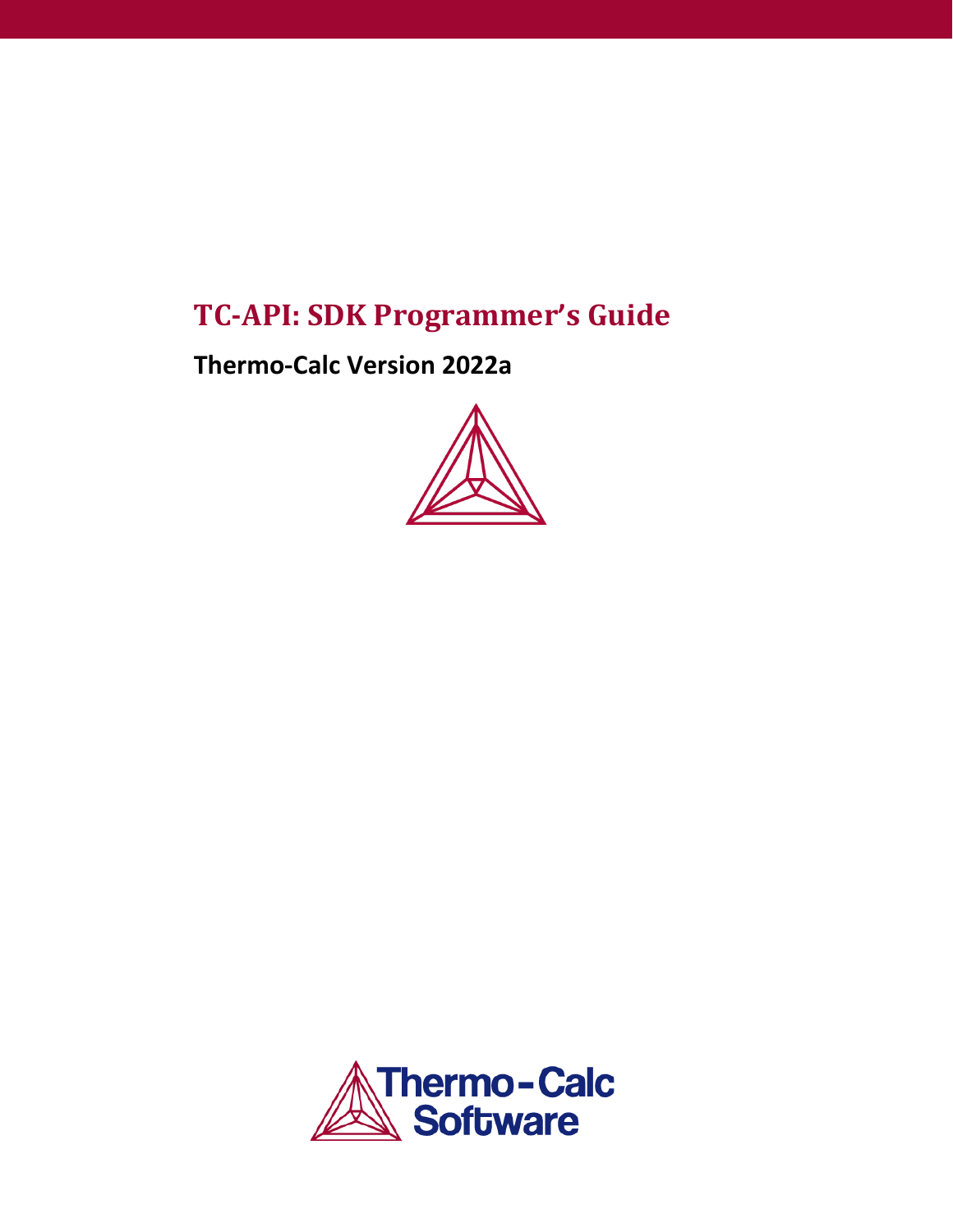Copyright 2022 Thermo-Calc Software AB. All rights reserved.

Information in this document is subject to change without notice. The software described in this document is furnished under a license agreement or nondisclosure agreement. The software may be used or copied only in accordance with the terms of those agreements.

Thermo-Calc Software AB Råsundavägen 18, SE-169 67 Solna, Sweden +46 8 545 959 30 [documentation@thermocalc.com](mailto:documentation@thermocalc.com) [www.thermocalc.com](http://www.thermocalc.com/)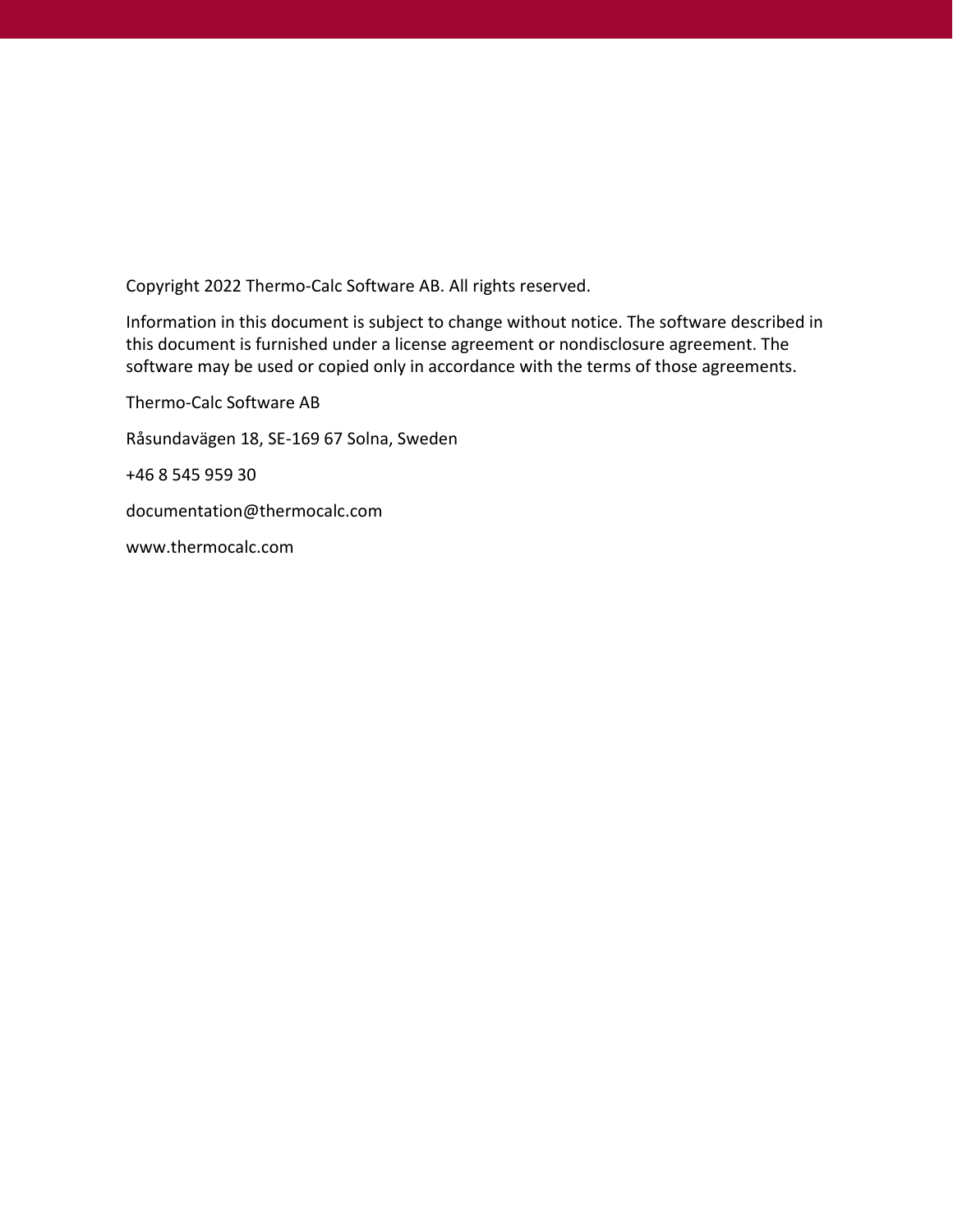# TC-API 7.8.11410

# Generated by Doxygen 1.8.9.1

Fri Sep 29 2017 19:50:12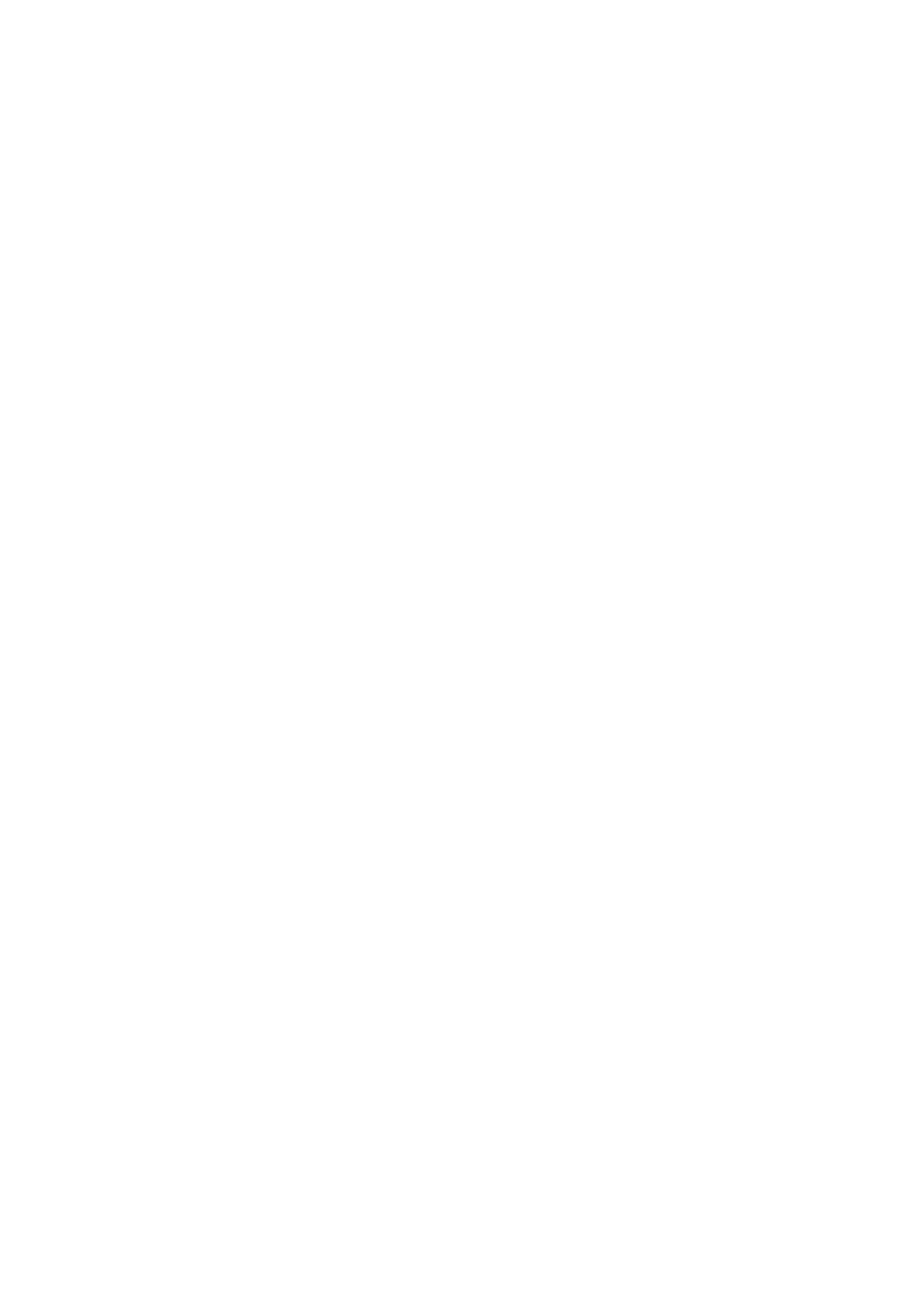# **Contents**

| 1              |     | <b>Thermo-Calc c-api</b> |                            |  |                                                                                                                                                                                                                                |  |  |  |  |  |  |  |  |  |  | 1              |
|----------------|-----|--------------------------|----------------------------|--|--------------------------------------------------------------------------------------------------------------------------------------------------------------------------------------------------------------------------------|--|--|--|--|--|--|--|--|--|--|----------------|
|                | 1.1 |                          |                            |  |                                                                                                                                                                                                                                |  |  |  |  |  |  |  |  |  |  | $\mathbf{1}$   |
|                |     | 1.1.1                    |                            |  |                                                                                                                                                                                                                                |  |  |  |  |  |  |  |  |  |  | $\mathbf{1}$   |
|                |     | 1.1.2                    |                            |  |                                                                                                                                                                                                                                |  |  |  |  |  |  |  |  |  |  | $\mathbf{1}$   |
|                |     | 1.1.3                    |                            |  |                                                                                                                                                                                                                                |  |  |  |  |  |  |  |  |  |  | $\mathbf{1}$   |
|                | 1.2 |                          |                            |  |                                                                                                                                                                                                                                |  |  |  |  |  |  |  |  |  |  | $\mathbf{1}$   |
|                | 1.3 |                          |                            |  |                                                                                                                                                                                                                                |  |  |  |  |  |  |  |  |  |  | $\overline{c}$ |
|                |     | 1.3.1                    |                            |  |                                                                                                                                                                                                                                |  |  |  |  |  |  |  |  |  |  | $\overline{c}$ |
|                |     | 1.3.2                    |                            |  |                                                                                                                                                                                                                                |  |  |  |  |  |  |  |  |  |  | $\overline{c}$ |
|                | 1.4 |                          |                            |  |                                                                                                                                                                                                                                |  |  |  |  |  |  |  |  |  |  | $\overline{c}$ |
|                |     | 1.4.1                    |                            |  |                                                                                                                                                                                                                                |  |  |  |  |  |  |  |  |  |  | $\overline{c}$ |
|                |     | 1.4.2                    |                            |  |                                                                                                                                                                                                                                |  |  |  |  |  |  |  |  |  |  | $\overline{c}$ |
|                |     |                          |                            |  |                                                                                                                                                                                                                                |  |  |  |  |  |  |  |  |  |  |                |
| $\overline{2}$ |     | <b>Class Index</b>       |                            |  |                                                                                                                                                                                                                                |  |  |  |  |  |  |  |  |  |  | 5              |
|                | 2.1 |                          |                            |  |                                                                                                                                                                                                                                |  |  |  |  |  |  |  |  |  |  | 5              |
| 3              |     | <b>File Index</b>        |                            |  |                                                                                                                                                                                                                                |  |  |  |  |  |  |  |  |  |  | 7              |
|                | 3.1 |                          |                            |  |                                                                                                                                                                                                                                |  |  |  |  |  |  |  |  |  |  | 7              |
|                |     |                          |                            |  |                                                                                                                                                                                                                                |  |  |  |  |  |  |  |  |  |  |                |
| 4              |     |                          | <b>Class Documentation</b> |  |                                                                                                                                                                                                                                |  |  |  |  |  |  |  |  |  |  | 9              |
|                | 4.1 |                          |                            |  |                                                                                                                                                                                                                                |  |  |  |  |  |  |  |  |  |  | 9              |
|                |     | 4.1.1                    |                            |  |                                                                                                                                                                                                                                |  |  |  |  |  |  |  |  |  |  | 10             |
|                |     | 4.1.2                    |                            |  |                                                                                                                                                                                                                                |  |  |  |  |  |  |  |  |  |  | 10             |
|                |     |                          | 4.1.2.1                    |  |                                                                                                                                                                                                                                |  |  |  |  |  |  |  |  |  |  | 10             |
|                |     |                          | 4.1.2.2                    |  |                                                                                                                                                                                                                                |  |  |  |  |  |  |  |  |  |  | 10             |
|                |     |                          | 4.1.2.3                    |  | to component status entertainment is a series of the status of the status of the status of the status of the status of the status of the status of the status of the status of the status of the status of the status of the s |  |  |  |  |  |  |  |  |  |  | 10             |
|                |     |                          | 4.1.2.4                    |  |                                                                                                                                                                                                                                |  |  |  |  |  |  |  |  |  |  | 10             |
|                |     |                          | 4.1.2.5                    |  |                                                                                                                                                                                                                                |  |  |  |  |  |  |  |  |  |  | 10             |
|                |     |                          | 4.1.2.6                    |  |                                                                                                                                                                                                                                |  |  |  |  |  |  |  |  |  |  | 11             |
|                |     |                          | 4.1.2.7                    |  |                                                                                                                                                                                                                                |  |  |  |  |  |  |  |  |  |  | 11             |
|                |     |                          | 4.1.2.8                    |  |                                                                                                                                                                                                                                |  |  |  |  |  |  |  |  |  |  | 11             |
|                |     |                          | 4.1.2.9                    |  |                                                                                                                                                                                                                                |  |  |  |  |  |  |  |  |  |  | 11             |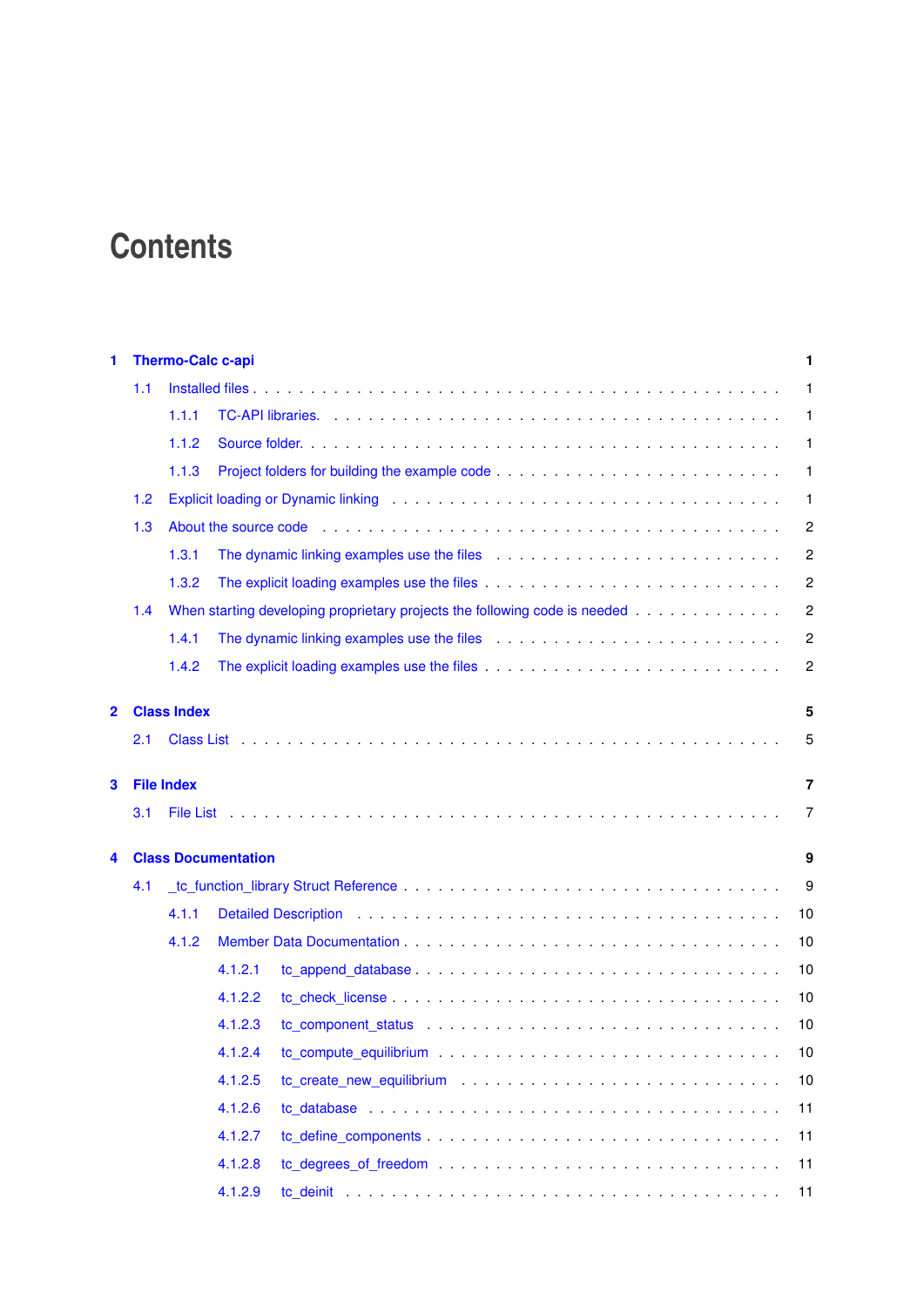| 4.1.2.10 |                          | 11 |
|----------|--------------------------|----|
| 4.1.2.11 |                          | 11 |
| 4.1.2.12 |                          | 11 |
| 4.1.2.13 |                          | 11 |
| 4.1.2.14 |                          | 11 |
| 4.1.2.15 |                          | 11 |
| 4.1.2.16 |                          | 11 |
| 4.1.2.17 |                          | 11 |
| 4.1.2.18 |                          | 12 |
| 4.1.2.19 |                          | 12 |
| 4.1.2.20 |                          | 12 |
| 4.1.2.21 |                          | 12 |
| 4.1.2.22 |                          | 12 |
| 4.1.2.23 |                          | 12 |
| 4.1.2.24 |                          | 12 |
| 4.1.2.25 |                          | 12 |
| 4.1.2.26 |                          | 12 |
| 4.1.2.27 |                          | 12 |
| 4.1.2.28 |                          | 12 |
| 4.1.2.29 |                          | 12 |
| 4.1.2.30 |                          | 13 |
| 4.1.2.31 |                          | 13 |
| 4.1.2.32 |                          | 13 |
| 4.1.2.33 |                          | 13 |
| 4.1.2.34 |                          | 13 |
|          | 4.1.2.35 tc_phase_reject | 13 |
| 4.1.2.36 |                          | 13 |
| 4.1.2.37 |                          | 13 |
| 4.1.2.38 |                          | 13 |
| 4.1.2.39 |                          | 13 |
| 4.1.2.40 |                          | 13 |
| 4.1.2.41 |                          | 13 |
| 4.1.2.42 |                          | 14 |
| 4.1.2.43 |                          | 14 |
| 4.1.2.44 |                          | 14 |
| 4.1.2.45 |                          | 14 |
| 4.1.2.46 |                          | 14 |
| 4.1.2.47 |                          | 14 |
| 4.1.2.48 |                          | 14 |
| 4.1.2.49 |                          | 14 |
|          |                          |    |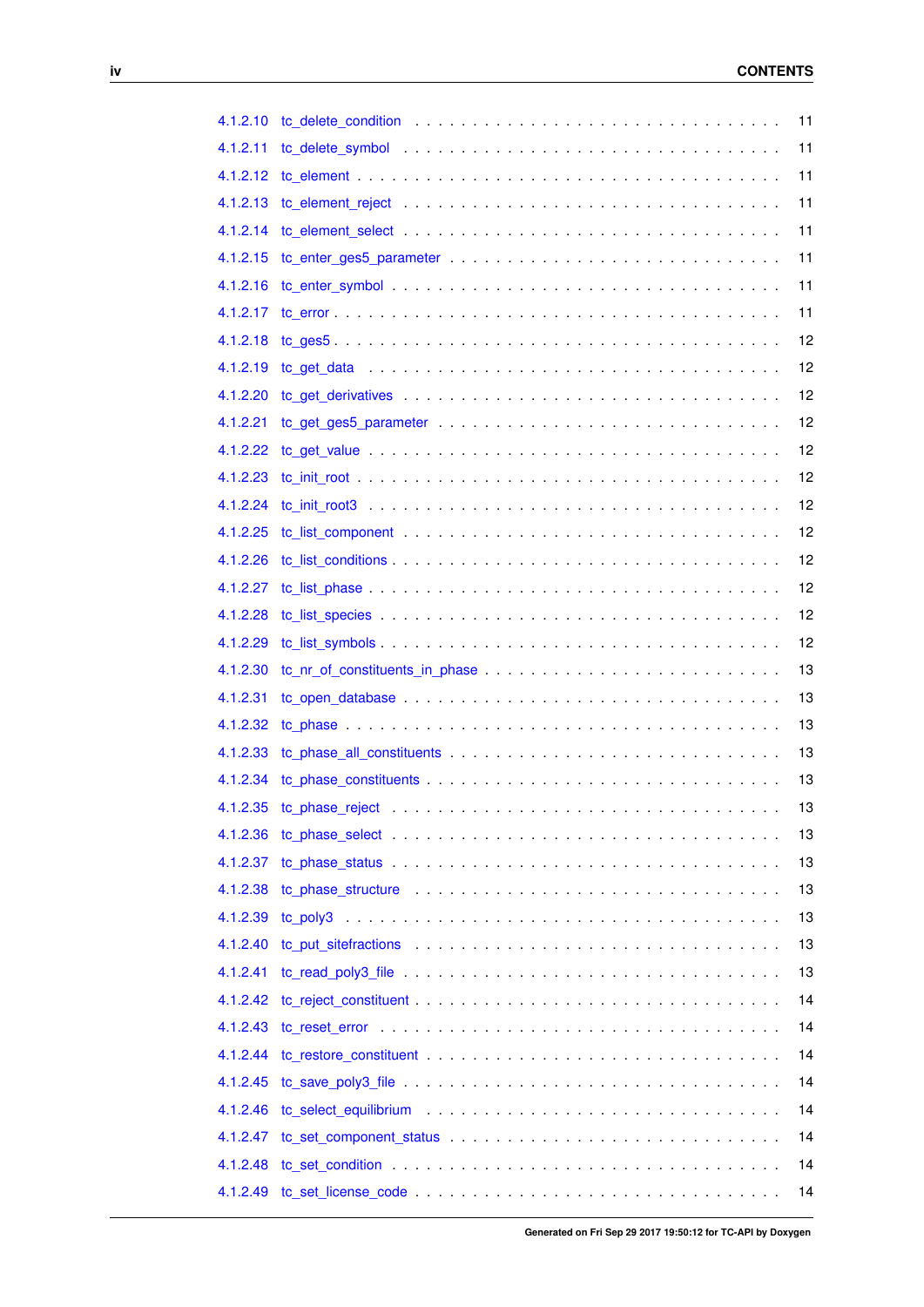|     |       | 4.1.2.50 to set minimization option $\ldots \ldots \ldots \ldots \ldots \ldots \ldots \ldots \ldots \ldots \ldots$<br>14                                                                                                             |
|-----|-------|--------------------------------------------------------------------------------------------------------------------------------------------------------------------------------------------------------------------------------------|
|     |       | 14<br>4.1.2.51                                                                                                                                                                                                                       |
|     |       | 14                                                                                                                                                                                                                                   |
|     |       | 14                                                                                                                                                                                                                                   |
|     |       | 15                                                                                                                                                                                                                                   |
|     |       | 15                                                                                                                                                                                                                                   |
| 4.2 |       | 15                                                                                                                                                                                                                                   |
|     | 4.2.1 | 15<br>Detailed Description entertainment of the state of the state of the state of the state of the state of the state of the state of the state of the state of the state of the state of the state of the state of the state of th |
|     | 4.2.2 | 15                                                                                                                                                                                                                                   |
|     |       | 15<br>4.2.2.1                                                                                                                                                                                                                        |
| 4.3 |       | 15<br>to_conditions_as_arrays_of_strings Struct Reference enterprise in the set of the conditions as arrays_of_strings Struct Reference                                                                                              |
|     | 4.3.1 | 15                                                                                                                                                                                                                                   |
|     | 4.3.2 | 16                                                                                                                                                                                                                                   |
|     |       | 16<br>4.3.2.1                                                                                                                                                                                                                        |
| 4.4 |       | 16                                                                                                                                                                                                                                   |
|     | 4.4.1 | 16                                                                                                                                                                                                                                   |
|     | 4.4.2 | 16                                                                                                                                                                                                                                   |
|     |       | 16<br>4.4.2.1                                                                                                                                                                                                                        |
| 4.5 |       | 16                                                                                                                                                                                                                                   |
|     | 4.5.1 | 16                                                                                                                                                                                                                                   |
|     | 4.5.2 | 16                                                                                                                                                                                                                                   |
|     |       | 16<br>4.5.2.1                                                                                                                                                                                                                        |
| 4.6 |       | 17                                                                                                                                                                                                                                   |
|     | 4.6.1 | 17                                                                                                                                                                                                                                   |
|     | 4.6.2 | 17                                                                                                                                                                                                                                   |
|     |       | 4.6.2.1<br>17                                                                                                                                                                                                                        |
| 4.7 |       | to_phases_strings Struct Reference enterprise in the set of the structure of the structure of the structure of the structure of the structure of the structure of the structure of the structure of the structure of the struc<br>17 |
|     | 4.7.1 | 17                                                                                                                                                                                                                                   |
|     | 4.7.2 | 17                                                                                                                                                                                                                                   |
|     |       | 4.7.2.1<br>17                                                                                                                                                                                                                        |
| 4.8 |       | to_reference_strings Struct Reference (a) and (a) and (a) and (a) and (a) and (a) and (a) and (a) and (a) and (a) and (a) and (a) and (a) and (a) and (a) and (a) and (a) and (a) and (a) and (a) and (a) and (a) and (a) and<br>17  |
|     | 4.8.1 | 18                                                                                                                                                                                                                                   |
|     | 4.8.2 | 18                                                                                                                                                                                                                                   |
|     |       | 18<br>4.8.2.1                                                                                                                                                                                                                        |
| 4.9 |       | 18                                                                                                                                                                                                                                   |
|     | 4.9.1 | Detailed Description (a) and a subset of the set of the set of the set of the set of the set of the set of the set of the set of the set of the set of the set of the set of the set of the set of the set of the set of the s<br>18 |
|     | 4.9.2 | 18                                                                                                                                                                                                                                   |
|     |       | 4.9.2.1<br>18                                                                                                                                                                                                                        |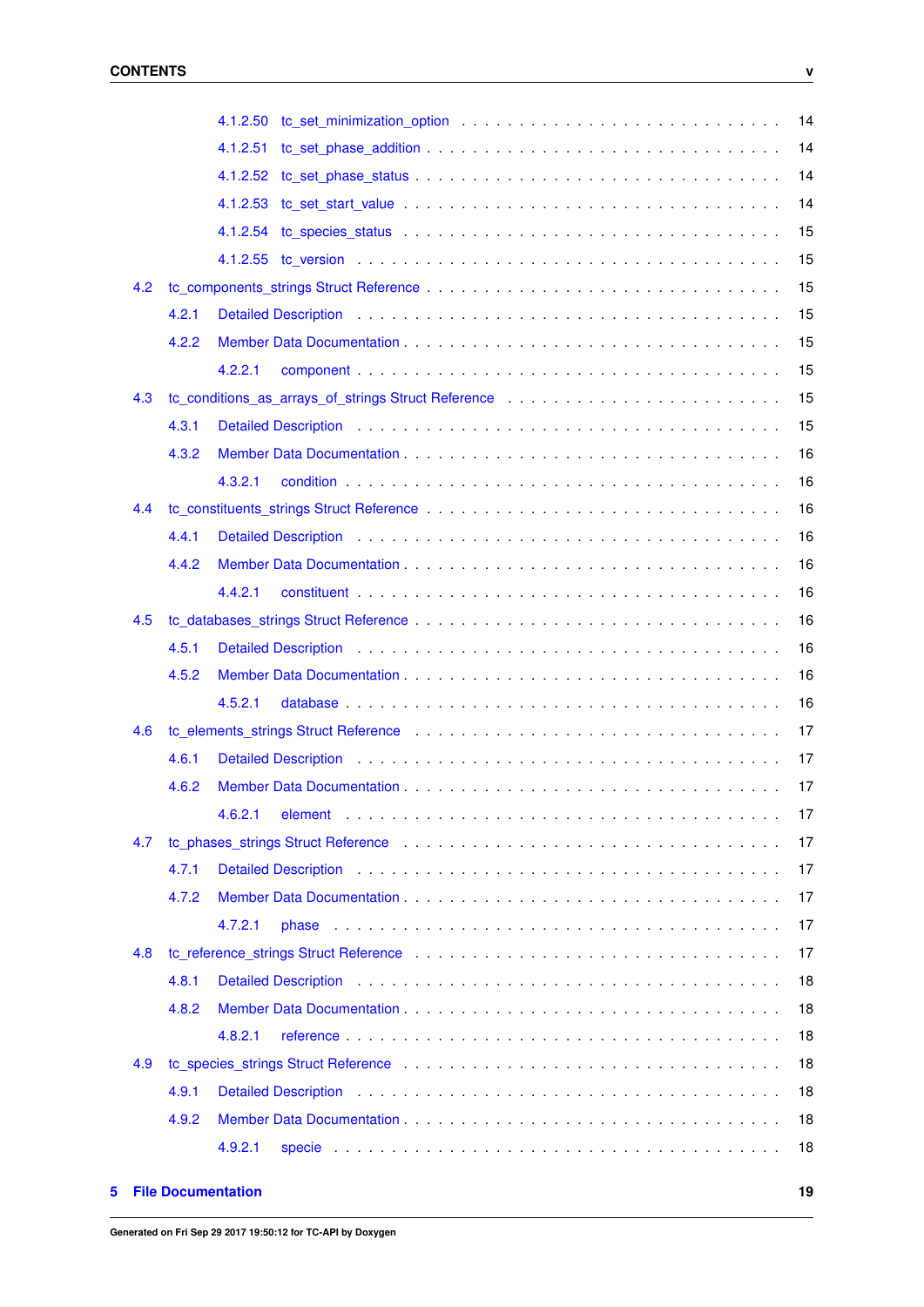| 5.1 |       |          | example 1.c File Reference enterprise on the contract of the contract of the contract of the contract of the c                                                                                                                 | 19 |
|-----|-------|----------|--------------------------------------------------------------------------------------------------------------------------------------------------------------------------------------------------------------------------------|----|
| 5.2 |       |          |                                                                                                                                                                                                                                | 19 |
|     | 5.2.1 |          |                                                                                                                                                                                                                                | 19 |
|     |       | 5.2.1.1  |                                                                                                                                                                                                                                | 19 |
| 5.3 |       |          |                                                                                                                                                                                                                                | 19 |
|     | 5.3.1 |          |                                                                                                                                                                                                                                | 20 |
|     |       | 5.3.1.1  |                                                                                                                                                                                                                                | 20 |
|     |       | 5.3.1.2  |                                                                                                                                                                                                                                | 20 |
|     |       | 5.3.1.3  |                                                                                                                                                                                                                                | 20 |
|     |       | 5.3.1.4  |                                                                                                                                                                                                                                | 20 |
|     | 5.3.2 |          | Function Documentation enterprise and and all the contracts of the contracts of the contracts of the contracts of the contracts of the contracts of the contracts of the contracts of the contracts of the contracts of the co | 20 |
|     |       | 5.3.2.1  |                                                                                                                                                                                                                                | 20 |
| 5.4 |       |          | libte.c File Reference (et al., and a series and a series and a series and a series of the Reference (et al., and a series of the Reference of the series of the series of the series of the SI and the SI and the SI and the  | 20 |
|     | 5.4.1 |          |                                                                                                                                                                                                                                | 20 |
|     |       | 5.4.1.1  |                                                                                                                                                                                                                                | 20 |
|     |       | 5.4.1.2  |                                                                                                                                                                                                                                | 21 |
| 5.5 |       |          | libtc.h File Reference (and a contract of the contract of the contract of the contract of the Reference (and a                                                                                                                 | 21 |
|     | 5.5.1 |          |                                                                                                                                                                                                                                | 22 |
|     |       | 5.5.1.1  |                                                                                                                                                                                                                                | 22 |
|     |       | 5.5.1.2  |                                                                                                                                                                                                                                | 22 |
|     |       | 5.5.1.3  |                                                                                                                                                                                                                                | 22 |
|     |       | 5.5.1.4  |                                                                                                                                                                                                                                | 22 |
|     |       | 5.5.1.5  |                                                                                                                                                                                                                                | 22 |
|     |       | 5.5.1.6  |                                                                                                                                                                                                                                | 22 |
|     |       | 5.5.1.7  |                                                                                                                                                                                                                                | 22 |
|     |       | 5.5.1.8  | IntFuncStringIntPStringIntFloatP entertainment in the state of the state of the state of the state of the state of the state of the state of the state of the state of the state of the state of the state of the state of the | 22 |
|     |       | 5.5.1.9  |                                                                                                                                                                                                                                | 22 |
|     |       | 5.5.1.10 |                                                                                                                                                                                                                                | 22 |
|     |       | 5.5.1.11 |                                                                                                                                                                                                                                | 22 |
|     |       | 5.5.1.12 |                                                                                                                                                                                                                                | 23 |
|     |       | 5.5.1.13 |                                                                                                                                                                                                                                | 23 |
|     |       | 5.5.1.14 |                                                                                                                                                                                                                                | 23 |
|     |       | 5.5.1.15 |                                                                                                                                                                                                                                | 23 |
|     |       | 5.5.1.16 |                                                                                                                                                                                                                                | 23 |
|     |       | 5.5.1.17 |                                                                                                                                                                                                                                | 23 |
|     |       | 5.5.1.18 |                                                                                                                                                                                                                                | 23 |
|     |       | 5.5.1.19 |                                                                                                                                                                                                                                | 23 |
|     |       | 5.5.1.20 |                                                                                                                                                                                                                                | 23 |
|     |       | 5.5.1.21 |                                                                                                                                                                                                                                | 23 |
|     |       | 5.5.1.22 |                                                                                                                                                                                                                                | 23 |
|     |       |          |                                                                                                                                                                                                                                |    |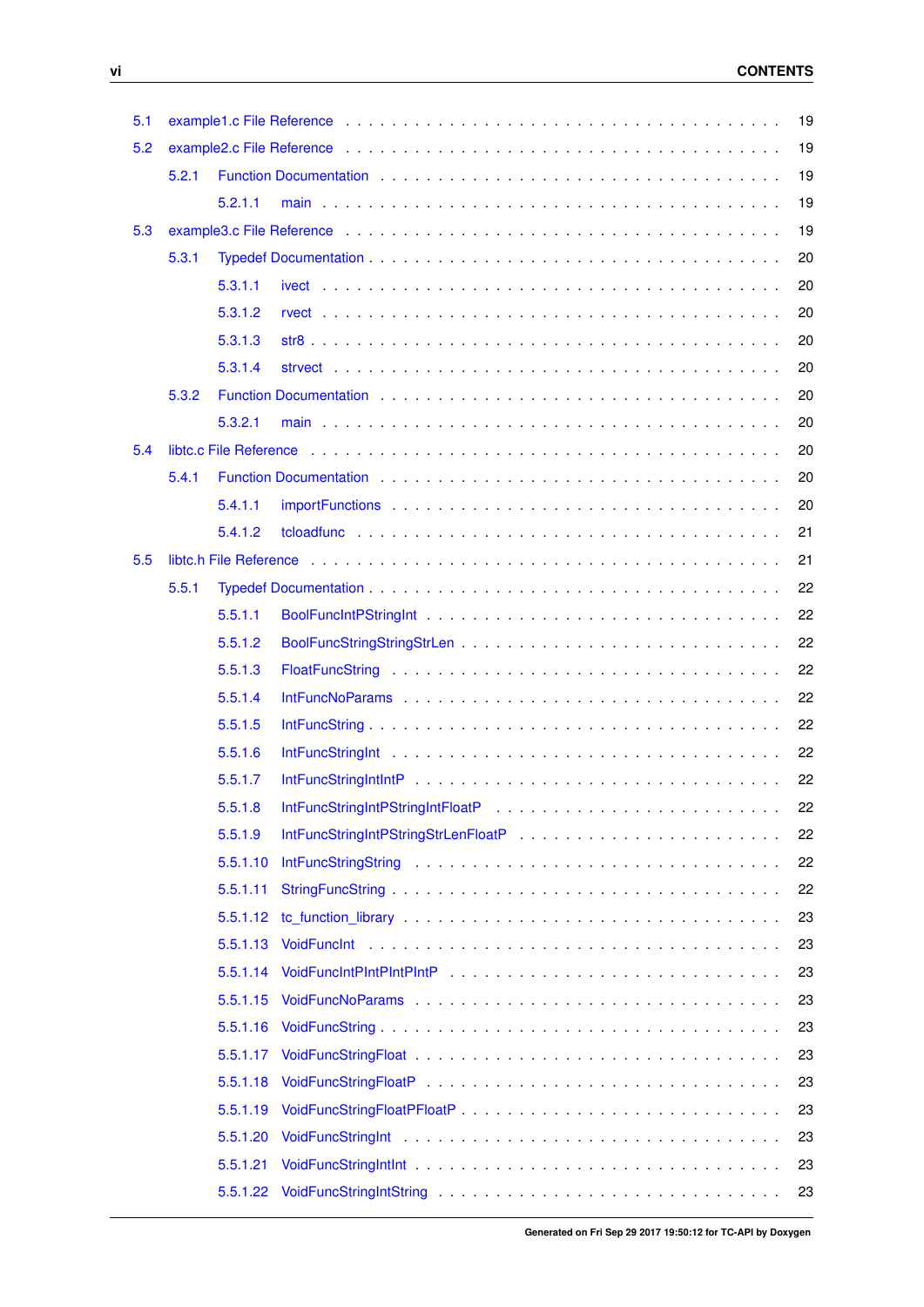|     |       |          |                                                                                                                                                                                                                                | 23 |
|-----|-------|----------|--------------------------------------------------------------------------------------------------------------------------------------------------------------------------------------------------------------------------------|----|
|     |       |          |                                                                                                                                                                                                                                | 23 |
|     |       |          |                                                                                                                                                                                                                                | 24 |
|     |       |          |                                                                                                                                                                                                                                | 24 |
|     | 5.5.2 |          |                                                                                                                                                                                                                                | 24 |
|     |       | 5.5.2.1  |                                                                                                                                                                                                                                | 24 |
| 5.6 |       |          |                                                                                                                                                                                                                                | 24 |
| 5.7 |       |          | ReadMe.txt File Reference enterprise and and an article of the service of the service of the service of the service of the service of the service of the service of the service of the service of the service of the service o | 24 |
| 5.8 |       |          |                                                                                                                                                                                                                                | 24 |
|     | 5.8.1 |          |                                                                                                                                                                                                                                | 25 |
|     |       | 5.8.1.1  |                                                                                                                                                                                                                                | 25 |
|     |       | 5.8.1.2  |                                                                                                                                                                                                                                | 25 |
|     |       | 5.8.1.3  |                                                                                                                                                                                                                                | 25 |
|     |       | 5.8.1.4  |                                                                                                                                                                                                                                | 26 |
|     |       | 5.8.1.5  |                                                                                                                                                                                                                                | 26 |
|     |       | 5.8.1.6  |                                                                                                                                                                                                                                | 26 |
|     |       | 5.8.1.7  |                                                                                                                                                                                                                                | 26 |
|     |       | 5.8.1.8  |                                                                                                                                                                                                                                | 26 |
|     |       | 5.8.1.9  |                                                                                                                                                                                                                                | 26 |
|     |       | 5.8.1.10 | TC_MAX_NR_OF_CONST_PER_SUBLATTICE                                                                                                                                                                                              | 26 |
|     |       | 5.8.1.11 | TC_MAX_NR_OF_CONST_PER_SUBLATTICE_IN_IDEAL_GAS                                                                                                                                                                                 | 26 |
|     |       | 5.8.1.12 |                                                                                                                                                                                                                                | 26 |
|     |       | 5.8.1.13 |                                                                                                                                                                                                                                | 26 |
|     |       | 5.8.1.14 |                                                                                                                                                                                                                                | 26 |
|     |       | 5.8.1.15 |                                                                                                                                                                                                                                | 26 |
|     |       |          |                                                                                                                                                                                                                                | 27 |
|     |       |          |                                                                                                                                                                                                                                | 27 |
|     |       |          |                                                                                                                                                                                                                                | 27 |
|     |       |          |                                                                                                                                                                                                                                | 27 |
|     |       |          |                                                                                                                                                                                                                                | 27 |
|     |       |          |                                                                                                                                                                                                                                | 27 |
|     |       |          |                                                                                                                                                                                                                                | 27 |
|     |       |          |                                                                                                                                                                                                                                | 27 |
|     |       |          |                                                                                                                                                                                                                                | 27 |
|     |       | 5.8.1.25 |                                                                                                                                                                                                                                | 27 |
|     |       |          |                                                                                                                                                                                                                                | 27 |
|     |       |          |                                                                                                                                                                                                                                | 27 |
|     |       |          |                                                                                                                                                                                                                                | 28 |
|     |       |          |                                                                                                                                                                                                                                | 28 |
|     |       |          |                                                                                                                                                                                                                                | 28 |
|     |       |          |                                                                                                                                                                                                                                |    |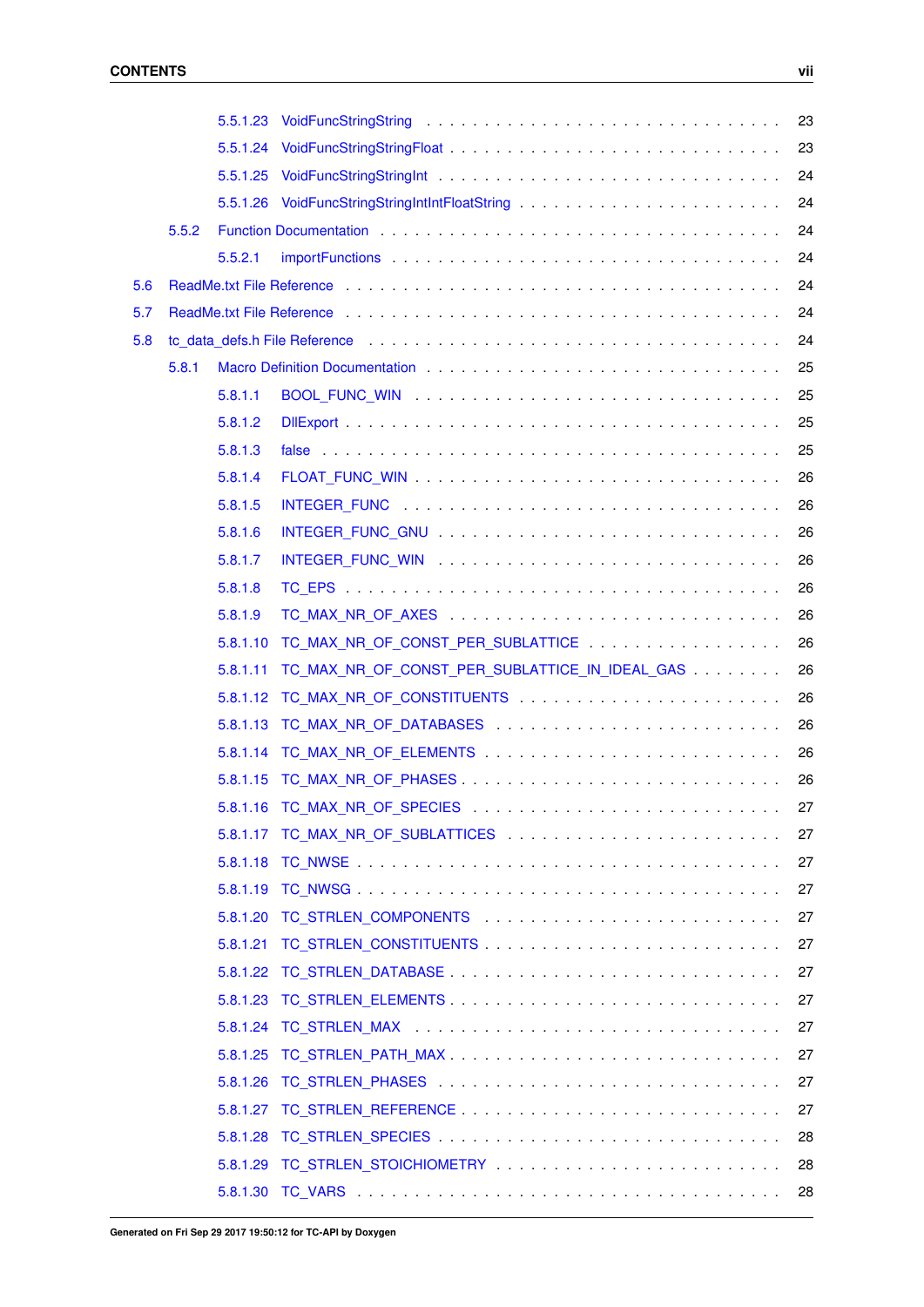|     |       | 5.8.1.31 |                                                                                                                                                                                                                                | 28 |
|-----|-------|----------|--------------------------------------------------------------------------------------------------------------------------------------------------------------------------------------------------------------------------------|----|
|     |       | 5.8.1.32 |                                                                                                                                                                                                                                | 28 |
|     |       | 5.8.1.33 |                                                                                                                                                                                                                                | 28 |
|     |       |          |                                                                                                                                                                                                                                | 28 |
|     | 5.8.2 |          |                                                                                                                                                                                                                                | 28 |
|     |       | 5.8.2.1  |                                                                                                                                                                                                                                | 28 |
|     |       | 5.8.2.2  |                                                                                                                                                                                                                                | 28 |
|     |       | 5.8.2.3  |                                                                                                                                                                                                                                | 28 |
|     |       | 5.8.2.4  |                                                                                                                                                                                                                                | 28 |
|     |       | 5.8.2.5  | tc_constituents_strings example. The set of the set of the set of the set of the set of the set of the set of the set of the set of the set of the set of the set of the set of the set of the set of the set of the set of th | 28 |
|     |       | 5.8.2.6  |                                                                                                                                                                                                                                | 29 |
|     |       | 5.8.2.7  |                                                                                                                                                                                                                                | 29 |
|     |       | 5.8.2.8  |                                                                                                                                                                                                                                | 29 |
|     |       | 5.8.2.9  |                                                                                                                                                                                                                                | 29 |
|     |       | 5.8.2.10 |                                                                                                                                                                                                                                | 29 |
|     |       | 5.8.2.11 |                                                                                                                                                                                                                                | 29 |
|     |       |          |                                                                                                                                                                                                                                | 29 |
|     |       |          |                                                                                                                                                                                                                                | 29 |
|     |       |          |                                                                                                                                                                                                                                | 29 |
|     |       | 5.8.2.15 |                                                                                                                                                                                                                                | 29 |
|     |       |          |                                                                                                                                                                                                                                | 29 |
| 5.9 |       |          |                                                                                                                                                                                                                                | 29 |
|     | 5.9.1 |          | Function Documentation enterprise to the contract of the contract of the contract of the contract of the contract of the contract of the contract of the contract of the contract of the contract of the contract of the contr | 31 |
|     |       | 5.9.1.1  |                                                                                                                                                                                                                                | 31 |
|     |       | 5.9.1.2  |                                                                                                                                                                                                                                | 31 |
|     |       | 5.9.1.3  | to component status response to the component status response to the component status of the component of the compo                                                                                                            | 31 |
|     |       | 5.9.1.4  |                                                                                                                                                                                                                                | 31 |
|     |       | 5.9.1.5  |                                                                                                                                                                                                                                | 31 |
|     |       | 5.9.1.6  |                                                                                                                                                                                                                                | 31 |
|     |       | 5.9.1.7  |                                                                                                                                                                                                                                | 31 |
|     |       | 5.9.1.8  |                                                                                                                                                                                                                                | 31 |
|     |       | 5.9.1.9  |                                                                                                                                                                                                                                | 31 |
|     |       | 5.9.1.10 |                                                                                                                                                                                                                                | 31 |
|     |       | 5.9.1.11 |                                                                                                                                                                                                                                | 32 |
|     |       |          |                                                                                                                                                                                                                                | 32 |
|     |       |          |                                                                                                                                                                                                                                | 32 |
|     |       |          |                                                                                                                                                                                                                                | 32 |
|     |       |          |                                                                                                                                                                                                                                | 32 |
|     |       |          |                                                                                                                                                                                                                                | 32 |
|     |       |          |                                                                                                                                                                                                                                | 32 |
|     |       |          |                                                                                                                                                                                                                                |    |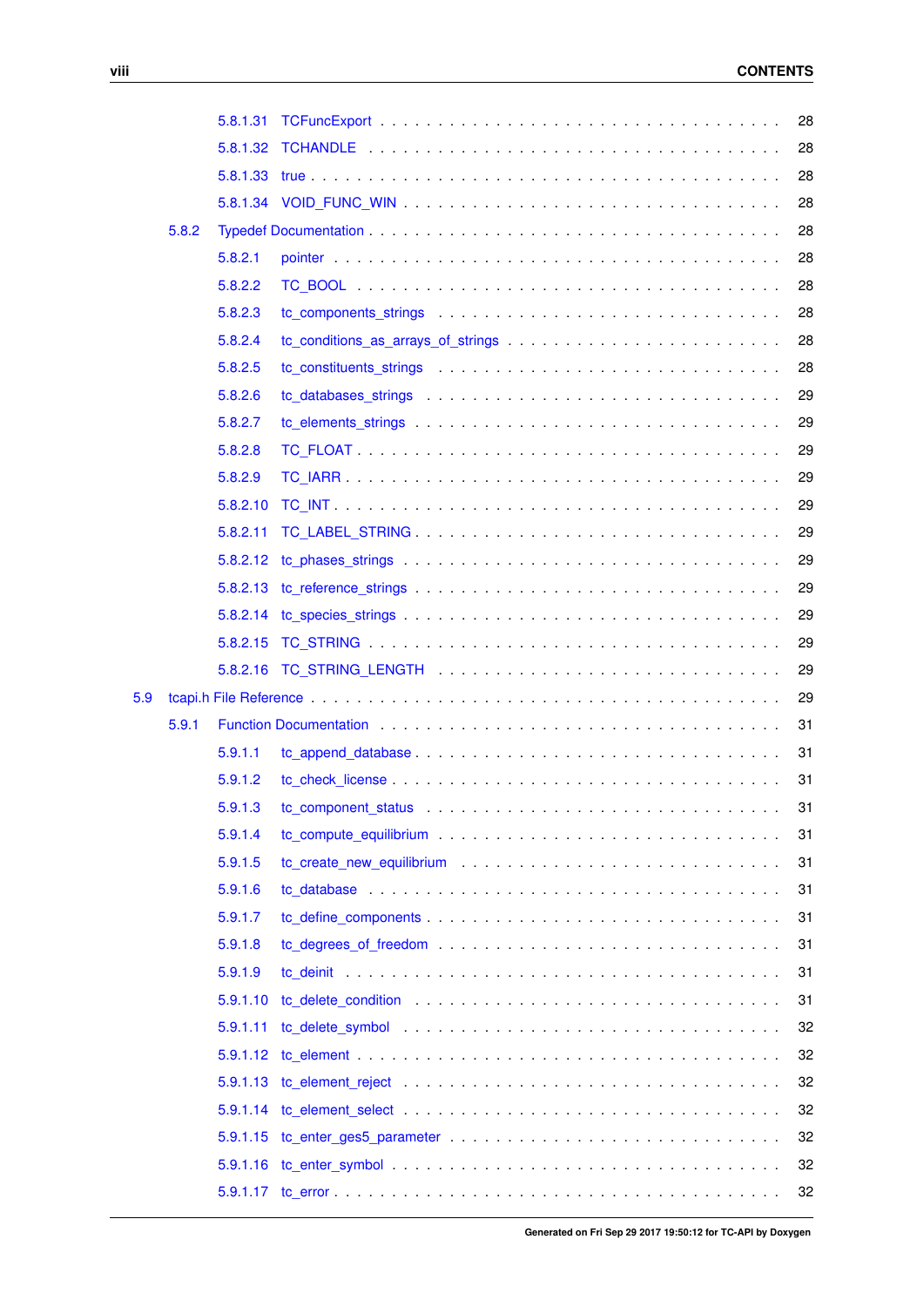| 32<br>32<br>32<br>33<br>33<br>33<br>33<br>33<br>33<br>33<br>33<br>33<br>33<br>33<br>34<br>34<br>34<br>34<br>34<br>34<br>34<br>34<br>34<br>34<br>34<br>35<br>35<br>35<br>35<br>35<br>35<br>35<br>35<br>35<br>35<br>35<br>35<br>36 |  | 32 |
|----------------------------------------------------------------------------------------------------------------------------------------------------------------------------------------------------------------------------------|--|----|
|                                                                                                                                                                                                                                  |  |    |
|                                                                                                                                                                                                                                  |  |    |
|                                                                                                                                                                                                                                  |  |    |
|                                                                                                                                                                                                                                  |  |    |
|                                                                                                                                                                                                                                  |  |    |
|                                                                                                                                                                                                                                  |  |    |
|                                                                                                                                                                                                                                  |  |    |
|                                                                                                                                                                                                                                  |  |    |
|                                                                                                                                                                                                                                  |  |    |
|                                                                                                                                                                                                                                  |  |    |
|                                                                                                                                                                                                                                  |  |    |
|                                                                                                                                                                                                                                  |  |    |
|                                                                                                                                                                                                                                  |  |    |
|                                                                                                                                                                                                                                  |  |    |
|                                                                                                                                                                                                                                  |  |    |
|                                                                                                                                                                                                                                  |  |    |
|                                                                                                                                                                                                                                  |  |    |
|                                                                                                                                                                                                                                  |  |    |
|                                                                                                                                                                                                                                  |  |    |
|                                                                                                                                                                                                                                  |  |    |
|                                                                                                                                                                                                                                  |  |    |
|                                                                                                                                                                                                                                  |  |    |
|                                                                                                                                                                                                                                  |  |    |
|                                                                                                                                                                                                                                  |  |    |
|                                                                                                                                                                                                                                  |  |    |
|                                                                                                                                                                                                                                  |  |    |
|                                                                                                                                                                                                                                  |  |    |
|                                                                                                                                                                                                                                  |  |    |
|                                                                                                                                                                                                                                  |  |    |
|                                                                                                                                                                                                                                  |  |    |
|                                                                                                                                                                                                                                  |  |    |
|                                                                                                                                                                                                                                  |  |    |
|                                                                                                                                                                                                                                  |  |    |
|                                                                                                                                                                                                                                  |  |    |
|                                                                                                                                                                                                                                  |  |    |
|                                                                                                                                                                                                                                  |  |    |
|                                                                                                                                                                                                                                  |  |    |
|                                                                                                                                                                                                                                  |  |    |
| 36                                                                                                                                                                                                                               |  |    |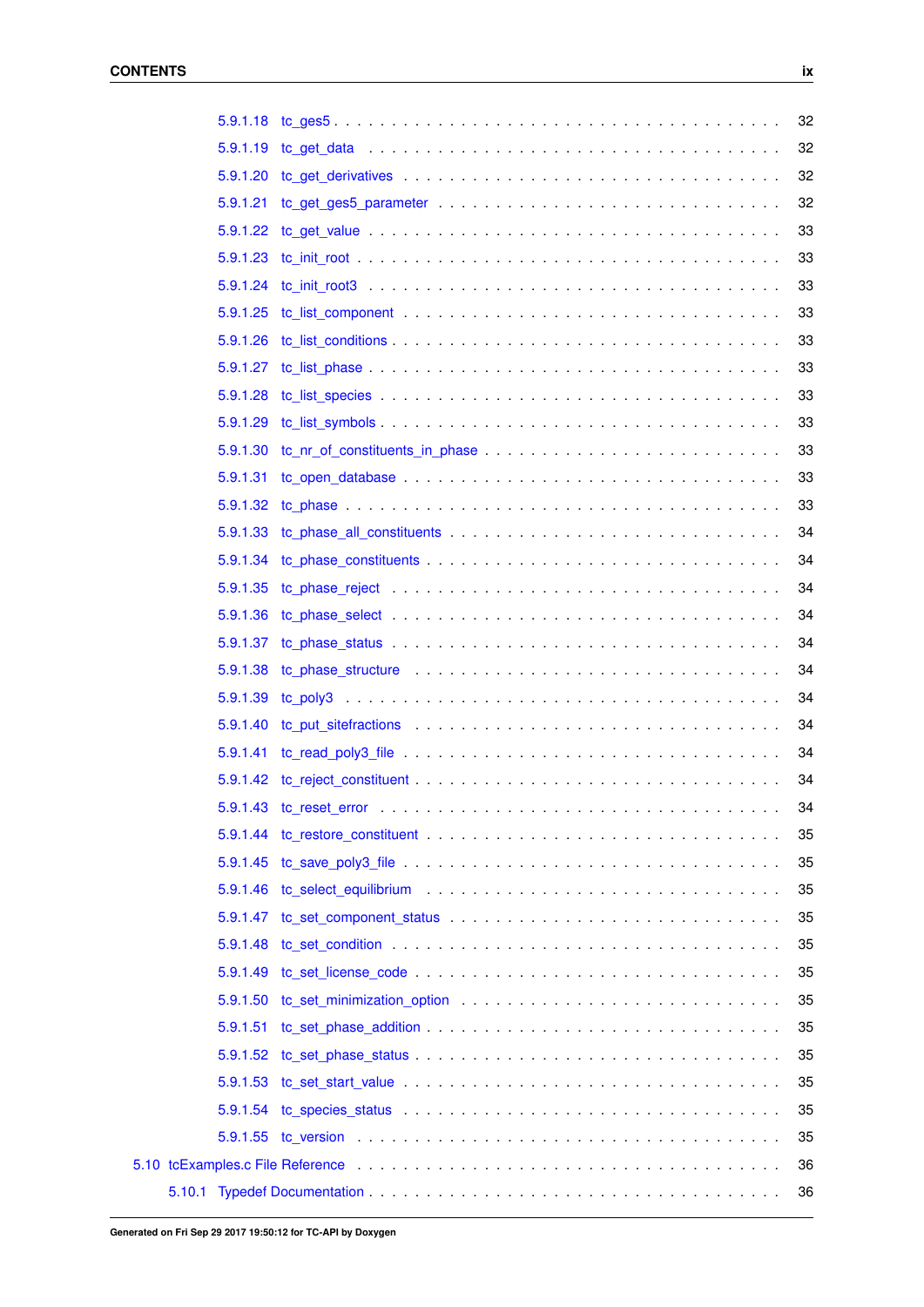|              |                                                                                                                                                                                                                                | 36 |
|--------------|--------------------------------------------------------------------------------------------------------------------------------------------------------------------------------------------------------------------------------|----|
|              |                                                                                                                                                                                                                                | 36 |
|              |                                                                                                                                                                                                                                | 36 |
|              |                                                                                                                                                                                                                                | 36 |
|              |                                                                                                                                                                                                                                | 36 |
|              |                                                                                                                                                                                                                                | 36 |
|              |                                                                                                                                                                                                                                | 36 |
|              |                                                                                                                                                                                                                                | 37 |
|              |                                                                                                                                                                                                                                | 37 |
|              |                                                                                                                                                                                                                                | 37 |
|              |                                                                                                                                                                                                                                | 37 |
|              |                                                                                                                                                                                                                                | 37 |
|              |                                                                                                                                                                                                                                | 37 |
|              |                                                                                                                                                                                                                                | 37 |
|              |                                                                                                                                                                                                                                | 38 |
|              |                                                                                                                                                                                                                                | 38 |
|              |                                                                                                                                                                                                                                | 38 |
|              | 5.12.2.1                                                                                                                                                                                                                       | 38 |
|              | 5.12.2.2                                                                                                                                                                                                                       | 38 |
|              |                                                                                                                                                                                                                                | 38 |
|              | 5.13 toutils.c File Reference education of the contract of the contract of the contract of the contract of the                                                                                                                 | 38 |
|              |                                                                                                                                                                                                                                | 38 |
|              |                                                                                                                                                                                                                                | 38 |
|              |                                                                                                                                                                                                                                | 38 |
|              |                                                                                                                                                                                                                                | 39 |
|              |                                                                                                                                                                                                                                | 39 |
|              |                                                                                                                                                                                                                                | 39 |
|              |                                                                                                                                                                                                                                | 39 |
|              |                                                                                                                                                                                                                                | 39 |
|              | 5.14.1.4                                                                                                                                                                                                                       | 39 |
|              | 5.14.1.5<br>TEMP                                                                                                                                                                                                               | 39 |
|              | 5.14.2 Function Documentation enterprise to the contract of the contract of the contract of the contract of the contract of the contract of the contract of the contract of the contract of the contract of the contract of th | 39 |
|              | 5.14.2.1                                                                                                                                                                                                                       | 39 |
|              |                                                                                                                                                                                                                                | 40 |
| <b>Index</b> |                                                                                                                                                                                                                                | 41 |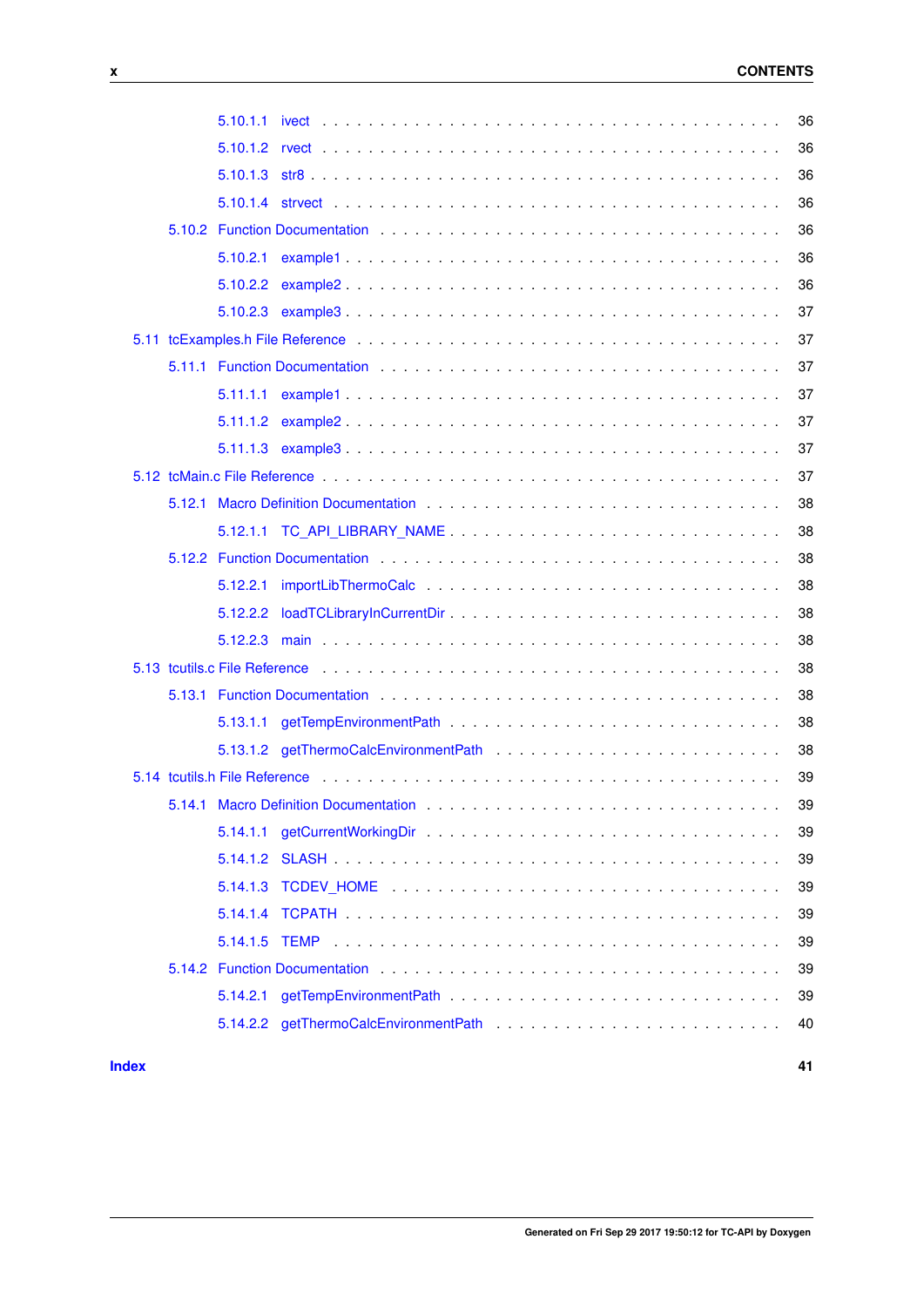# <span id="page-12-0"></span>**Thermo-Calc c-api**

The main part of this manual is a technical description of the TC-API. To find details on the Thermodynamic applications of each library function see the section on [tcapi.h.](#page-40-12)

# <span id="page-12-1"></span>**1.1 Installed files**

In the distribution of Thermo-Calc c-api, the following folders and files can be found.

#### <span id="page-12-2"></span>**1.1.1 TC-API libraries.**

These could be .lib, .dll, .so -files depending on your installation. E.g. on a 64 bit Windows system you will find: tcapi-win-x64-.dll and tcapi-win-x64-.lib

#### <span id="page-12-3"></span>**1.1.2 Source folder.**

This is the c code for running the the different examples. Some of this code can be reused in user-written projects.

#### <span id="page-12-4"></span>**1.1.3 Project folders for building the example code**

Linux:

-> Linux/Linux-Dynamic-Linking

-> Linux/Linux-Explicit-Loading

Windows:

- -> Windows-Mingw32-Explicit-Loading
- -> Windows-Studio-Project-Dynamic-Linking
- -> Windows-Studio-Project-Explicit-Loading

# <span id="page-12-5"></span>**1.2 Explicit loading or Dynamic linking**

When using Dynamic Linking, the libraries (.so or .lib) and the header-files of the tcapi are needed when the program is being built.

When using Explicit Loading no libraries are needed for the build. They are loaded at runtime (.so or .dll).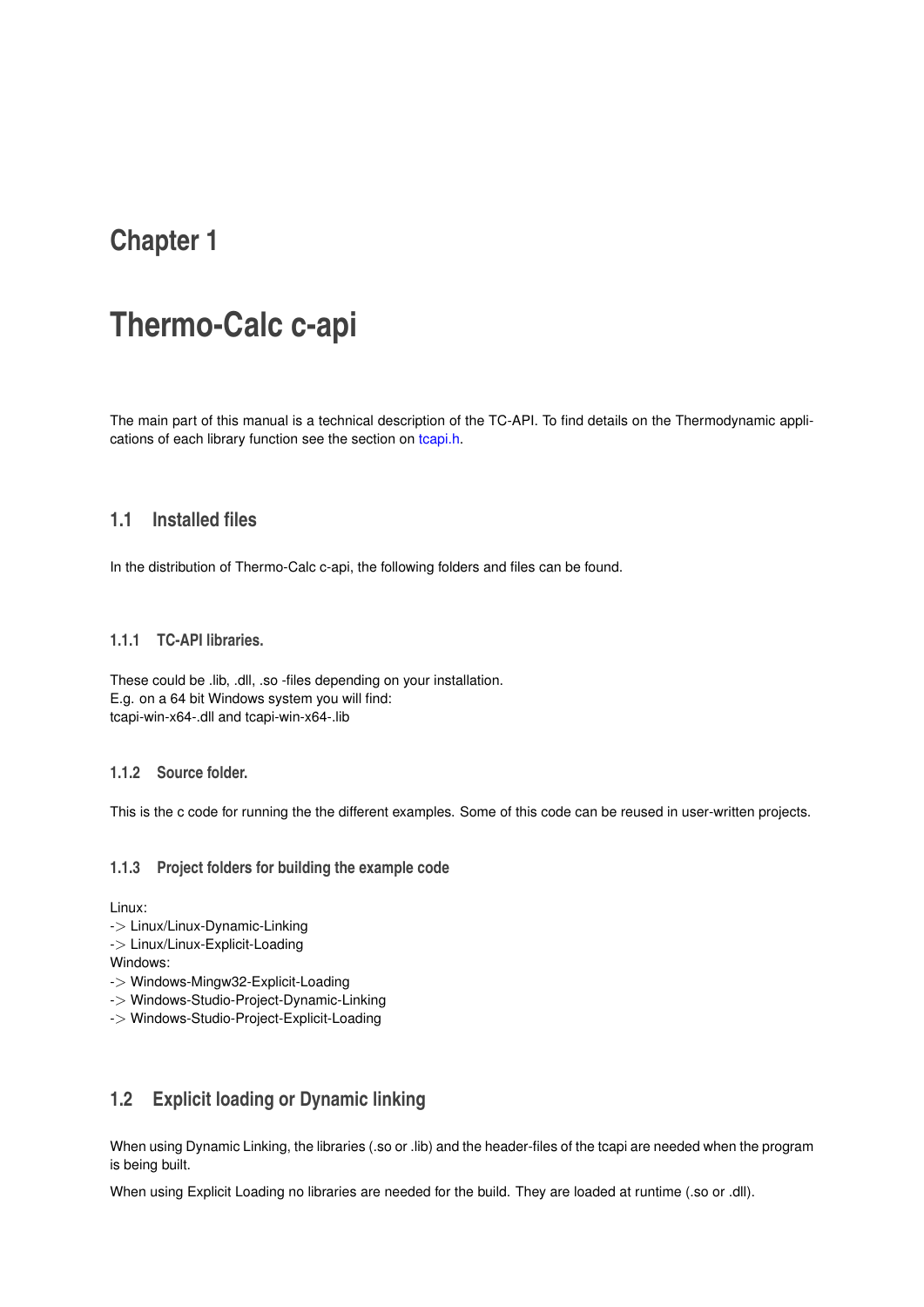## <span id="page-13-0"></span>**1.3 About the source code**

#### <span id="page-13-1"></span>**1.3.1 The dynamic linking examples use the files**

Simple thermodynmic calculations to demonstrate the use of this api.

[example1.c](#page-30-1) [example2.c](#page-30-6) [example3.c](#page-30-7)

Utility functions for finding the correct environment variables [tcutils.c](#page-49-10) [tcutils.h](#page-49-11)

Declarations and documentation on all TC-API functions [tcapi.h](#page-40-12)

Thermo-Calc proprietary declarations and definitions. DO NOT EDIT. [tc\\_data\\_defs.h](#page-35-6)

#### <span id="page-13-2"></span>**1.3.2 The explicit loading examples use the files**

Utilities to simplify working with explicitly loaded dll. [libtc.c](#page-31-10) [libtc.h](#page-32-2)

Simple thermodynmic calculations to demonstrate the use of this api. [tcExamples.c](#page-46-12) [tcExamples.h](#page-48-7)

Main program to exemplify hos this api can be used [tcMain.c](#page-48-8)

Utility functions for finding the correct environment variables [tcutils.c](#page-49-10) [tcutils.h](#page-49-11)

Thermo-Calc proprietary declarations and definitions. DO NOT EDIT. [tc\\_data\\_defs.h](#page-35-6)

# <span id="page-13-3"></span>**1.4 When starting developing proprietary projects the following code is needed**

#### <span id="page-13-4"></span>**1.4.1 The dynamic linking examples use the files**

[tcapi.h](#page-40-12) [tc\\_data\\_defs.h](#page-35-6)

#### <span id="page-13-5"></span>**1.4.2 The explicit loading examples use the files**

[libtc.c](#page-31-10) [libtc.h](#page-32-2) [tc\\_data\\_defs.h](#page-35-6)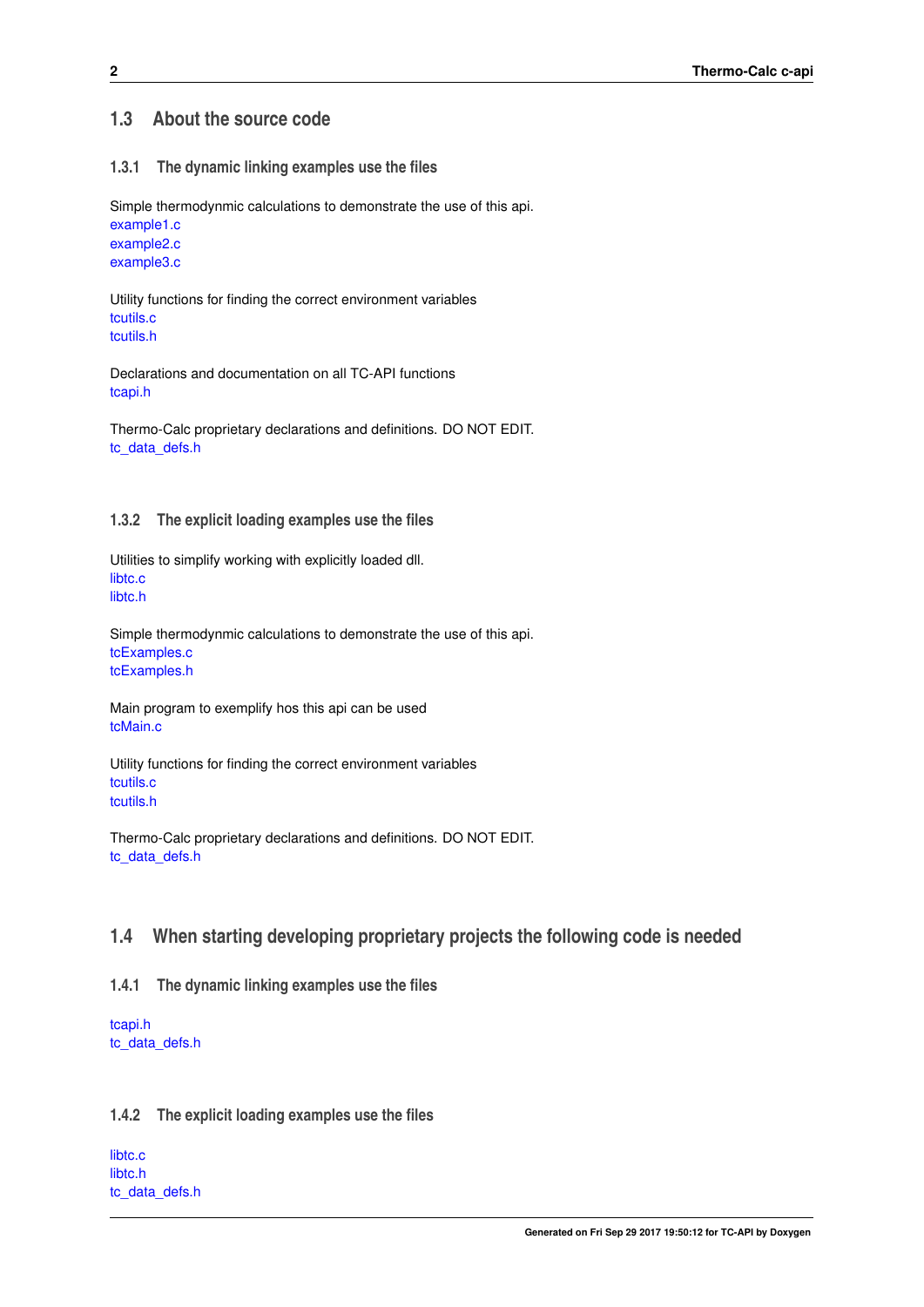[\(tcMain.c](#page-48-8) can give an idea of how the above files can be used)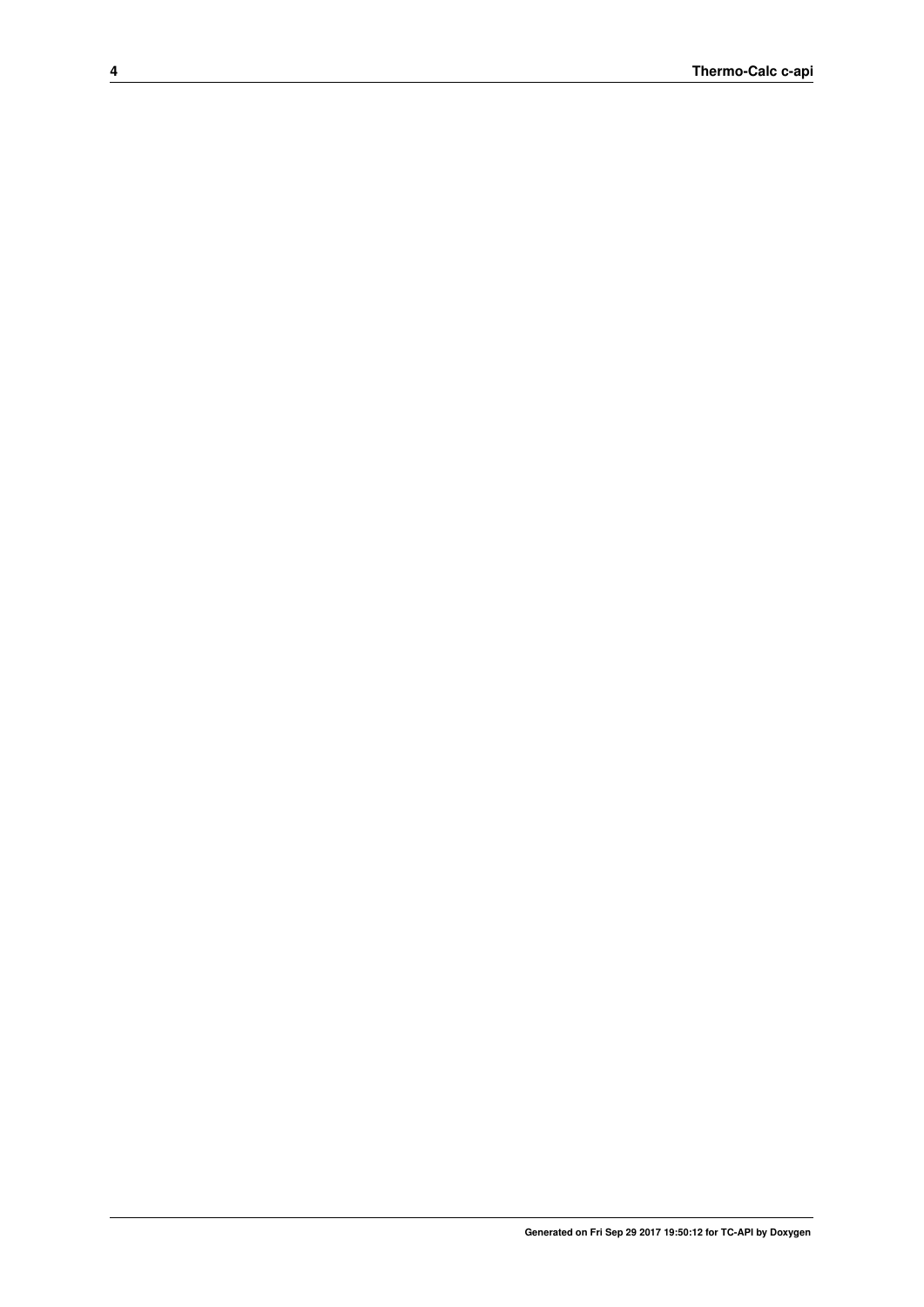# <span id="page-16-0"></span>**Class Index**

# <span id="page-16-1"></span>**2.1 Class List**

Here are the classes, structs, unions and interfaces with brief descriptions:

| to_components_strings enterprise in the components_strings enterprise in the components_strings enterprise in the component of the components of the components of the components of the components of the components of the c |  |
|--------------------------------------------------------------------------------------------------------------------------------------------------------------------------------------------------------------------------------|--|
| to conditions as arrays of strings entering the set of the set of strings and set of strings and set of strings the set of strings and set of strings and set of strings and set of strings and set of set of set of set of se |  |
| to constituents strings experience in the constitution of the constitution of the constituents strings experience in the constant of the constant of the constant of the constant of the constant of the constant of the const |  |
|                                                                                                                                                                                                                                |  |
| to elements strings entertainment and the contract of the contract of the contract of the contract of the contract of the contract of the contract of the contract of the contract of the contract of the contract of the cont |  |
|                                                                                                                                                                                                                                |  |
| to reference strings entertainment in the strings of the strings of the strings of the strings of the strings of the strings of the strings of the strings of the strings of the strings of the strings of the strings of the  |  |
| to species strings respectively and the species strings of the set of the set of the set of the set of the set of the set of the set of the set of the set of the set of the set of the set of the set of the set of the set o |  |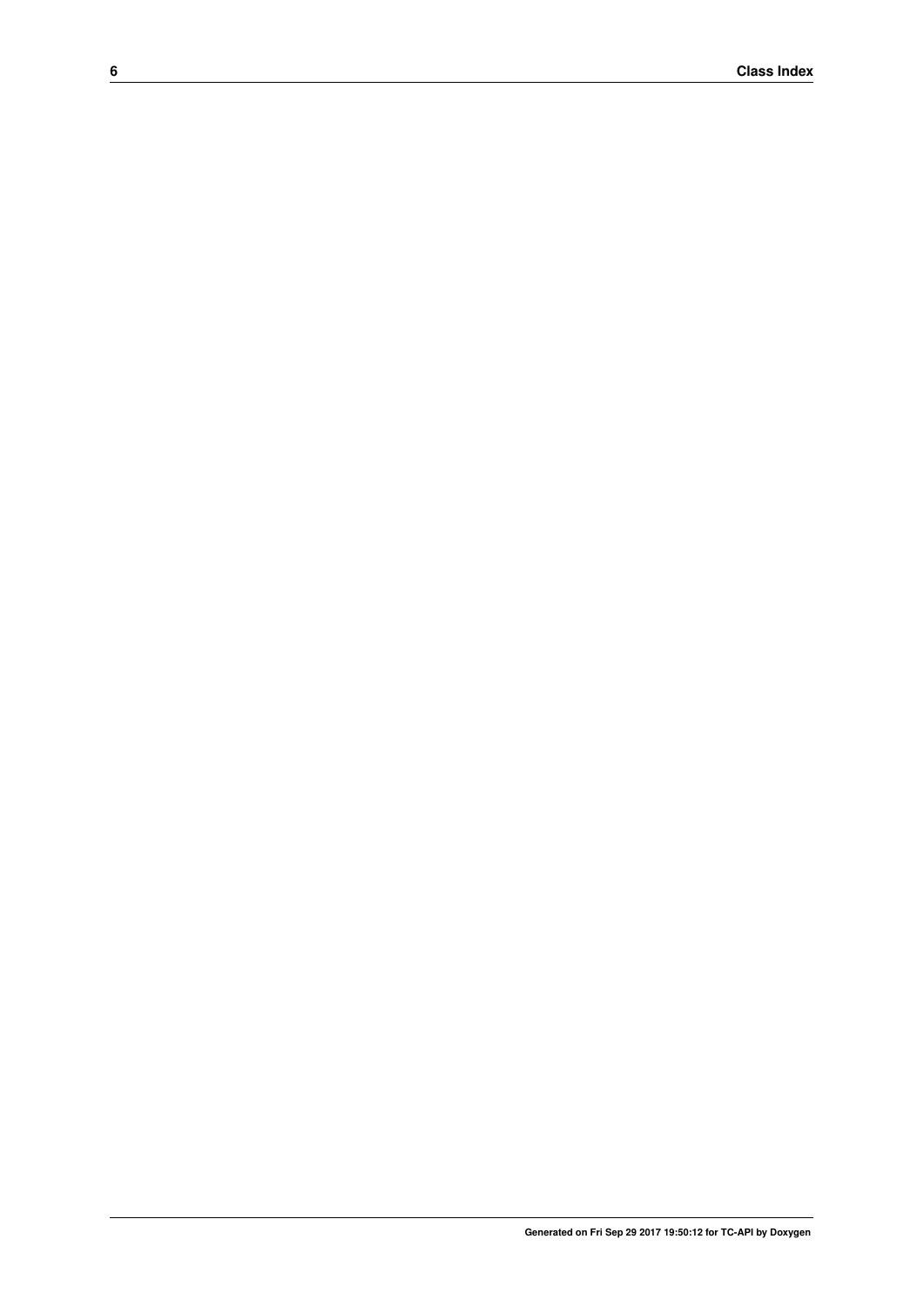# <span id="page-18-0"></span>**File Index**

# <span id="page-18-1"></span>3.1 File List

Here is a list of all files with brief descriptions: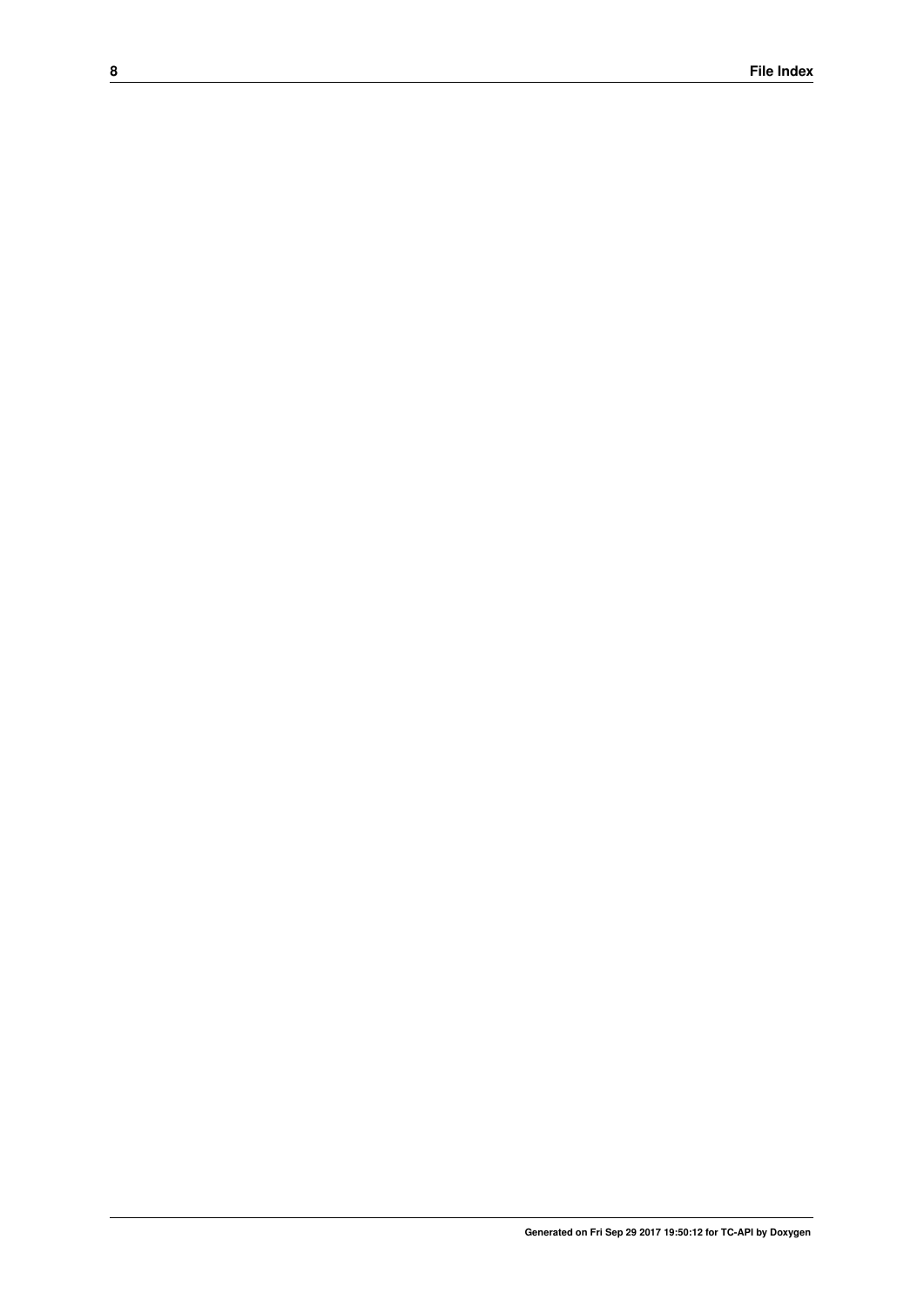# <span id="page-20-2"></span><span id="page-20-0"></span>**Class Documentation**

# <span id="page-20-1"></span>**4.1 \_tc\_function\_library Struct Reference**

#### #include <libtc.h>

#### **Public Attributes**

- [VoidFuncString](#page-34-13) [tc\\_append\\_database](#page-21-2)
- [BoolFuncStringStringStrLen](#page-33-12) [tc\\_check\\_license](#page-21-7)
- [StringFuncString](#page-33-13) [tc\\_component\\_status](#page-21-8)
- [VoidFuncNoParams](#page-34-14) [tc\\_compute\\_equilibrium](#page-21-9)
- [VoidFuncInt](#page-34-1) [tc\\_create\\_new\\_equilibrium](#page-21-10)
- [IntFuncStringInt](#page-33-14) [tc\\_database](#page-21-11)
- [VoidFuncStringIntInt](#page-34-15) [tc\\_define\\_components](#page-22-12)
- [IntFuncNoParams](#page-33-15) [tc\\_degrees\\_of\\_freedom](#page-22-13)
- [VoidFuncNoParams](#page-34-14) [tc\\_deinit](#page-22-14)
- [VoidFuncString](#page-34-13) [tc\\_delete\\_condition](#page-22-15)
- [VoidFuncString](#page-34-13) [tc\\_delete\\_symbol](#page-22-16)
- [IntFuncStringInt](#page-33-14) [tc\\_element](#page-22-17)
- [VoidFuncString](#page-34-13) [tc\\_element\\_reject](#page-22-18)
- [VoidFuncString](#page-34-13) [tc\\_element\\_select](#page-22-19)
- [VoidFuncStringString](#page-34-16) [tc\\_enter\\_ges5\\_parameter](#page-22-20)
- [VoidFuncStringStringIntIntFloatString](#page-35-7) [tc\\_enter\\_symbol](#page-22-21)
- [BoolFuncIntPStringInt](#page-33-1) [tc\\_error](#page-22-22)
- [VoidFuncString](#page-34-13) [tc\\_ges5](#page-22-23)
- [VoidFuncNoParams](#page-34-14) [tc\\_get\\_data](#page-23-12)
- [VoidFuncStringFloatPFloatP](#page-34-17) [tc\\_get\\_derivatives](#page-23-13)
- [VoidFuncStringStringInt](#page-34-18) [tc\\_get\\_ges5\\_parameter](#page-23-14)
- [FloatFuncString](#page-33-16) [tc\\_get\\_value](#page-23-15)
- [IntFuncNoParams](#page-33-15) [tc\\_init\\_root](#page-23-16)
- [IntFuncStringString](#page-33-17) [tc\\_init\\_root3](#page-23-17)
- [VoidFuncStringInt](#page-34-19) [tc\\_list\\_component](#page-23-18)
- [VoidFuncStringInt](#page-34-19) [tc\\_list\\_conditions](#page-23-19)
- [VoidFuncStringInt](#page-34-19) [tc\\_list\\_phase](#page-23-20)
- [VoidFuncStringInt](#page-34-19) [tc\\_list\\_species](#page-23-21)
- [IntFuncStringIntIntP](#page-33-18) [tc\\_list\\_symbols](#page-23-22)
- [IntFuncString](#page-33-19) [tc\\_nr\\_of\\_constituents\\_in\\_phase](#page-23-23)
- [VoidFuncString](#page-34-13) [tc\\_open\\_database](#page-24-12)
- [IntFuncStringInt](#page-33-14) [tc\\_phase](#page-24-13)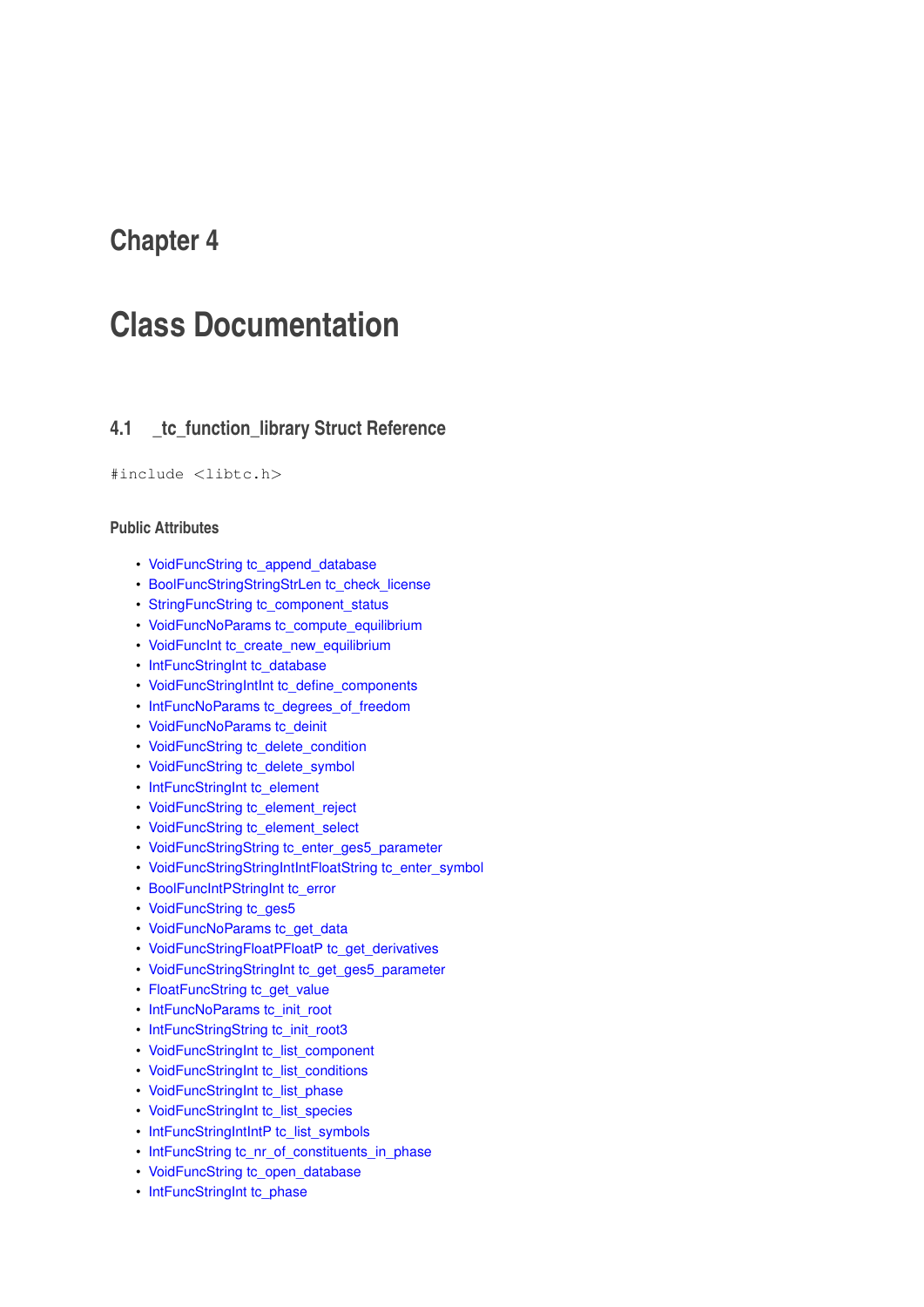- <span id="page-21-12"></span>• [IntFuncStringIntPStringIntFloatP](#page-33-20) [tc\\_phase\\_all\\_constituents](#page-24-14)
- [IntFuncStringIntPStringIntFloatP](#page-33-20) [tc\\_phase\\_constituents](#page-24-15)
- [VoidFuncString](#page-34-13) [tc\\_phase\\_reject](#page-24-16)
- [VoidFuncString](#page-34-13) [tc\\_phase\\_select](#page-24-17)
- [StringFuncString](#page-33-13) [tc\\_phase\\_status](#page-24-18)
- [IntFuncStringIntPStringStrLenFloatP](#page-33-21) [tc\\_phase\\_structure](#page-24-19)
- [VoidFuncString](#page-34-13) [tc\\_poly3](#page-24-20)
- [VoidFuncStringFloatP](#page-34-20) [tc\\_put\\_sitefractions](#page-24-21)
- [VoidFuncString](#page-34-13) [tc\\_read\\_poly3\\_file](#page-24-22)
- [VoidFuncStringIntString](#page-34-21) [tc\\_reject\\_constituent](#page-24-23)
- [VoidFuncNoParams](#page-34-14) [tc\\_reset\\_error](#page-25-12)
- [VoidFuncStringIntString](#page-34-21) [tc\\_restore\\_constituent](#page-25-13)
- [VoidFuncString](#page-34-13) [tc\\_save\\_poly3\\_file](#page-25-14)
- [VoidFuncInt](#page-34-1) [tc\\_select\\_equilibrium](#page-25-15)
- [VoidFuncStringString](#page-34-16) [tc\\_set\\_component\\_status](#page-25-16)
- [VoidFuncStringFloat](#page-34-22) [tc\\_set\\_condition](#page-25-17)
- [VoidFuncInt](#page-34-1) [tc\\_set\\_license\\_code](#page-25-18)
- [VoidFuncIntPIntPIntPIntP](#page-34-23) [tc\\_set\\_minimization\\_option](#page-25-19)
- [VoidFuncStringFloat](#page-34-22) [tc\\_set\\_phase\\_addition](#page-25-20)
- [VoidFuncStringStringFloat](#page-34-24) [tc\\_set\\_phase\\_status](#page-25-21)
- [VoidFuncStringFloat](#page-34-22) [tc\\_set\\_start\\_value](#page-25-22)
- [StringFuncString](#page-33-13) [tc\\_species\\_status](#page-25-23)
- [VoidFuncStringInt](#page-34-19) [tc\\_version](#page-26-10)

#### <span id="page-21-0"></span>**4.1.1 Detailed Description**

Definition at line 67 of file libtc.h.

#### <span id="page-21-1"></span>**4.1.2 Member Data Documentation**

<span id="page-21-2"></span>**4.1.2.1 VoidFuncString \_tc\_function\_library::tc\_append\_database**

<span id="page-21-7"></span>Definition at line 68 of file libtc.h.

#### <span id="page-21-3"></span>**4.1.2.2 BoolFuncStringStringStrLen \_tc\_function\_library::tc\_check\_license**

<span id="page-21-8"></span>Definition at line 69 of file libtc.h.

#### <span id="page-21-4"></span>**4.1.2.3 StringFuncString \_tc\_function\_library::tc\_component\_status**

<span id="page-21-9"></span>Definition at line 70 of file libtc.h.

#### <span id="page-21-5"></span>**4.1.2.4 VoidFuncNoParams \_tc\_function\_library::tc\_compute\_equilibrium**

<span id="page-21-10"></span>Definition at line 71 of file libtc.h.

<span id="page-21-6"></span>**4.1.2.5 VoidFuncInt \_tc\_function\_library::tc\_create\_new\_equilibrium**

<span id="page-21-11"></span>Definition at line 72 of file libtc.h.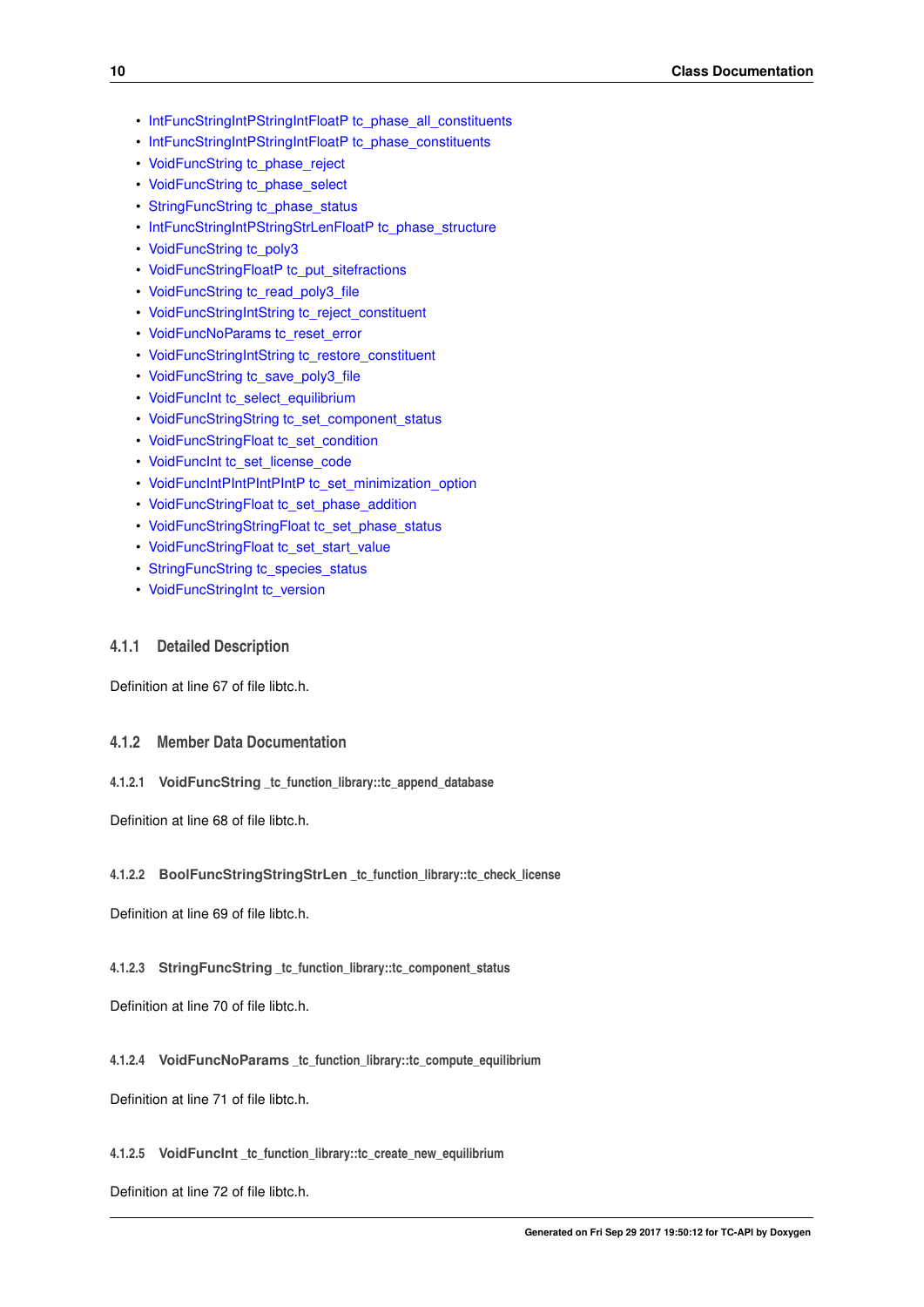<span id="page-22-24"></span><span id="page-22-0"></span>**4.1.2.6 IntFuncStringInt \_tc\_function\_library::tc\_database**

<span id="page-22-12"></span>Definition at line 73 of file libtc.h.

<span id="page-22-1"></span>**4.1.2.7 VoidFuncStringIntInt \_tc\_function\_library::tc\_define\_components**

<span id="page-22-13"></span>Definition at line 74 of file libtc.h.

<span id="page-22-2"></span>**4.1.2.8 IntFuncNoParams \_tc\_function\_library::tc\_degrees\_of\_freedom** Definition at line 75 of file libtc.h.

<span id="page-22-14"></span><span id="page-22-3"></span>**4.1.2.9 VoidFuncNoParams \_tc\_function\_library::tc\_deinit**

<span id="page-22-15"></span>Definition at line 76 of file libtc.h.

<span id="page-22-4"></span>**4.1.2.10 VoidFuncString \_tc\_function\_library::tc\_delete\_condition**

<span id="page-22-16"></span>Definition at line 77 of file libtc.h.

<span id="page-22-5"></span>**4.1.2.11 VoidFuncString \_tc\_function\_library::tc\_delete\_symbol** Definition at line 78 of file libtc.h.

<span id="page-22-17"></span><span id="page-22-6"></span>**4.1.2.12 IntFuncStringInt \_tc\_function\_library::tc\_element** Definition at line 79 of file libtc.h.

<span id="page-22-18"></span><span id="page-22-7"></span>**4.1.2.13 VoidFuncString \_tc\_function\_library::tc\_element\_reject** Definition at line 80 of file libtc.h.

<span id="page-22-19"></span><span id="page-22-8"></span>**4.1.2.14 VoidFuncString \_tc\_function\_library::tc\_element\_select**

<span id="page-22-20"></span>Definition at line 81 of file libtc.h.

<span id="page-22-9"></span>**4.1.2.15 VoidFuncStringString \_tc\_function\_library::tc\_enter\_ges5\_parameter** Definition at line 82 of file libtc.h.

<span id="page-22-21"></span><span id="page-22-10"></span>**4.1.2.16 VoidFuncStringStringIntIntFloatString \_tc\_function\_library::tc\_enter\_symbol** Definition at line 83 of file libtc.h.

<span id="page-22-22"></span><span id="page-22-11"></span>**4.1.2.17 BoolFuncIntPStringInt \_tc\_function\_library::tc\_error**

<span id="page-22-23"></span>Definition at line 84 of file libtc.h.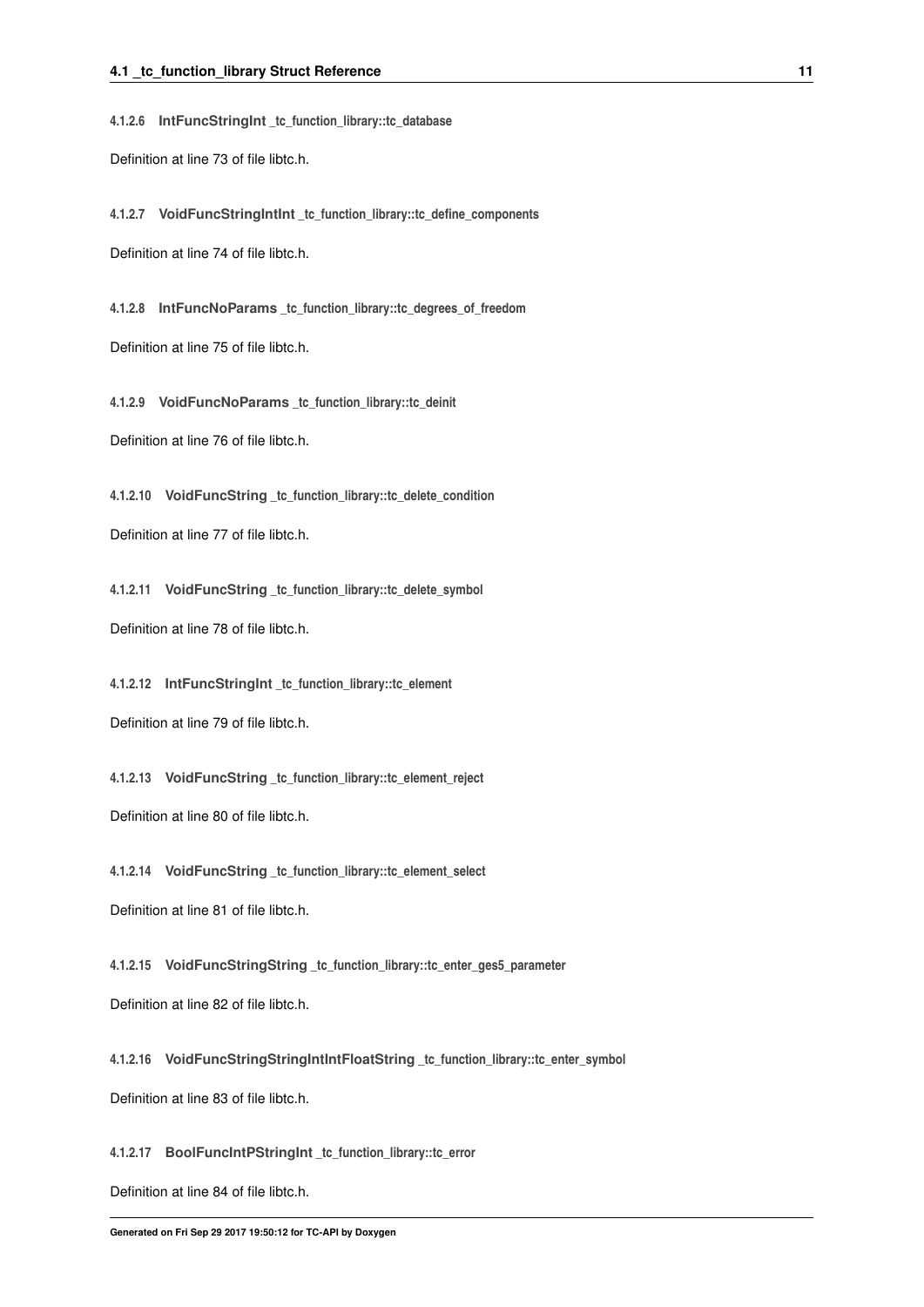<span id="page-23-24"></span><span id="page-23-0"></span>**4.1.2.18 VoidFuncString \_tc\_function\_library::tc\_ges5** Definition at line 85 of file libtc.h.

<span id="page-23-12"></span><span id="page-23-1"></span>**4.1.2.19 VoidFuncNoParams \_tc\_function\_library::tc\_get\_data**

<span id="page-23-13"></span>Definition at line 86 of file libtc.h.

<span id="page-23-2"></span>**4.1.2.20 VoidFuncStringFloatPFloatP \_tc\_function\_library::tc\_get\_derivatives** Definition at line 87 of file libtc.h.

<span id="page-23-14"></span><span id="page-23-3"></span>**4.1.2.21 VoidFuncStringStringInt \_tc\_function\_library::tc\_get\_ges5\_parameter** Definition at line 88 of file libtc.h.

<span id="page-23-15"></span><span id="page-23-4"></span>**4.1.2.22 FloatFuncString \_tc\_function\_library::tc\_get\_value**

<span id="page-23-16"></span>Definition at line 89 of file libtc.h.

<span id="page-23-5"></span>**4.1.2.23 IntFuncNoParams \_tc\_function\_library::tc\_init\_root** Definition at line 90 of file libtc.h.

<span id="page-23-17"></span><span id="page-23-6"></span>**4.1.2.24 IntFuncStringString \_tc\_function\_library::tc\_init\_root3** Definition at line 91 of file libtc.h.

<span id="page-23-18"></span><span id="page-23-7"></span>**4.1.2.25 VoidFuncStringInt \_tc\_function\_library::tc\_list\_component** Definition at line 92 of file libtc.h.

<span id="page-23-19"></span><span id="page-23-8"></span>**4.1.2.26 VoidFuncStringInt \_tc\_function\_library::tc\_list\_conditions** Definition at line 93 of file libtc.h.

<span id="page-23-20"></span><span id="page-23-9"></span>**4.1.2.27 VoidFuncStringInt \_tc\_function\_library::tc\_list\_phase** Definition at line 94 of file libtc.h.

<span id="page-23-21"></span><span id="page-23-10"></span>**4.1.2.28 VoidFuncStringInt \_tc\_function\_library::tc\_list\_species** Definition at line 95 of file libtc.h.

<span id="page-23-22"></span><span id="page-23-11"></span>**4.1.2.29 IntFuncStringIntIntP \_tc\_function\_library::tc\_list\_symbols**

<span id="page-23-23"></span>Definition at line 96 of file libtc.h.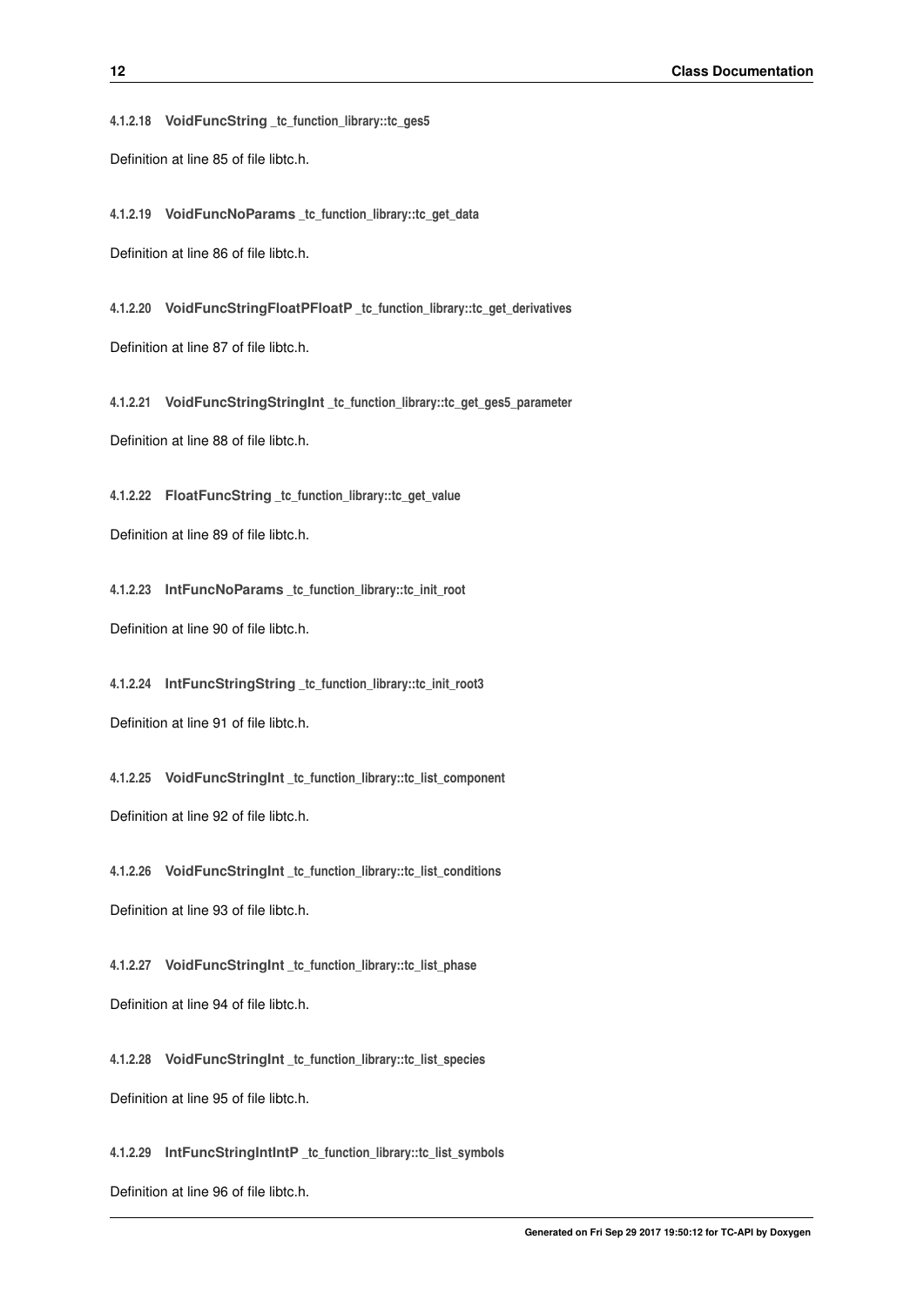<span id="page-24-24"></span><span id="page-24-0"></span>**4.1.2.30 IntFuncString \_tc\_function\_library::tc\_nr\_of\_constituents\_in\_phase**

<span id="page-24-12"></span>Definition at line 97 of file libtc.h.

<span id="page-24-1"></span>**4.1.2.31 VoidFuncString \_tc\_function\_library::tc\_open\_database**

<span id="page-24-13"></span>Definition at line 98 of file libtc.h.

<span id="page-24-2"></span>**4.1.2.32 IntFuncStringInt \_tc\_function\_library::tc\_phase**

<span id="page-24-14"></span>Definition at line 99 of file libtc.h.

<span id="page-24-3"></span>**4.1.2.33 IntFuncStringIntPStringIntFloatP \_tc\_function\_library::tc\_phase\_all\_constituents** Definition at line 100 of file libtc.h.

<span id="page-24-15"></span><span id="page-24-4"></span>**4.1.2.34 IntFuncStringIntPStringIntFloatP \_tc\_function\_library::tc\_phase\_constituents**

<span id="page-24-16"></span>Definition at line 101 of file libtc.h.

<span id="page-24-5"></span>**4.1.2.35 VoidFuncString \_tc\_function\_library::tc\_phase\_reject**

<span id="page-24-17"></span>Definition at line 102 of file libtc.h.

<span id="page-24-6"></span>**4.1.2.36 VoidFuncString \_tc\_function\_library::tc\_phase\_select**

<span id="page-24-18"></span>Definition at line 103 of file libtc.h.

<span id="page-24-7"></span>**4.1.2.37 StringFuncString \_tc\_function\_library::tc\_phase\_status**

<span id="page-24-19"></span>Definition at line 104 of file libtc.h.

<span id="page-24-8"></span>**4.1.2.38 IntFuncStringIntPStringStrLenFloatP \_tc\_function\_library::tc\_phase\_structure** Definition at line 105 of file libtc.h.

<span id="page-24-20"></span><span id="page-24-9"></span>**4.1.2.39 VoidFuncString \_tc\_function\_library::tc\_poly3** Definition at line 106 of file libtc.h.

<span id="page-24-21"></span><span id="page-24-10"></span>**4.1.2.40 VoidFuncStringFloatP \_tc\_function\_library::tc\_put\_sitefractions** Definition at line 107 of file libtc.h.

<span id="page-24-22"></span><span id="page-24-11"></span>**4.1.2.41 VoidFuncString \_tc\_function\_library::tc\_read\_poly3\_file**

<span id="page-24-23"></span>Definition at line 108 of file libtc.h.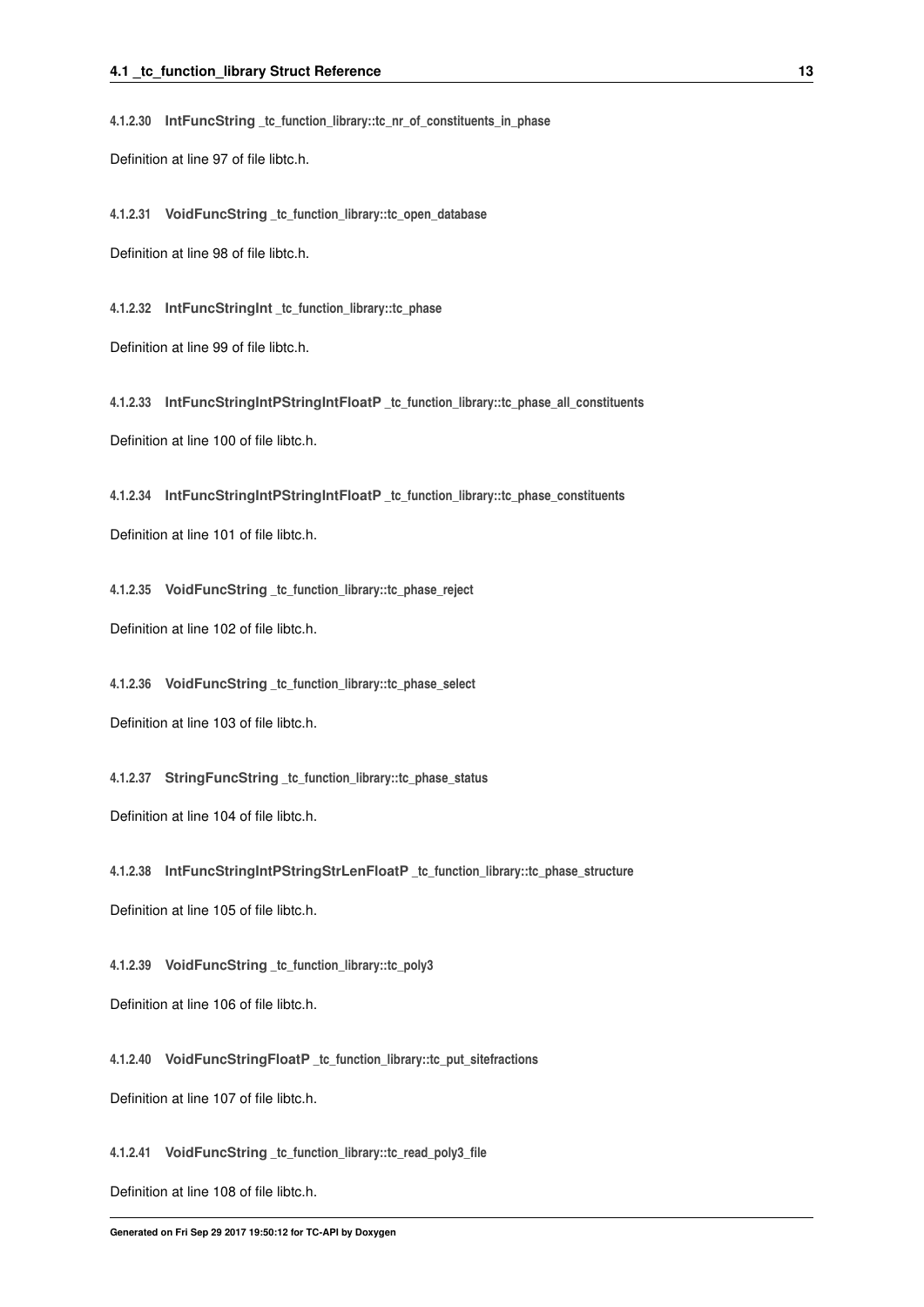<span id="page-25-24"></span><span id="page-25-0"></span>**4.1.2.42 VoidFuncStringIntString \_tc\_function\_library::tc\_reject\_constituent** Definition at line 109 of file libtc.h.

<span id="page-25-12"></span><span id="page-25-1"></span>**4.1.2.43 VoidFuncNoParams \_tc\_function\_library::tc\_reset\_error**

<span id="page-25-13"></span>Definition at line 110 of file libtc.h.

<span id="page-25-2"></span>**4.1.2.44 VoidFuncStringIntString \_tc\_function\_library::tc\_restore\_constituent** Definition at line 111 of file libtc.h.

<span id="page-25-14"></span><span id="page-25-3"></span>**4.1.2.45 VoidFuncString \_tc\_function\_library::tc\_save\_poly3\_file** Definition at line 112 of file libtc.h.

<span id="page-25-15"></span><span id="page-25-4"></span>**4.1.2.46 VoidFuncInt \_tc\_function\_library::tc\_select\_equilibrium**

<span id="page-25-16"></span>Definition at line 113 of file libtc.h.

<span id="page-25-5"></span>**4.1.2.47 VoidFuncStringString \_tc\_function\_library::tc\_set\_component\_status** Definition at line 114 of file libtc.h.

<span id="page-25-17"></span><span id="page-25-6"></span>**4.1.2.48 VoidFuncStringFloat \_tc\_function\_library::tc\_set\_condition** Definition at line 115 of file libtc.h.

<span id="page-25-18"></span><span id="page-25-7"></span>**4.1.2.49 VoidFuncInt \_tc\_function\_library::tc\_set\_license\_code** Definition at line 116 of file libtc.h.

<span id="page-25-19"></span><span id="page-25-8"></span>**4.1.2.50 VoidFuncIntPIntPIntPIntP \_tc\_function\_library::tc\_set\_minimization\_option** Definition at line 117 of file libtc.h.

<span id="page-25-20"></span><span id="page-25-9"></span>**4.1.2.51 VoidFuncStringFloat \_tc\_function\_library::tc\_set\_phase\_addition** Definition at line 118 of file libtc.h.

<span id="page-25-21"></span><span id="page-25-10"></span>**4.1.2.52 VoidFuncStringStringFloat \_tc\_function\_library::tc\_set\_phase\_status** Definition at line 119 of file libtc.h.

<span id="page-25-22"></span><span id="page-25-11"></span>**4.1.2.53 VoidFuncStringFloat \_tc\_function\_library::tc\_set\_start\_value**

<span id="page-25-23"></span>Definition at line 120 of file libtc.h.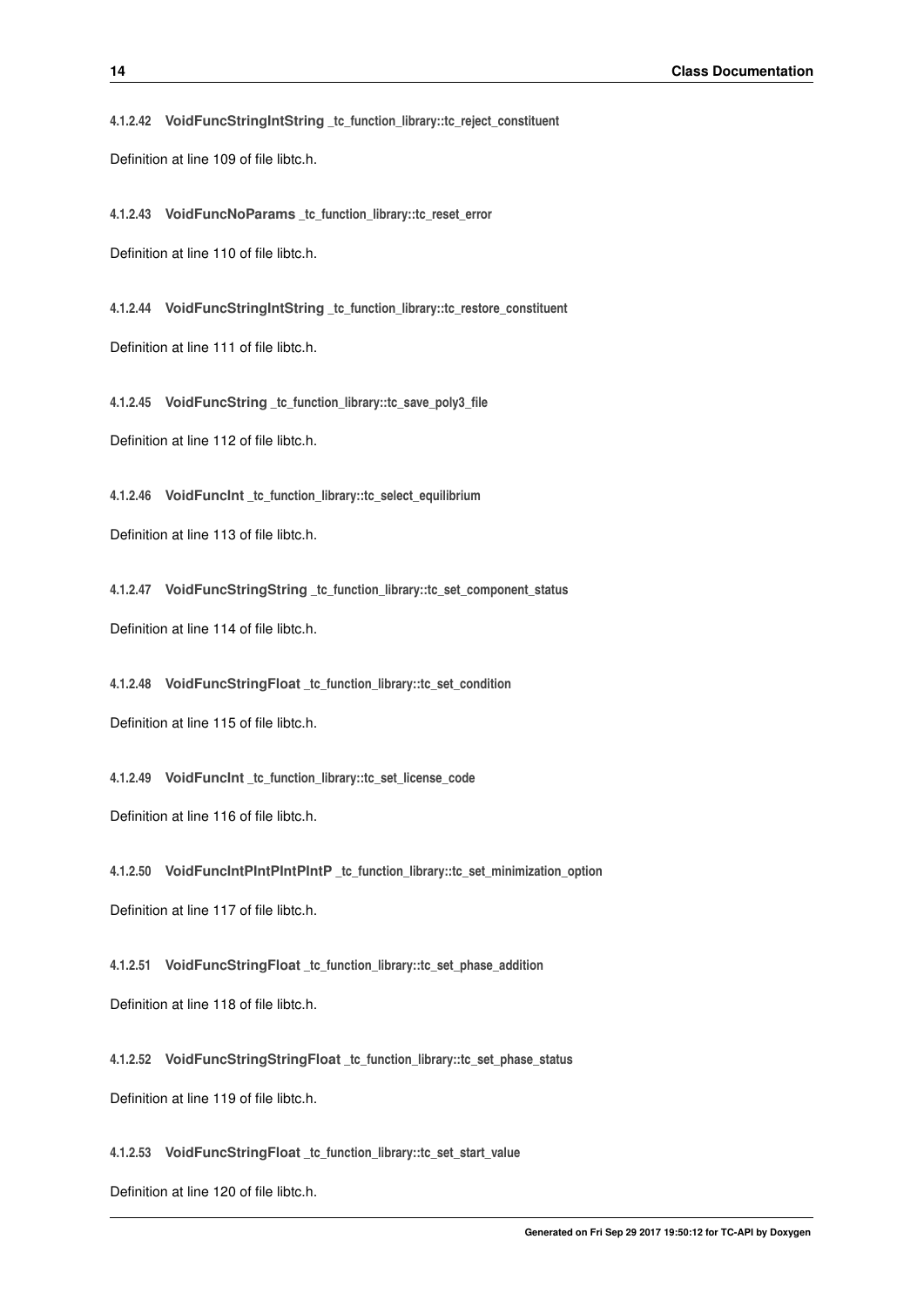<span id="page-26-11"></span><span id="page-26-0"></span>**4.1.2.54 StringFuncString \_tc\_function\_library::tc\_species\_status**

<span id="page-26-10"></span>Definition at line 121 of file libtc.h.

<span id="page-26-1"></span>**4.1.2.55 VoidFuncStringInt \_tc\_function\_library::tc\_version**

Definition at line 122 of file libtc.h.

The documentation for this struct was generated from the following file:

<span id="page-26-8"></span>• [libtc.h](#page-32-2)

# <span id="page-26-2"></span>**4.2 tc\_components\_strings Struct Reference**

#include <tc\_data\_defs.h>

#### **Public Attributes**

• char [component](#page-26-5) [\[TC\\_STRLEN\\_COMPONENTS\]](#page-38-12)

#### <span id="page-26-3"></span>**4.2.1 Detailed Description**

Definition at line 111 of file tc\_data\_defs.h.

#### <span id="page-26-4"></span>**4.2.2 Member Data Documentation**

<span id="page-26-5"></span>**4.2.2.1 char tc\_components\_strings::component[TC\_STRLEN\_COMPONENTS]**

Definition at line 113 of file tc\_data\_defs.h.

The documentation for this struct was generated from the following file:

<span id="page-26-9"></span>• [tc\\_data\\_defs.h](#page-35-6)

# <span id="page-26-6"></span>**4.3 tc\_conditions\_as\_arrays\_of\_strings Struct Reference**

#include <tc\_data\_defs.h>

## **Public Attributes**

• char [condition](#page-27-1) [\[TC\\_STRLEN\\_MAX\]](#page-38-13)

#### <span id="page-26-7"></span>**4.3.1 Detailed Description**

Definition at line 98 of file tc\_data\_defs.h.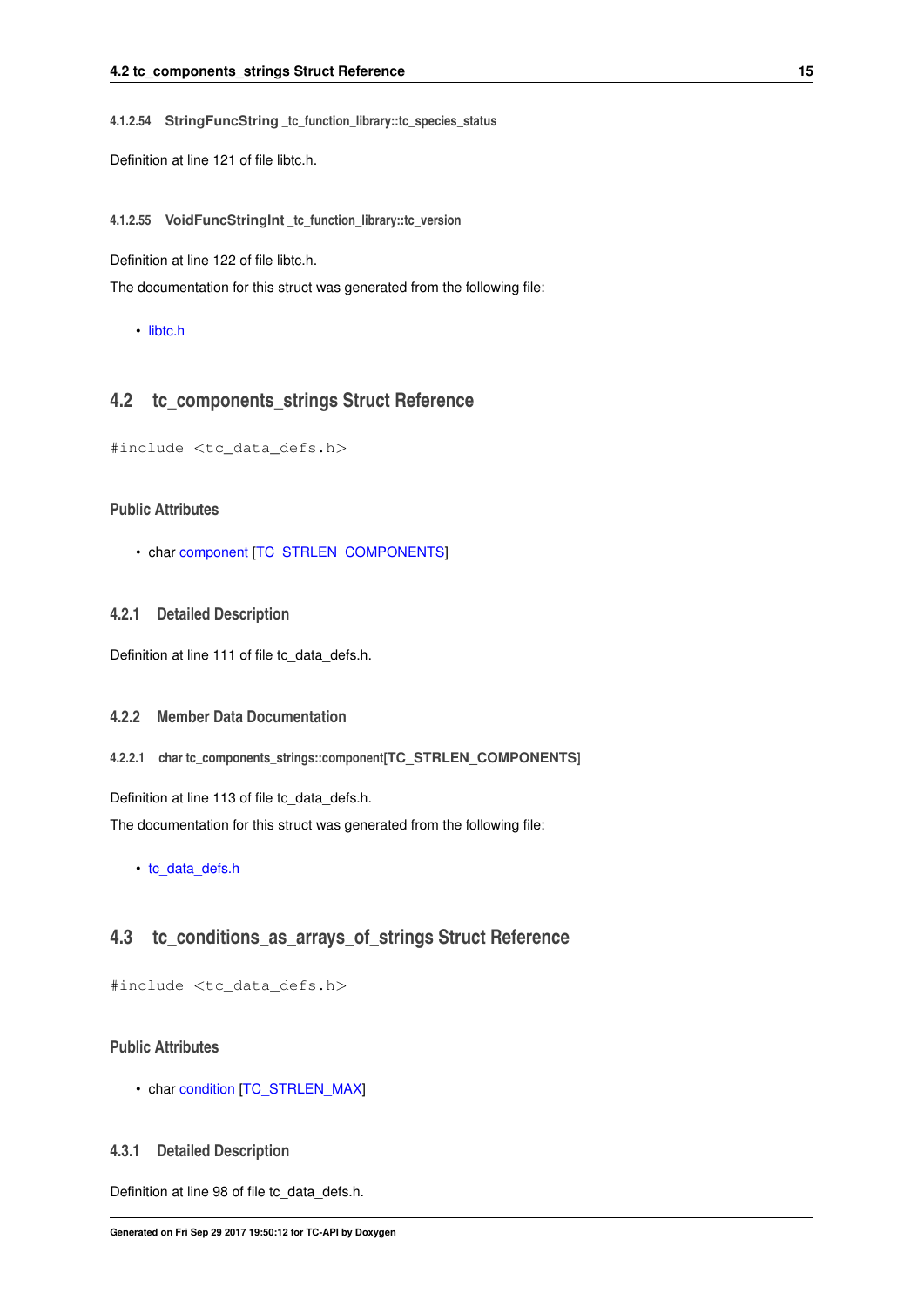#### <span id="page-27-12"></span><span id="page-27-0"></span>**4.3.2 Member Data Documentation**

<span id="page-27-1"></span>**4.3.2.1 char tc\_conditions\_as\_arrays\_of\_strings::condition[TC\_STRLEN\_MAX]**

Definition at line 100 of file tc\_data\_defs.h.

The documentation for this struct was generated from the following file:

• [tc\\_data\\_defs.h](#page-35-6)

## <span id="page-27-10"></span><span id="page-27-2"></span>**4.4 tc\_constituents\_strings Struct Reference**

#include <tc\_data\_defs.h>

#### **Public Attributes**

- char [constituent](#page-27-5) [\[TC\\_STRLEN\\_CONSTITUENTS\]](#page-38-14)
- <span id="page-27-3"></span>**4.4.1 Detailed Description**

Definition at line 130 of file tc\_data\_defs.h.

### <span id="page-27-4"></span>**4.4.2 Member Data Documentation**

<span id="page-27-5"></span>**4.4.2.1 char tc\_constituents\_strings::constituent[TC\_STRLEN\_CONSTITUENTS]**

Definition at line 132 of file tc\_data\_defs.h.

The documentation for this struct was generated from the following file:

• [tc\\_data\\_defs.h](#page-35-6)

# <span id="page-27-11"></span><span id="page-27-6"></span>**4.5 tc\_databases\_strings Struct Reference**

#include <tc\_data\_defs.h>

#### **Public Attributes**

• char [database](#page-27-9) [\[TC\\_STRLEN\\_DATABASE\]](#page-38-15)

#### <span id="page-27-7"></span>**4.5.1 Detailed Description**

Definition at line 136 of file tc\_data\_defs.h.

#### <span id="page-27-8"></span>**4.5.2 Member Data Documentation**

<span id="page-27-9"></span>**4.5.2.1 char tc\_databases\_strings::database[TC\_STRLEN\_DATABASE]**

Definition at line 138 of file tc\_data\_defs.h.

The documentation for this struct was generated from the following file: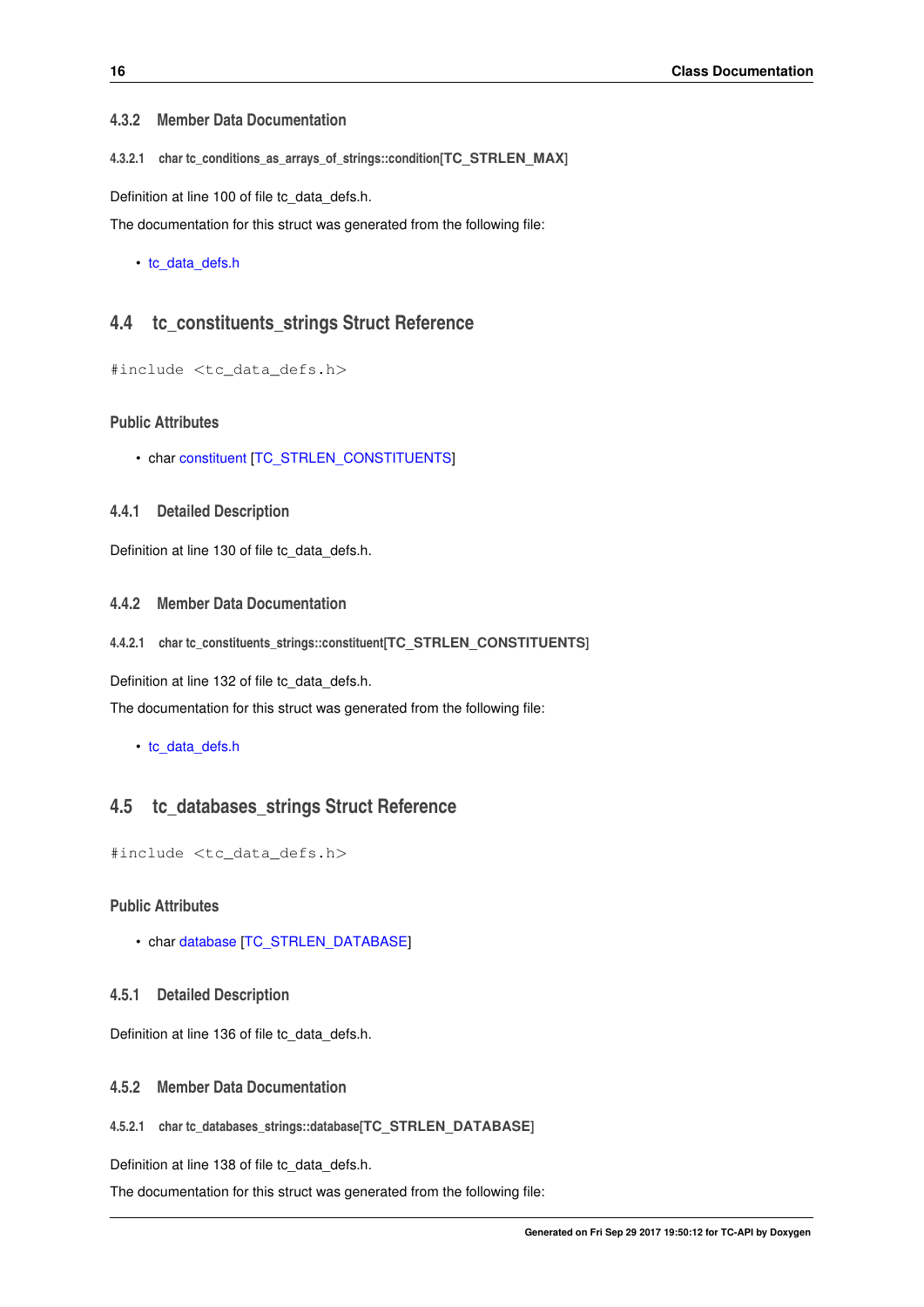<span id="page-28-12"></span>• [tc\\_data\\_defs.h](#page-35-6)

# <span id="page-28-9"></span><span id="page-28-0"></span>**4.6 tc\_elements\_strings Struct Reference**

#include <tc\_data\_defs.h>

#### **Public Attributes**

• char [element](#page-28-3) [\[TC\\_STRLEN\\_ELEMENTS\]](#page-38-16)

#### <span id="page-28-1"></span>**4.6.1 Detailed Description**

Definition at line 105 of file tc\_data\_defs.h.

<span id="page-28-2"></span>**4.6.2 Member Data Documentation**

<span id="page-28-3"></span>**4.6.2.1 char tc\_elements\_strings::element[TC\_STRLEN\_ELEMENTS]**

Definition at line 107 of file tc\_data\_defs.h.

The documentation for this struct was generated from the following file:

<span id="page-28-10"></span>• [tc\\_data\\_defs.h](#page-35-6)

# <span id="page-28-4"></span>**4.7 tc\_phases\_strings Struct Reference**

#include <tc\_data\_defs.h>

#### **Public Attributes**

• char [phase](#page-28-7) [\[TC\\_STRLEN\\_PHASES\]](#page-38-17)

#### <span id="page-28-5"></span>**4.7.1 Detailed Description**

Definition at line 124 of file tc\_data\_defs.h.

### <span id="page-28-6"></span>**4.7.2 Member Data Documentation**

<span id="page-28-7"></span>**4.7.2.1 char tc\_phases\_strings::phase[TC\_STRLEN\_PHASES]**

Definition at line 126 of file tc\_data\_defs.h.

The documentation for this struct was generated from the following file:

<span id="page-28-11"></span>• [tc\\_data\\_defs.h](#page-35-6)

## <span id="page-28-8"></span>**4.8 tc\_reference\_strings Struct Reference**

#include <tc\_data\_defs.h>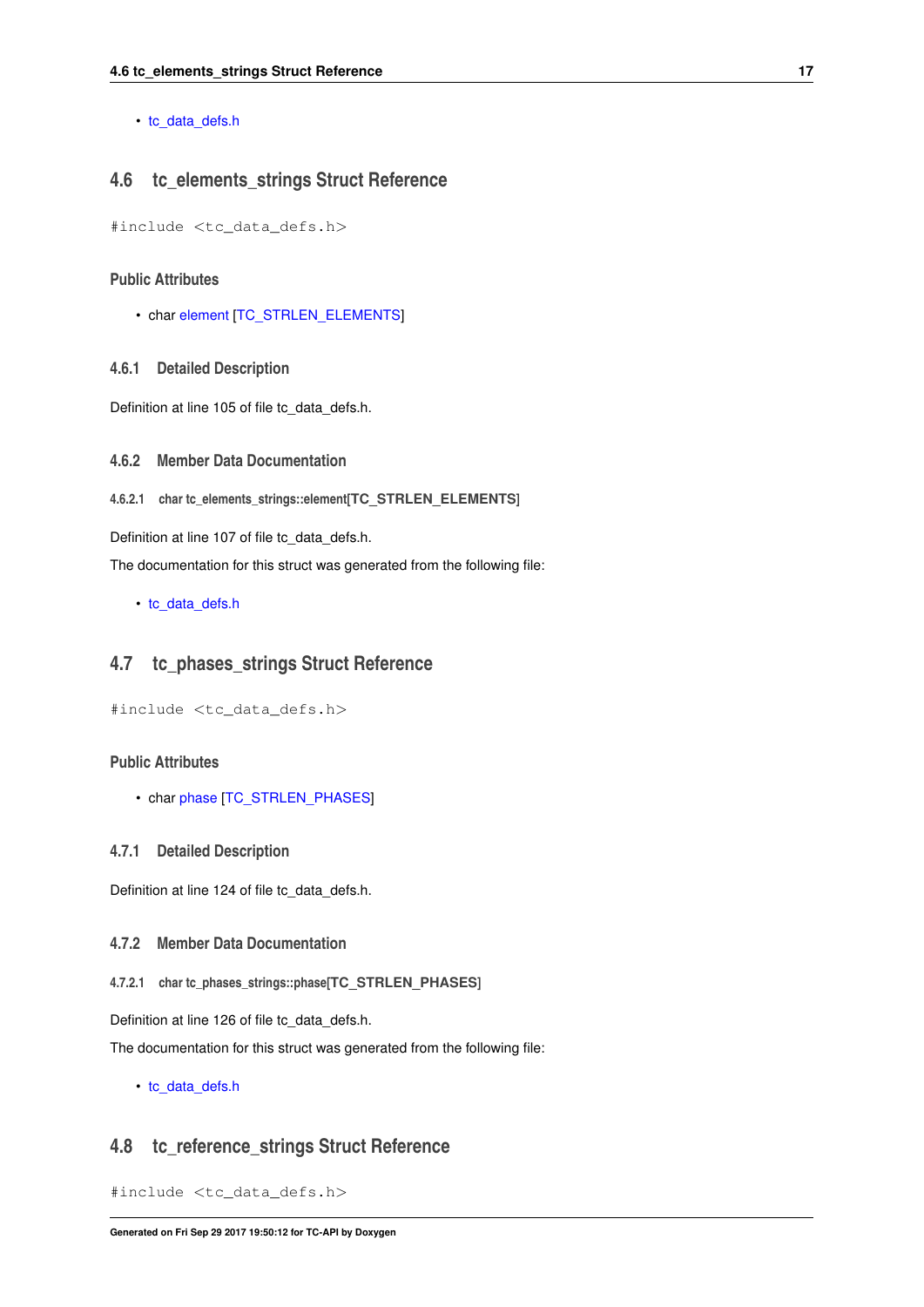<span id="page-29-8"></span>**Public Attributes**

• char [reference](#page-29-2) [\[TC\\_STRLEN\\_REFERENCE\]](#page-38-18)

<span id="page-29-0"></span>**4.8.1 Detailed Description**

Definition at line 142 of file tc\_data\_defs.h.

- <span id="page-29-1"></span>**4.8.2 Member Data Documentation**
- <span id="page-29-2"></span>**4.8.2.1 char tc\_reference\_strings::reference[TC\_STRLEN\_REFERENCE]**

Definition at line 144 of file tc\_data\_defs.h.

The documentation for this struct was generated from the following file:

• [tc\\_data\\_defs.h](#page-35-6)

# <span id="page-29-7"></span><span id="page-29-3"></span>**4.9 tc\_species\_strings Struct Reference**

#include <tc\_data\_defs.h>

### **Public Attributes**

• char [specie](#page-29-6) [\[TC\\_STRLEN\\_SPECIES\]](#page-38-19)

#### <span id="page-29-4"></span>**4.9.1 Detailed Description**

Definition at line 117 of file tc\_data\_defs.h.

#### <span id="page-29-5"></span>**4.9.2 Member Data Documentation**

#### <span id="page-29-6"></span>**4.9.2.1 char tc\_species\_strings::specie[TC\_STRLEN\_SPECIES]**

Definition at line 119 of file tc\_data\_defs.h.

The documentation for this struct was generated from the following file:

• [tc\\_data\\_defs.h](#page-35-6)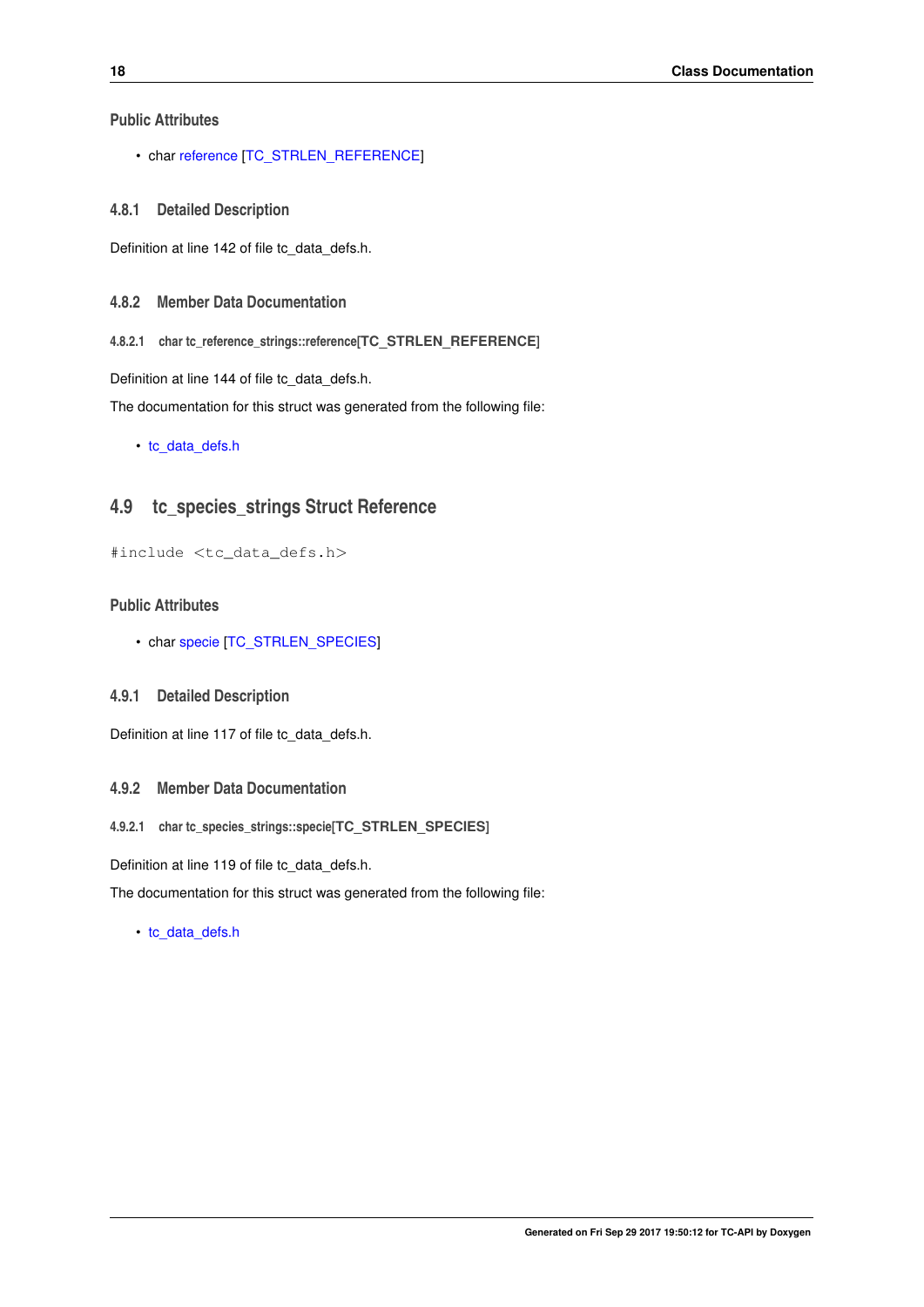# <span id="page-30-8"></span><span id="page-30-0"></span>**File Documentation**

# <span id="page-30-1"></span>**5.1 example1.c File Reference**

```
#include <stdio.h>
#include <string.h>
#include "tcapi.h"
#include "tcutils.h"
Include dependency graph for example1.c:
```
# <span id="page-30-6"></span><span id="page-30-2"></span>**5.2 example2.c File Reference**

```
#include <stdio.h>
#include <string.h>
#include "tcapi.h"
#include "tcutils.h"
Include dependency graph for example2.c:
```
# **Functions**

• int [main](#page-30-4) (int argc, char ∗∗argv)

## <span id="page-30-3"></span>**5.2.1 Function Documentation**

<span id="page-30-4"></span>**5.2.1.1 int main ( int** *argc,* **char** ∗∗ *argv* **)**

<span id="page-30-7"></span>Definition at line 14 of file example2.c.

# <span id="page-30-5"></span>**5.3 example3.c File Reference**

```
#include <stdio.h>
#include <string.h>
#include "tcapi.h"
#include "tcutils.h"
Include dependency graph for example3.c:
```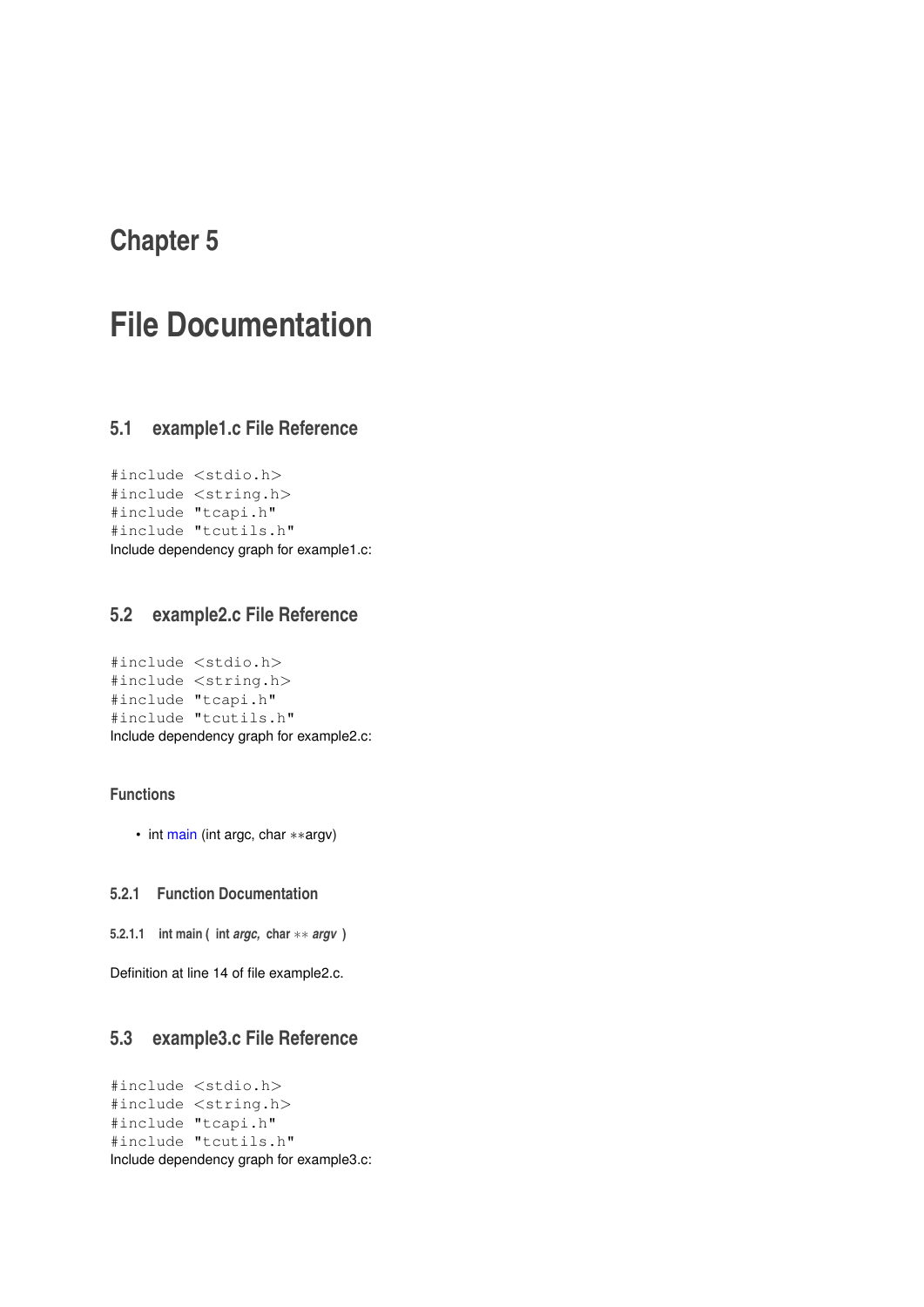#### <span id="page-31-15"></span>**Typedefs**

- typedef char [str8\[](#page-31-11)8]
- typedef [str8](#page-47-9) [strvect\[](#page-31-12)100]
- typedef [TC\\_INT](#page-40-13) [ivect\[](#page-31-1)50]
- typedef [TC\\_FLOAT](#page-40-14) [rvect\[](#page-31-13)50]

#### **Functions**

• int [main](#page-31-6) (int argc, char ∗∗argv)

<span id="page-31-0"></span>**5.3.1 Typedef Documentation**

<span id="page-31-1"></span>**5.3.1.1 typedef TC\_INT ivect[50]**

<span id="page-31-13"></span>Definition at line 16 of file example3.c.

<span id="page-31-2"></span>**5.3.1.2 typedef TC\_FLOAT rvect[50]**

<span id="page-31-11"></span>Definition at line 17 of file example3.c.

<span id="page-31-3"></span>**5.3.1.3 typedef char str8[8]**

<span id="page-31-12"></span>Definition at line 14 of file example3.c.

<span id="page-31-4"></span>**5.3.1.4 typedef str8 strvect[100]**

Definition at line 15 of file example3.c.

- <span id="page-31-5"></span>**5.3.2 Function Documentation**
- <span id="page-31-6"></span>**5.3.2.1 int main ( int** *argc,* **char** ∗∗ *argv* **)**

<span id="page-31-10"></span>Definition at line 19 of file example3.c.

# <span id="page-31-7"></span>**5.4 libtc.c File Reference**

#include "libtc.h" Include dependency graph for libtc.c:

#### **Functions**

- void ∗ [tcloadfunc](#page-31-14) [\(TCHANDLE](#page-39-13) tcHandle, char ∗function\_name)
- int [importFunctions](#page-31-9) [\(TCHANDLE](#page-39-13) tcHandle, [tc\\_function\\_library](#page-33-22) ∗tc, char ∗message)

## <span id="page-31-8"></span>**5.4.1 Function Documentation**

<span id="page-31-9"></span>**5.4.1.1 int importFunctions ( TCHANDLE** *tcHandle,* **tc\_function\_library** ∗ *tc,* **char** ∗ *message* **)**

<span id="page-31-14"></span>Definition at line 23 of file libtc.c.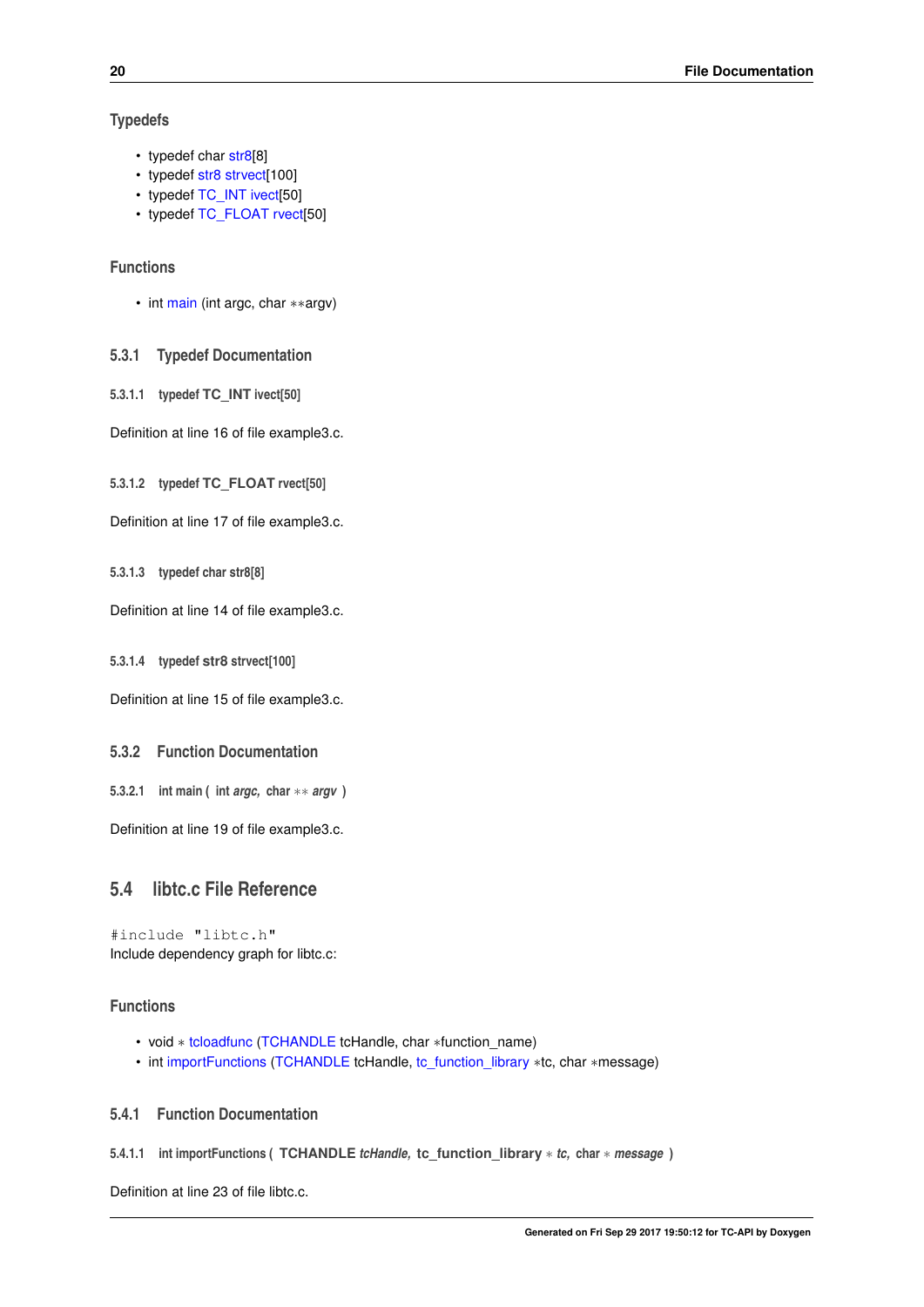<span id="page-32-3"></span><span id="page-32-0"></span>**5.4.1.2 void**∗ **tcloadfunc ( TCHANDLE** *tcHandle,* **char** ∗ *function\_name* **)**

<span id="page-32-2"></span>Definition at line 11 of file libtc.c.

# <span id="page-32-1"></span>**5.5 libtc.h File Reference**

```
#include "tc_data_defs.h"
#include <dlfcn.h>
#include <errno.h>
#include <string.h>
Include dependency graph for libtc.h: This graph shows which files directly or indirectly include this file:
```
#### **Classes**

• struct tc function library

#### **Typedefs**

- typedef void(∗ [VoidFuncNoParams\)](#page-34-14) ()
- typedef void(∗ [VoidFuncString\)](#page-34-13) [\(TC\\_STRING\)](#page-40-15)
- typedef void(∗ [VoidFuncInt\)](#page-34-1) [\(TC\\_INT\)](#page-40-13)
- typedef void(∗ [VoidFuncStringString\)](#page-34-16) [\(TC\\_STRING,](#page-40-15) [TC\\_STRING\)](#page-40-15)
- typedef void(∗ [VoidFuncStringFloat\)](#page-34-22) [\(TC\\_STRING,](#page-40-15) [TC\\_FLOAT\)](#page-40-14)
- typedef void(∗ [VoidFuncStringFloatP\)](#page-34-20) [\(TC\\_STRING,](#page-40-15) [TC\\_FLOAT](#page-40-14) ∗)
- typedef void(∗ [VoidFuncStringInt\)](#page-34-19) [\(TC\\_STRING,](#page-40-15) [TC\\_INT\)](#page-40-13)
- typedef void(∗ [VoidFuncStringStringInt\)](#page-34-18) [\(TC\\_STRING,](#page-40-15) [TC\\_STRING,](#page-40-15) [TC\\_INT\)](#page-40-13)
- typedef void(∗ [VoidFuncStringStringFloat\)](#page-34-24) [\(TC\\_STRING,](#page-40-15) [TC\\_STRING,](#page-40-15) [TC\\_FLOAT\)](#page-40-14)
- typedef void(∗ [VoidFuncStringIntInt\)](#page-34-15) [\(TC\\_STRING,](#page-40-15) [TC\\_INT,](#page-40-13) [TC\\_INT\)](#page-40-13)
- typedef void(∗ [VoidFuncStringFloatPFloatP\)](#page-34-17) [\(TC\\_STRING,](#page-40-15) [TC\\_FLOAT](#page-40-14) ∗, [TC\\_FLOAT](#page-40-14) ∗)
- typedef void(∗ [VoidFuncStringIntString\)](#page-34-21) [\(TC\\_STRING,](#page-40-15) [TC\\_INT,](#page-40-13) [TC\\_STRING\)](#page-40-15)
- typedef void(∗ [VoidFuncIntPIntPIntPIntP\)](#page-34-23) [\(TC\\_INT](#page-40-13) ∗, [TC\\_INT](#page-40-13) ∗, [TC\\_INT](#page-40-13) ∗, [TC\\_INT](#page-40-13) ∗)
- typedef void(\* [VoidFuncStringStringIntIntFloatString\)](#page-35-7) [\(TC\\_STRING,](#page-40-15) [TC\\_STRING,](#page-40-15) [TC\\_INT,](#page-40-13) [TC\\_](#page-40-14)INT, TC\_← [FLOAT,](#page-40-14) [TC\\_STRING\)](#page-40-15)
- typedef [TC\\_INT\(](#page-40-13)\* [IntFuncNoParams\)](#page-33-15) ()
- typedef [TC\\_INT\(](#page-40-13)∗ [IntFuncString\)](#page-33-19) [\(TC\\_STRING\)](#page-40-15)
- typedef [TC\\_INT\(](#page-40-13)∗ [IntFuncStringString\)](#page-33-17) [\(TC\\_STRING,](#page-40-15) [TC\\_STRING\)](#page-40-15)
- typedef [TC\\_INT\(](#page-40-13)∗ [IntFuncStringInt\)](#page-33-14) [\(TC\\_STRING,](#page-40-15) [TC\\_INT\)](#page-40-13)
- typedef [TC\\_INT\(](#page-40-13)∗ [IntFuncStringIntIntP\)](#page-33-18) [\(TC\\_STRING,](#page-40-15) [TC\\_INT,](#page-40-13) [TC\\_INT](#page-40-13) ∗)
- typedef [TC\\_INT\(](#page-40-13)∗ [IntFuncStringIntPStringStrLenFloatP\)](#page-33-21) [\(TC\\_STRING,](#page-40-15) [TC\\_INT](#page-40-13) ∗, [TC\\_STRING,](#page-40-15) [TC\\_STRI](#page-40-16)←- [NG\\_LENGTH,](#page-40-16) [TC\\_FLOAT](#page-40-14) ∗)
- typedef [TC\\_INT\(](#page-40-13)∗ [IntFuncStringIntPStringIntFloatP\)](#page-33-20) [\(TC\\_STRING,](#page-40-15) [TC\\_INT](#page-40-13) ∗, [TC\\_STRING,](#page-40-15) [TC\\_INT,](#page-40-13) [TC\\_](#page-40-14)←- [FLOAT](#page-40-14) ∗)
- typedef [TC\\_FLOAT\(](#page-40-14)∗ [FloatFuncString\)](#page-33-16) [\(TC\\_STRING\)](#page-40-15)
- typedef [TC\\_STRING\(](#page-40-15)∗ [StringFuncString\)](#page-33-13) [\(TC\\_STRING\)](#page-40-15)
- typedef [TC\\_BOOL\(](#page-39-14)∗ [BoolFuncIntPStringInt\)](#page-33-1) [\(TC\\_INT](#page-40-13) ∗, [TC\\_STRING,](#page-40-15) [TC\\_INT\)](#page-40-13)
- typedef [TC\\_BOOL\(](#page-39-14)∗ [BoolFuncStringStringStrLen\)](#page-33-12) [\(TC\\_STRING,](#page-40-15) [TC\\_STRING,](#page-40-15) [TC\\_STRING\\_LENGTH\)](#page-40-16)
- typedef struct tc function\_library [tc\\_function\\_library](#page-33-22)

#### **Functions**

• int [importFunctions](#page-35-3) [\(TCHANDLE](#page-39-13) tcHandle, [tc\\_function\\_library](#page-33-22) ∗tc, char ∗message)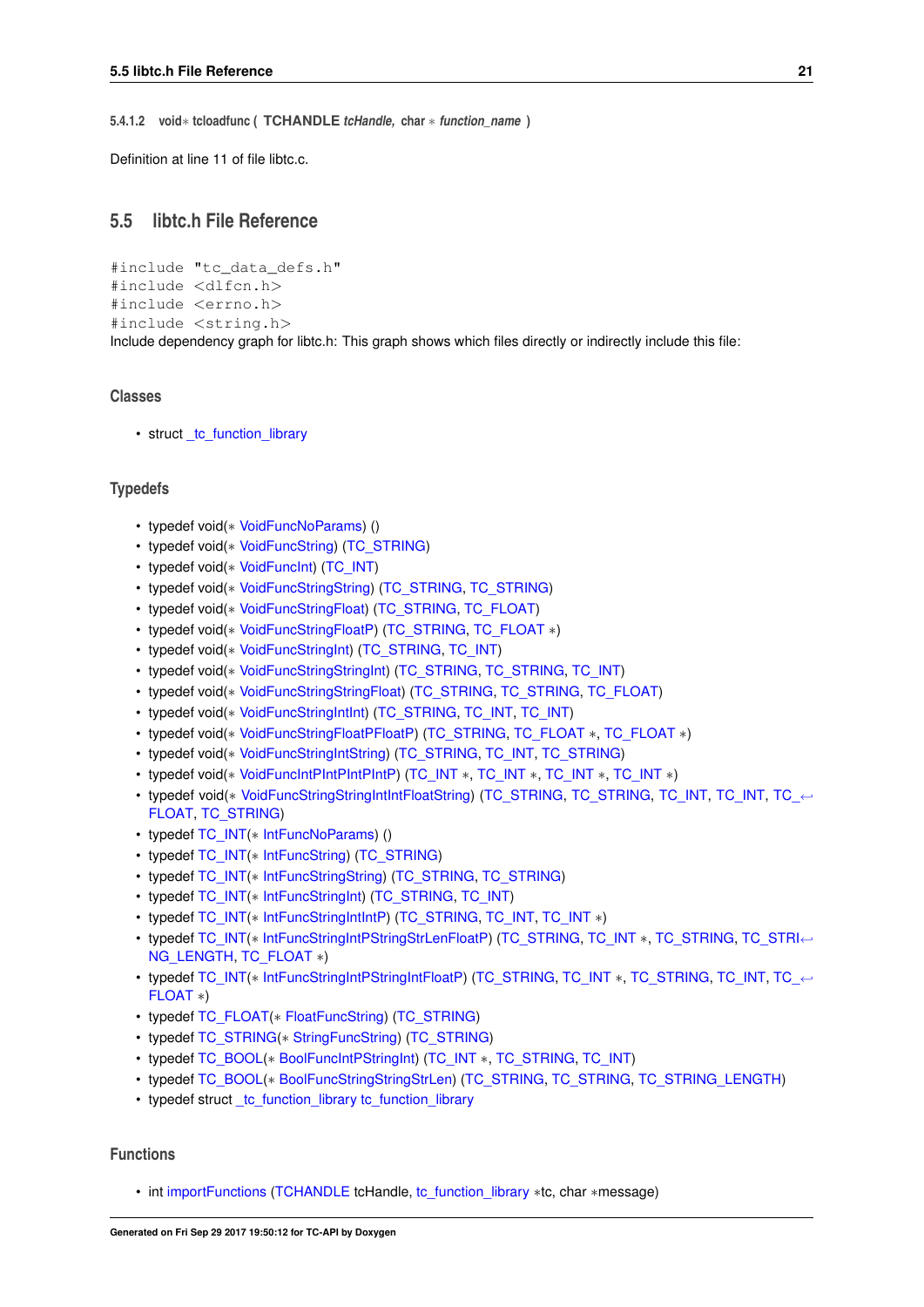<span id="page-33-23"></span><span id="page-33-0"></span>**5.5.1 Typedef Documentation**

<span id="page-33-1"></span>**5.5.1.1 typedef TC\_BOOL(**∗ **BoolFuncIntPStringInt) (TC\_INT** ∗**, TC\_STRING, TC\_INT)**

<span id="page-33-12"></span>Definition at line 55 of file libtc.h.

<span id="page-33-2"></span>**5.5.1.2 typedef TC\_BOOL(**∗ **BoolFuncStringStringStrLen) (TC\_STRING, TC\_STRING, TC\_STRING\_LENGTH)**

<span id="page-33-16"></span>Definition at line 56 of file libtc.h.

<span id="page-33-3"></span>**5.5.1.3 typedef TC\_FLOAT(**∗ **FloatFuncString) (TC\_STRING)**

<span id="page-33-15"></span>Definition at line 51 of file libtc.h.

<span id="page-33-4"></span>**5.5.1.4 typedef TC\_INT(**∗ **IntFuncNoParams) ()**

<span id="page-33-19"></span>Definition at line 43 of file libtc.h.

<span id="page-33-5"></span>**5.5.1.5 typedef TC\_INT(**∗ **IntFuncString) (TC\_STRING)**

<span id="page-33-14"></span>Definition at line 44 of file libtc.h.

<span id="page-33-6"></span>**5.5.1.6 typedef TC\_INT(**∗ **IntFuncStringInt) (TC\_STRING, TC\_INT)**

<span id="page-33-18"></span>Definition at line 46 of file libtc.h.

<span id="page-33-7"></span>**5.5.1.7 typedef TC\_INT(**∗ **IntFuncStringIntIntP) (TC\_STRING, TC\_INT, TC\_INT** ∗**)**

<span id="page-33-20"></span>Definition at line 47 of file libtc.h.

<span id="page-33-8"></span>**5.5.1.8 typedef TC\_INT(**∗ **IntFuncStringIntPStringIntFloatP) (TC\_STRING, TC\_INT** ∗**, TC\_STRING, TC\_INT, TC\_FLOAT** ∗**)**

<span id="page-33-21"></span>Definition at line 49 of file libtc.h.

<span id="page-33-9"></span>**5.5.1.9 typedef TC\_INT(**∗ **IntFuncStringIntPStringStrLenFloatP) (TC\_STRING, TC\_INT** ∗**, TC\_STRING, TC\_STRING\_LENGTH, TC\_FLOAT** ∗**)**

<span id="page-33-17"></span>Definition at line 48 of file libtc.h.

<span id="page-33-10"></span>**5.5.1.10 typedef TC\_INT(**∗ **IntFuncStringString) (TC\_STRING, TC\_STRING)**

<span id="page-33-13"></span>Definition at line 45 of file libtc.h.

<span id="page-33-11"></span>**5.5.1.11 typedef TC\_STRING(**∗ **StringFuncString) (TC\_STRING)**

<span id="page-33-22"></span>Definition at line 53 of file libtc.h.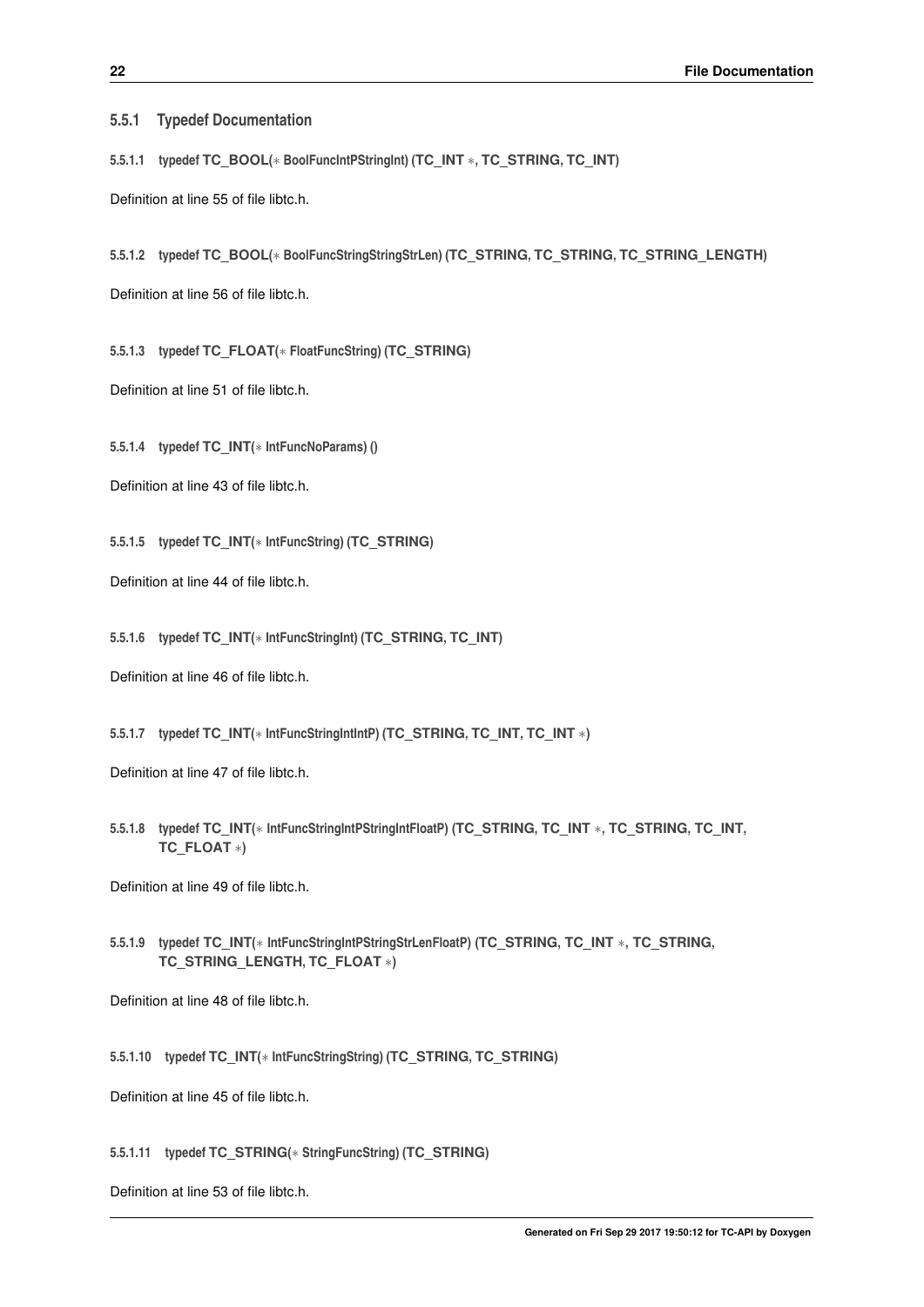<span id="page-34-25"></span><span id="page-34-0"></span>**5.5.1.12 typedef struct \_tc\_function\_library tc\_function\_library**

<span id="page-34-1"></span>**5.5.1.13 typedef void(**∗ **VoidFuncInt) (TC\_INT)**

<span id="page-34-23"></span>Definition at line 27 of file libtc.h.

<span id="page-34-2"></span>**5.5.1.14 typedef void(**∗ **VoidFuncIntPIntPIntPIntP) (TC\_INT** ∗**, TC\_INT** ∗**, TC\_INT** ∗**, TC\_INT** ∗**)**

<span id="page-34-14"></span>Definition at line 40 of file libtc.h.

<span id="page-34-3"></span>**5.5.1.15 typedef void(**∗ **VoidFuncNoParams) ()**

<span id="page-34-13"></span>Definition at line 24 of file libtc.h.

<span id="page-34-4"></span>**5.5.1.16 typedef void(**∗ **VoidFuncString) (TC\_STRING)**

<span id="page-34-22"></span>Definition at line 26 of file libtc.h.

<span id="page-34-5"></span>**5.5.1.17 typedef void(**∗ **VoidFuncStringFloat) (TC\_STRING, TC\_FLOAT)**

<span id="page-34-20"></span>Definition at line 30 of file libtc.h.

<span id="page-34-6"></span>**5.5.1.18 typedef void(**∗ **VoidFuncStringFloatP) (TC\_STRING, TC\_FLOAT** ∗**)**

<span id="page-34-17"></span>Definition at line 31 of file libtc.h.

<span id="page-34-7"></span>**5.5.1.19 typedef void(**∗ **VoidFuncStringFloatPFloatP) (TC\_STRING, TC\_FLOAT** ∗**, TC\_FLOAT** ∗**)**

<span id="page-34-19"></span>Definition at line 37 of file libtc.h.

<span id="page-34-8"></span>**5.5.1.20 typedef void(**∗ **VoidFuncStringInt) (TC\_STRING, TC\_INT)**

<span id="page-34-15"></span>Definition at line 32 of file libtc.h.

<span id="page-34-9"></span>**5.5.1.21 typedef void(**∗ **VoidFuncStringIntInt) (TC\_STRING, TC\_INT, TC\_INT)**

<span id="page-34-21"></span>Definition at line 36 of file libtc.h.

<span id="page-34-10"></span>**5.5.1.22 typedef void(**∗ **VoidFuncStringIntString) (TC\_STRING, TC\_INT, TC\_STRING)**

<span id="page-34-16"></span>Definition at line 38 of file libtc.h.

<span id="page-34-11"></span>**5.5.1.23 typedef void(**∗ **VoidFuncStringString) (TC\_STRING, TC\_STRING)**

<span id="page-34-24"></span>Definition at line 29 of file libtc.h.

<span id="page-34-18"></span><span id="page-34-12"></span>**5.5.1.24 typedef void(**∗ **VoidFuncStringStringFloat) (TC\_STRING, TC\_STRING, TC\_FLOAT)** Definition at line 35 of file libtc.h.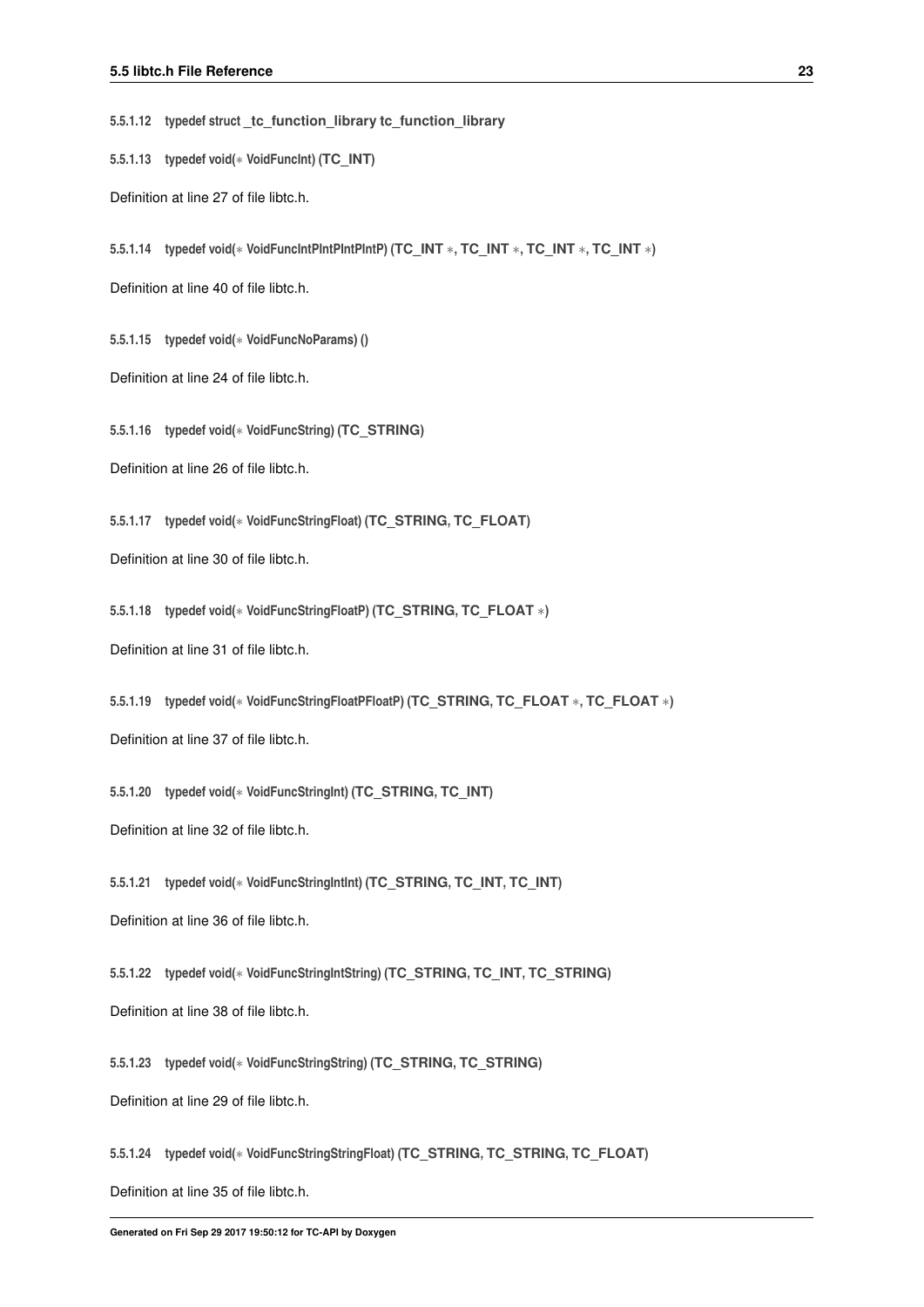<span id="page-35-8"></span><span id="page-35-0"></span>**5.5.1.25 typedef void(**∗ **VoidFuncStringStringInt) (TC\_STRING, TC\_STRING, TC\_INT)**

<span id="page-35-7"></span>Definition at line 34 of file libtc.h.

<span id="page-35-1"></span>**5.5.1.26 typedef void(**∗ **VoidFuncStringStringIntIntFloatString) (TC\_STRING, TC\_STRING, TC\_INT, TC\_INT, TC\_FLOAT, TC\_STRING)**

Definition at line 41 of file libtc.h.

- <span id="page-35-2"></span>**5.5.2 Function Documentation**
- <span id="page-35-3"></span>**5.5.2.1 int importFunctions ( TCHANDLE** *tcHandle,* **tc\_function\_library** ∗ *tc,* **char** ∗ *message* **)**

Definition at line 23 of file libtc.c.

# <span id="page-35-4"></span>**5.6 ReadMe.txt File Reference**

## <span id="page-35-5"></span>**5.7 ReadMe.txt File Reference**

# <span id="page-35-6"></span>**5.8 tc\_data\_defs.h File Reference**

This graph shows which files directly or indirectly include this file:

#### **Classes**

- struct [tc\\_conditions\\_as\\_arrays\\_of\\_strings](#page-26-9)
- struct [tc\\_elements\\_strings](#page-28-9)
- struct [tc\\_components\\_strings](#page-26-8)
- struct [tc\\_species\\_strings](#page-29-7)
- struct [tc\\_phases\\_strings](#page-28-10)
- struct [tc\\_constituents\\_strings](#page-27-10)
- struct [tc\\_databases\\_strings](#page-27-11)
- struct [tc\\_reference\\_strings](#page-28-11)

#### **Macros**

- #define [TCHANDLE](#page-39-13) void∗
- #define [TC\\_NWSG](#page-38-20) 4000000
- #define [TC\\_NWSE](#page-38-21) 500000
- #define [TC\\_STRLEN\\_SPECIES](#page-38-19) 25
- #define [TC\\_STRLEN\\_PHASES](#page-38-17) 25
- #define [TC\\_STRLEN\\_ELEMENTS](#page-38-16) 3
- #define [TC\\_STRLEN\\_COMPONENTS](#page-38-12) 25
- #define [TC\\_STRLEN\\_CONSTITUENTS](#page-38-14) 25
- #define [TC\\_STRLEN\\_DATABASE](#page-38-15) 9
- #define [TC\\_STRLEN\\_STOICHIOMETRY](#page-39-15) 81
- #define [TC\\_STRLEN\\_MAX](#page-38-13) 256
- #define [TC\\_STRLEN\\_PATH\\_MAX](#page-38-22) 512
- #define [TC\\_STRLEN\\_REFERENCE](#page-38-18) 1024
- #define [TC\\_MAX\\_NR\\_OF\\_ELEMENTS](#page-37-12) 40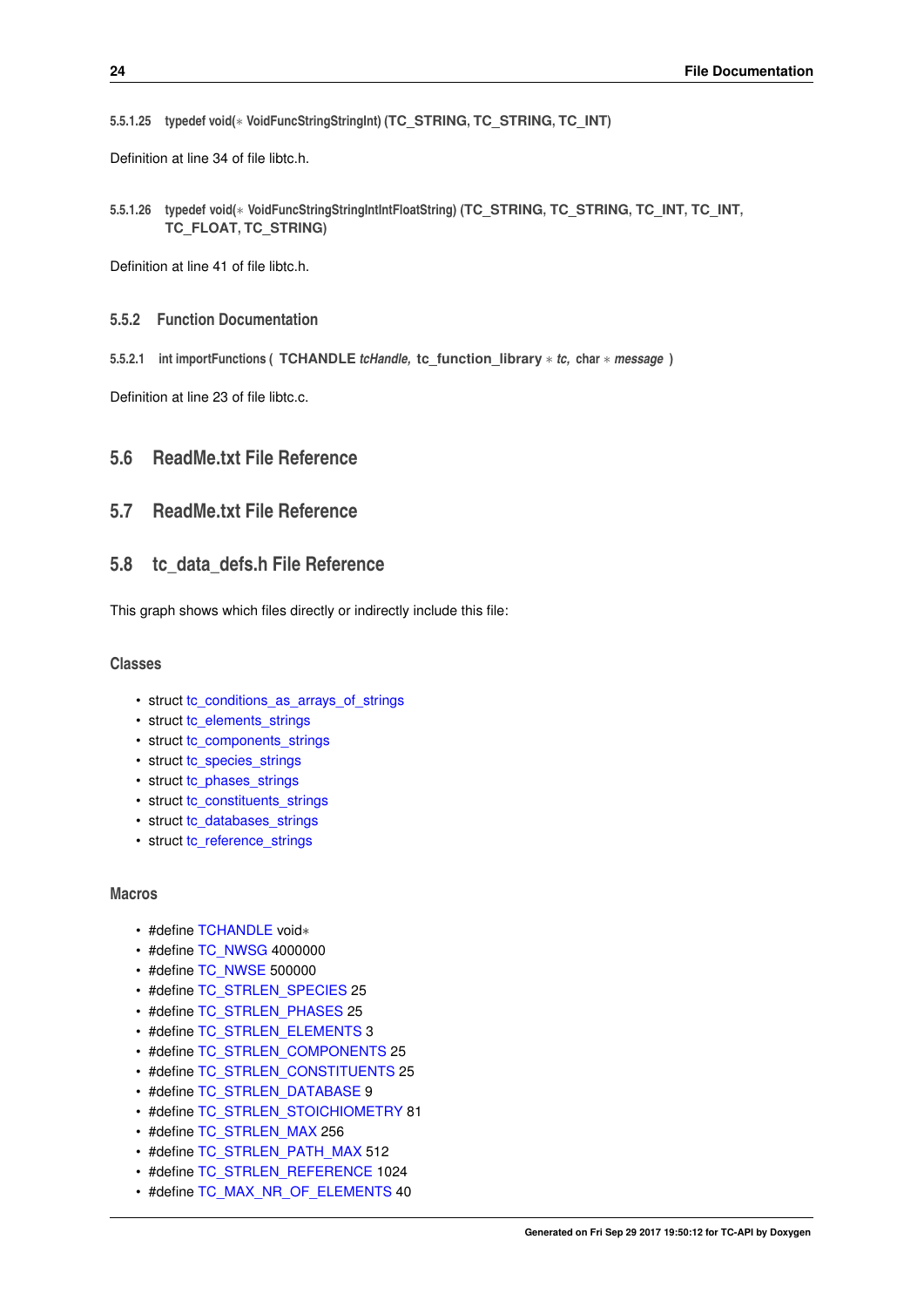- <span id="page-36-7"></span>• #define [TC\\_MAX\\_NR\\_OF\\_SPECIES](#page-37-13) 5000
- #define [TC\\_MAX\\_NR\\_OF\\_SUBLATTICES](#page-38-23) 10
- #define [TC\\_MAX\\_NR\\_OF\\_CONSTITUENTS](#page-37-14) 200
- #define [TC\\_MAX\\_NR\\_OF\\_CONST\\_PER\\_SUBLATTICE](#page-37-15) 200
- #define [TC\\_MAX\\_NR\\_OF\\_CONST\\_PER\\_SUBLATTICE\\_IN\\_IDEAL\\_GAS](#page-37-16) 5000
- #define [TC\\_MAX\\_NR\\_OF\\_DATABASES](#page-37-17) 130
- #define [TC\\_MAX\\_NR\\_OF\\_AXES](#page-37-18) 5
- #define [TC\\_MAX\\_NR\\_OF\\_PHASES](#page-37-19) 4000 / $*$  check ITDBPX in tdbmax.inc  $*$ /
- #define [TC\\_EPS](#page-37-20) 1.00E-8
- #define [TC\\_VARS](#page-39-16)
- #define [true](#page-39-17) 1
- #define [false](#page-36-4) 0
- #define DIIExport \_declspec( dllexport )
- #define [TCFuncExport](#page-39-18) extern [DllExport](#page-36-5)
- #define [INTEGER\\_FUNC](#page-37-21) extern [TC\\_INT](#page-40-13)
- #define [INTEGER\\_FUNC\\_WIN](#page-37-22) [INTEGER\\_FUNC](#page-37-21)
- #define [INTEGER\\_FUNC\\_GNU](#page-37-23) [INTEGER\\_FUNC](#page-37-21)
- #define [VOID\\_FUNC\\_WIN](#page-39-19) extern void
- #define [BOOL\\_FUNC\\_WIN](#page-36-1) extern [TC\\_BOOL](#page-39-14)
- #define [FLOAT\\_FUNC\\_WIN](#page-36-6) extern [TC\\_FLOAT](#page-40-14)

#### **Typedefs**

- typedef long [TC\\_INT](#page-40-13)
- typedef long [pointer](#page-39-8)
- typedef double [TC\\_FLOAT](#page-40-14)
- typedef [TC\\_INT](#page-40-13) [TC\\_BOOL](#page-39-14)
- typedef char ∗ [TC\\_STRING](#page-40-15)
- typedef long [TC\\_STRING\\_LENGTH](#page-40-16)
- typedef struct [tc\\_conditions\\_as\\_arrays\\_of\\_strings](#page-39-20) tc\_conditions\_as\_arrays\_of\_strings
- typedef struct [tc\\_elements\\_strings](#page-28-9) [tc\\_elements\\_strings](#page-40-17)
- typedef struct [tc\\_components\\_strings](#page-39-21) tc\_components\_strings
- typedef struct [tc\\_species\\_strings](#page-40-18) tc\_species\_strings
- typedef struct [tc\\_phases\\_strings](#page-40-19) tc\_phases\_strings
- typedef struct [tc\\_constituents\\_strings](#page-39-22) tc\_constituents\_strings
- typedef struct [tc\\_databases\\_strings](#page-39-23) tc\_databases\_strings
- typedef struct [tc\\_reference\\_strings](#page-40-20) tc\_reference\_strings
- typedef [TC\\_INT](#page-40-13) [TC\\_IARR\[](#page-40-21)4]
- typedef char [TC\\_LABEL\\_STRING\[](#page-40-22)127]

#### <span id="page-36-0"></span>**5.8.1 Macro Definition Documentation**

<span id="page-36-1"></span>**5.8.1.1 #define BOOL\_FUNC\_WIN extern TC\_BOOL**

<span id="page-36-5"></span>Definition at line 196 of file tc\_data\_defs.h.

<span id="page-36-2"></span>**5.8.1.2 #define DllExport \_\_declspec( dllexport )**

<span id="page-36-4"></span>Definition at line 170 of file tc\_data\_defs.h.

#### <span id="page-36-3"></span>**5.8.1.3 #define false 0**

<span id="page-36-6"></span>Definition at line 161 of file tc\_data\_defs.h.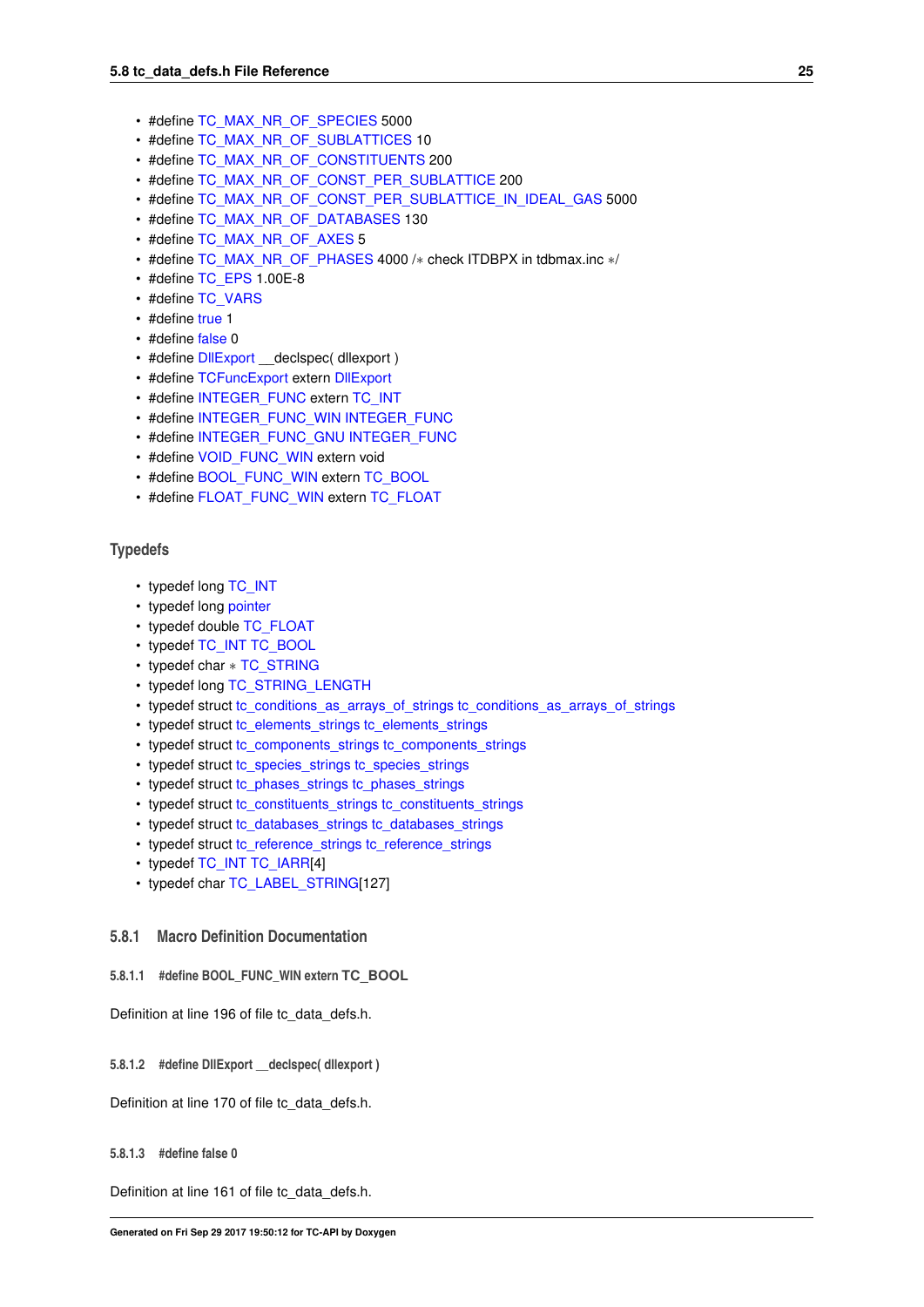<span id="page-37-24"></span><span id="page-37-21"></span><span id="page-37-1"></span><span id="page-37-0"></span>**5.8.1.4 #define FLOAT\_FUNC\_WIN extern TC\_FLOAT** Definition at line 197 of file tc\_data\_defs.h. **5.8.1.5 #define INTEGER\_FUNC extern TC\_INT** Definition at line 191 of file tc\_data\_defs.h.

<span id="page-37-23"></span><span id="page-37-2"></span>**5.8.1.6 #define INTEGER\_FUNC\_GNU INTEGER\_FUNC** Definition at line 194 of file tc\_data\_defs.h.

<span id="page-37-22"></span><span id="page-37-3"></span>**5.8.1.7 #define INTEGER\_FUNC\_WIN INTEGER\_FUNC** Definition at line 193 of file tc\_data\_defs.h.

<span id="page-37-20"></span><span id="page-37-4"></span>**5.8.1.8 #define TC\_EPS 1.00E-8**

<span id="page-37-18"></span>Definition at line 77 of file tc\_data\_defs.h.

<span id="page-37-5"></span>**5.8.1.9 #define TC\_MAX\_NR\_OF\_AXES 5**

<span id="page-37-15"></span>Definition at line 74 of file tc\_data\_defs.h.

<span id="page-37-6"></span>**5.8.1.10 #define TC\_MAX\_NR\_OF\_CONST\_PER\_SUBLATTICE 200**

<span id="page-37-16"></span>Definition at line 71 of file tc\_data\_defs.h.

<span id="page-37-7"></span>**5.8.1.11 #define TC\_MAX\_NR\_OF\_CONST\_PER\_SUBLATTICE\_IN\_IDEAL\_GAS 5000**

<span id="page-37-14"></span>Definition at line 72 of file tc\_data\_defs.h.

<span id="page-37-8"></span>**5.8.1.12 #define TC\_MAX\_NR\_OF\_CONSTITUENTS 200** Definition at line 70 of file tc\_data\_defs.h.

<span id="page-37-17"></span><span id="page-37-9"></span>**5.8.1.13 #define TC\_MAX\_NR\_OF\_DATABASES 130** Definition at line 73 of file tc\_data\_defs.h.

<span id="page-37-12"></span><span id="page-37-10"></span>**5.8.1.14 #define TC\_MAX\_NR\_OF\_ELEMENTS 40**

<span id="page-37-19"></span>Definition at line 67 of file tc\_data\_defs.h.

<span id="page-37-11"></span>**5.8.1.15 #define TC\_MAX\_NR\_OF\_PHASES 4000 /**∗ **check ITDBPX in tdbmax.inc** ∗**/**

<span id="page-37-13"></span>Definition at line 76 of file tc\_data\_defs.h.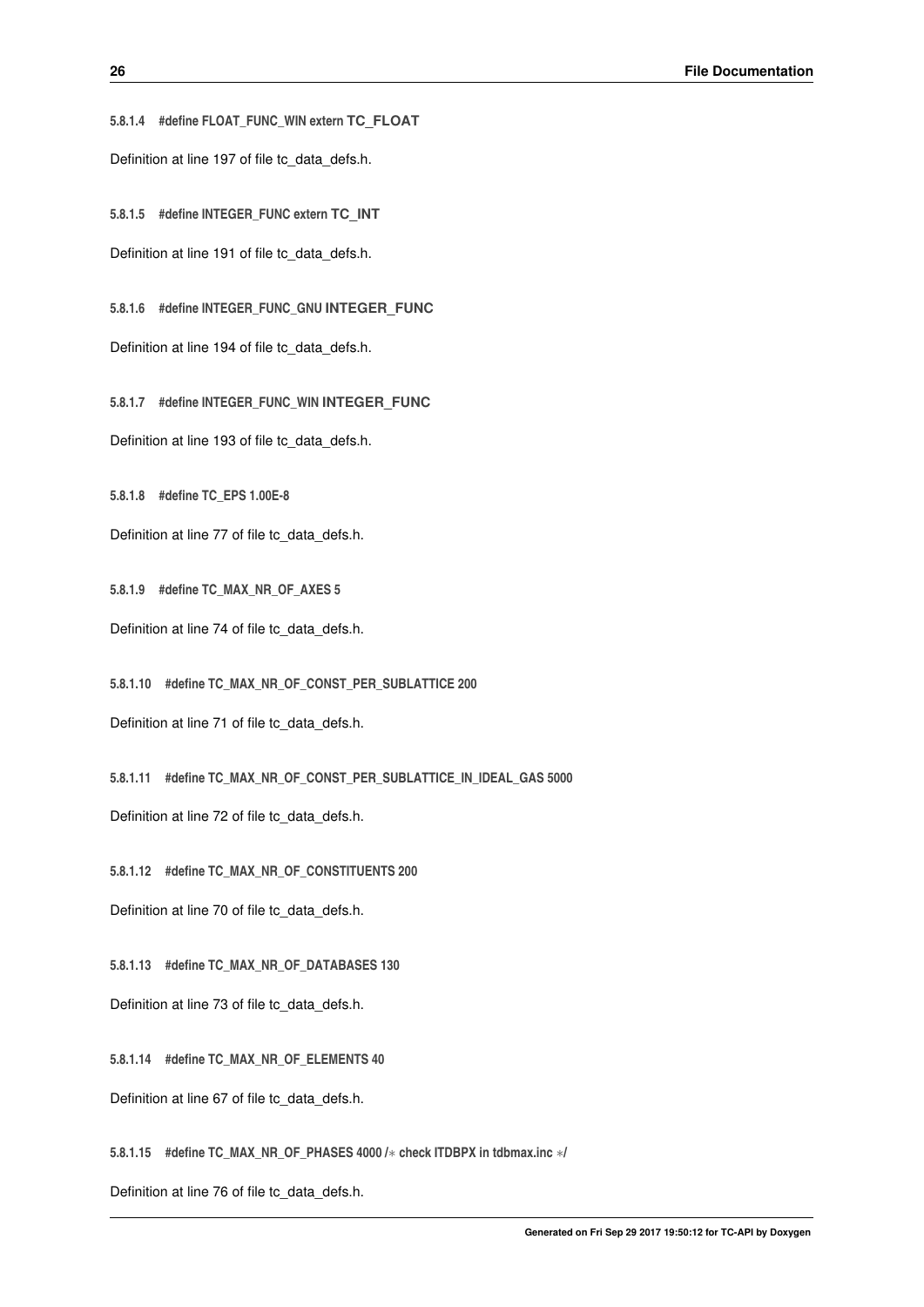<span id="page-38-24"></span><span id="page-38-0"></span>**5.8.1.16 #define TC\_MAX\_NR\_OF\_SPECIES 5000** Definition at line 68 of file tc\_data\_defs.h.

<span id="page-38-23"></span><span id="page-38-1"></span>**5.8.1.17 #define TC\_MAX\_NR\_OF\_SUBLATTICES 10** Definition at line 69 of file tc\_data\_defs.h.

<span id="page-38-21"></span><span id="page-38-2"></span>**5.8.1.18 #define TC\_NWSE 500000**

<span id="page-38-20"></span>Definition at line 54 of file tc\_data\_defs.h.

<span id="page-38-3"></span>**5.8.1.19 #define TC\_NWSG 4000000** Definition at line 53 of file tc\_data\_defs.h.

<span id="page-38-12"></span><span id="page-38-4"></span>**5.8.1.20 #define TC\_STRLEN\_COMPONENTS 25** Definition at line 59 of file tc\_data\_defs.h.

<span id="page-38-14"></span><span id="page-38-5"></span>**5.8.1.21 #define TC\_STRLEN\_CONSTITUENTS 25** Definition at line 60 of file tc\_data\_defs.h.

<span id="page-38-15"></span><span id="page-38-6"></span>**5.8.1.22 #define TC\_STRLEN\_DATABASE 9** Definition at line 61 of file tc\_data\_defs.h.

<span id="page-38-16"></span><span id="page-38-7"></span>**5.8.1.23 #define TC\_STRLEN\_ELEMENTS 3** Definition at line 58 of file tc\_data\_defs.h.

<span id="page-38-13"></span><span id="page-38-8"></span>**5.8.1.24 #define TC\_STRLEN\_MAX 256** Definition at line 63 of file tc\_data\_defs.h.

<span id="page-38-22"></span><span id="page-38-9"></span>**5.8.1.25 #define TC\_STRLEN\_PATH\_MAX 512** Definition at line 64 of file tc\_data\_defs.h.

<span id="page-38-17"></span><span id="page-38-10"></span>**5.8.1.26 #define TC\_STRLEN\_PHASES 25** Definition at line 57 of file tc\_data\_defs.h.

<span id="page-38-19"></span><span id="page-38-18"></span><span id="page-38-11"></span>**5.8.1.27 #define TC\_STRLEN\_REFERENCE 1024** Definition at line 65 of file tc\_data\_defs.h.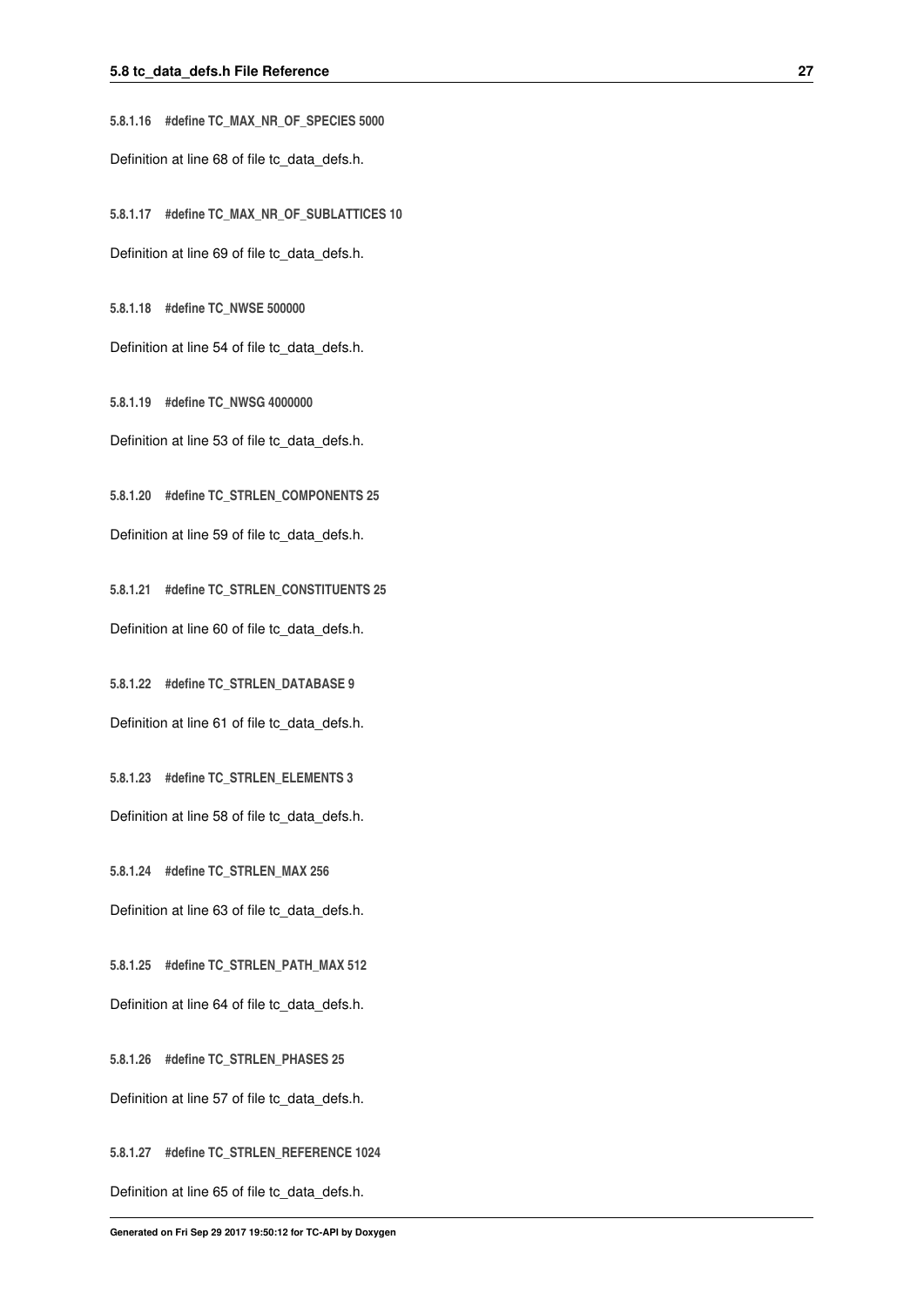<span id="page-39-24"></span><span id="page-39-0"></span>**5.8.1.28 #define TC\_STRLEN\_SPECIES 25**

<span id="page-39-15"></span>Definition at line 56 of file tc\_data\_defs.h.

<span id="page-39-1"></span>**5.8.1.29 #define TC\_STRLEN\_STOICHIOMETRY 81**

<span id="page-39-16"></span>Definition at line 62 of file tc\_data\_defs.h.

<span id="page-39-2"></span>**5.8.1.30 #define TC\_VARS**

<span id="page-39-18"></span>Definition at line 151 of file tc\_data\_defs.h.

<span id="page-39-3"></span>**5.8.1.31 #define TCFuncExport extern DllExport** Definition at line 182 of file tc\_data\_defs.h.

<span id="page-39-13"></span><span id="page-39-4"></span>**5.8.1.32 #define TCHANDLE void**∗

<span id="page-39-17"></span>Definition at line 36 of file tc\_data\_defs.h.

<span id="page-39-5"></span>**5.8.1.33 #define true 1**

<span id="page-39-19"></span>Definition at line 157 of file tc\_data\_defs.h.

<span id="page-39-6"></span>**5.8.1.34 #define VOID\_FUNC\_WIN extern void** Definition at line 195 of file tc\_data\_defs.h.

<span id="page-39-7"></span>**5.8.2 Typedef Documentation**

<span id="page-39-8"></span>**5.8.2.1 typedef long pointer**

<span id="page-39-14"></span>Definition at line 20 of file tc\_data\_defs.h.

<span id="page-39-9"></span>**5.8.2.2 typedef TC\_INT TC\_BOOL**

<span id="page-39-21"></span>Definition at line 41 of file tc\_data\_defs.h.

<span id="page-39-10"></span>**5.8.2.3 typedef struct tc\_components\_strings tc\_components\_strings**

<span id="page-39-20"></span>Definition at line 110 of file tc\_data\_defs.h.

<span id="page-39-11"></span>**5.8.2.4 typedef struct tc\_conditions\_as\_arrays\_of\_strings tc\_conditions\_as\_arrays\_of\_strings**

<span id="page-39-22"></span>Definition at line 97 of file tc\_data\_defs.h.

<span id="page-39-12"></span>**5.8.2.5 typedef struct tc\_constituents\_strings tc\_constituents\_strings**

<span id="page-39-23"></span>Definition at line 129 of file tc\_data\_defs.h.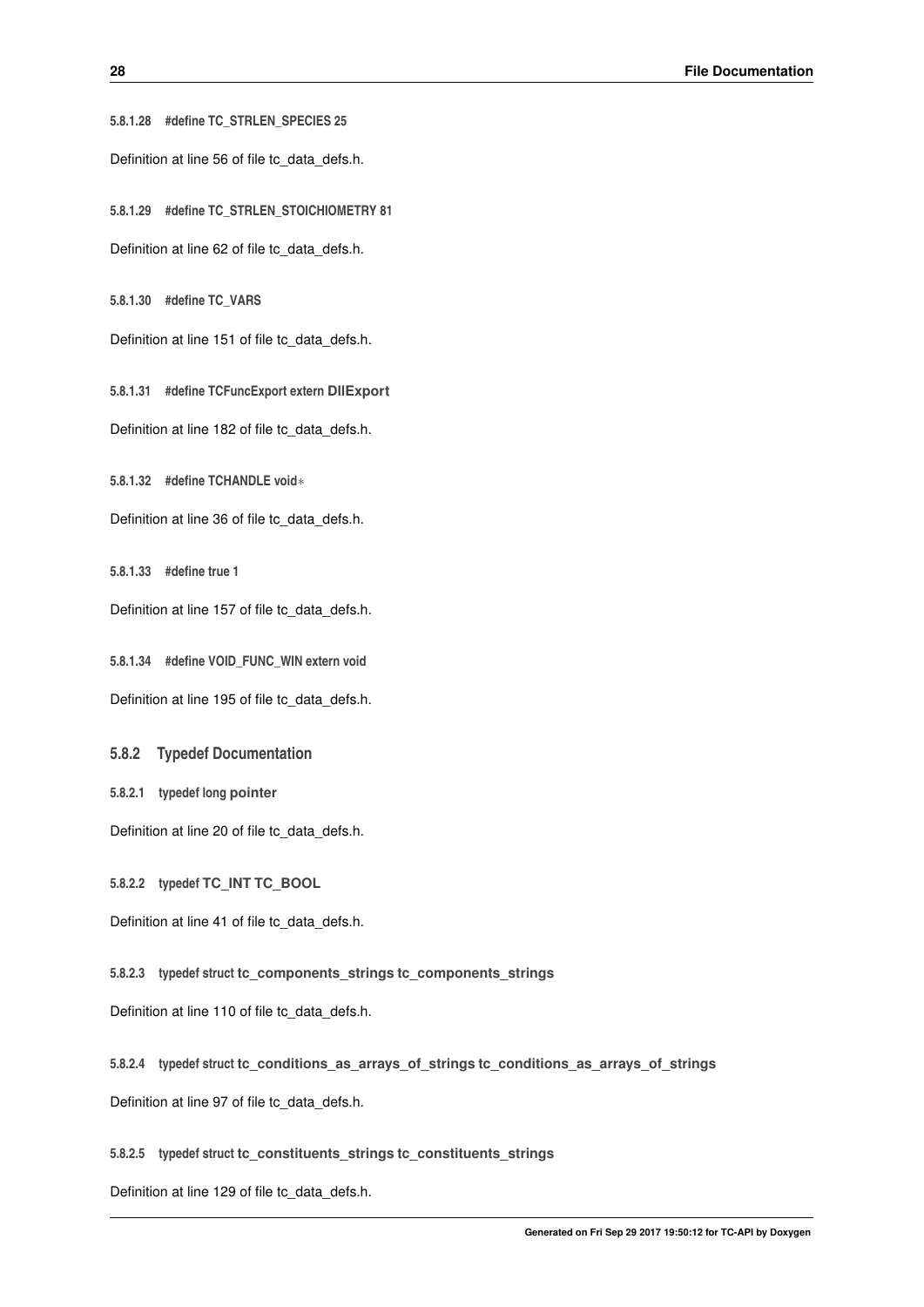<span id="page-40-23"></span><span id="page-40-0"></span>**5.8.2.6 typedef struct tc\_databases\_strings tc\_databases\_strings**

<span id="page-40-17"></span>Definition at line 135 of file tc\_data\_defs.h.

<span id="page-40-1"></span>**5.8.2.7 typedef struct tc\_elements\_strings tc\_elements\_strings**

<span id="page-40-14"></span>Definition at line 104 of file tc\_data\_defs.h.

<span id="page-40-2"></span>**5.8.2.8 typedef double TC\_FLOAT**

<span id="page-40-21"></span>Definition at line 31 of file tc\_data\_defs.h.

<span id="page-40-3"></span>**5.8.2.9 typedef TC\_INT TC\_IARR[4]**

<span id="page-40-13"></span>Definition at line 147 of file tc\_data\_defs.h.

<span id="page-40-4"></span>**5.8.2.10 typedef long TC\_INT**

<span id="page-40-22"></span>Definition at line 19 of file tc\_data\_defs.h.

<span id="page-40-5"></span>**5.8.2.11 typedef char TC\_LABEL\_STRING[127]**

<span id="page-40-19"></span>Definition at line 148 of file tc\_data\_defs.h.

<span id="page-40-6"></span>**5.8.2.12 typedef struct tc\_phases\_strings tc\_phases\_strings**

<span id="page-40-20"></span>Definition at line 123 of file tc\_data\_defs.h.

<span id="page-40-7"></span>**5.8.2.13 typedef struct tc\_reference\_strings tc\_reference\_strings**

<span id="page-40-18"></span>Definition at line 141 of file tc\_data\_defs.h.

<span id="page-40-8"></span>**5.8.2.14 typedef struct tc\_species\_strings tc\_species\_strings**

<span id="page-40-15"></span>Definition at line 116 of file tc\_data\_defs.h.

<span id="page-40-9"></span>**5.8.2.15 typedef char**∗ **TC\_STRING**

<span id="page-40-16"></span>Definition at line 42 of file tc\_data\_defs.h.

<span id="page-40-10"></span>**5.8.2.16 typedef long TC\_STRING\_LENGTH**

<span id="page-40-12"></span>Definition at line 50 of file tc\_data\_defs.h.

# <span id="page-40-11"></span>**5.9 tcapi.h File Reference**

#include "tc\_data\_defs.h" Include dependency graph for tcapi.h: This graph shows which files directly or indirectly include this file: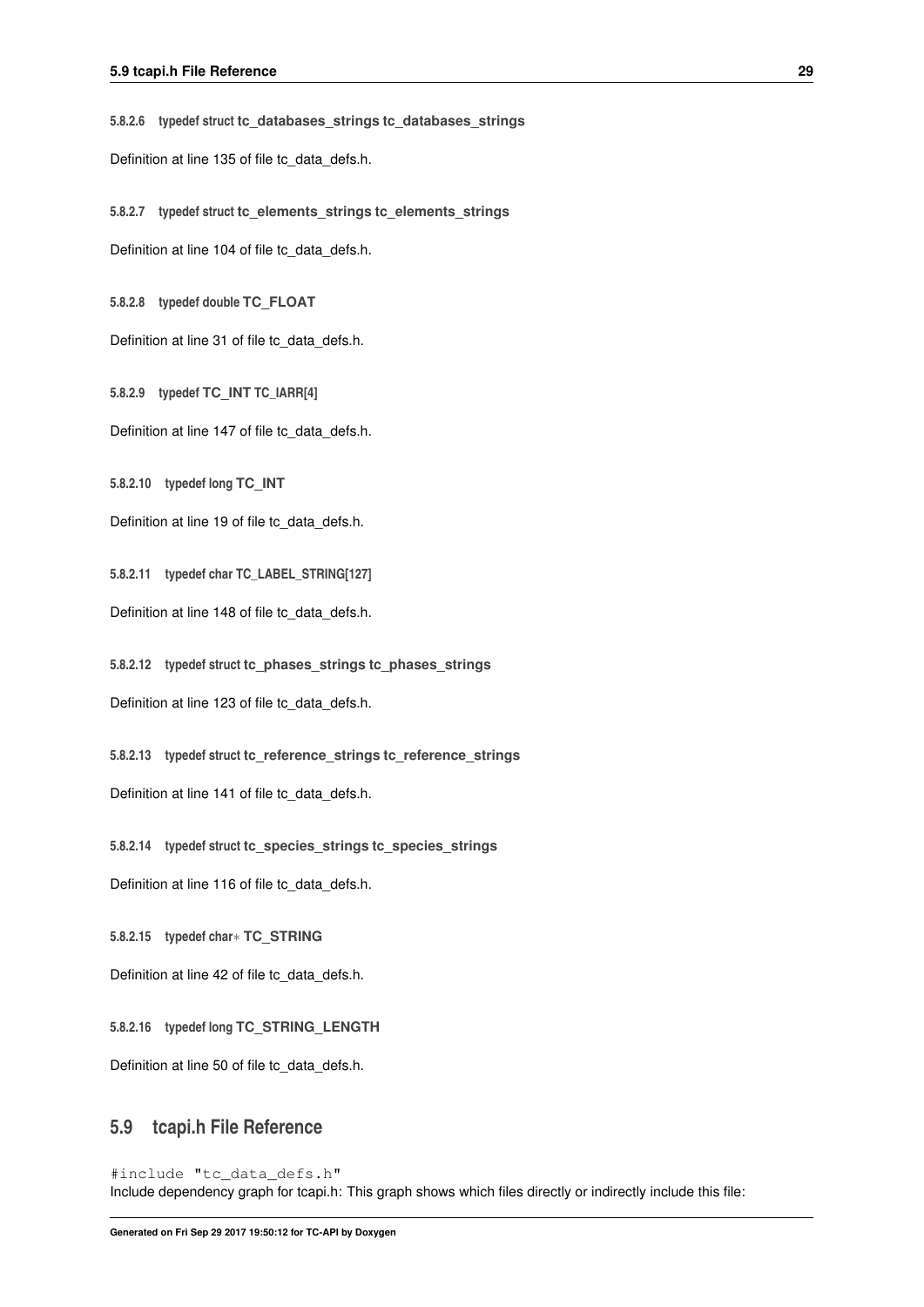#### **Functions**

- void [tc\\_append\\_database](#page-42-1) [\(TC\\_STRING](#page-40-15) name)
- [TC\\_BOOL](#page-39-14) [tc\\_check\\_license](#page-42-11) [\(TC\\_STRING](#page-40-15) name, [TC\\_STRING](#page-40-15) message, [TC\\_STRING\\_LENGTH](#page-40-16) strlen\_← message)
- [TC\\_STRING](#page-40-15) [tc\\_component\\_status](#page-42-12) [\(TC\\_STRING](#page-40-15) component\_name)
- void [tc\\_compute\\_equilibrium](#page-42-13) ()
- void [tc\\_create\\_new\\_equilibrium](#page-42-14) [\(TC\\_INT](#page-40-13) equilibrium)
- [TC\\_INT](#page-40-13) [tc\\_database](#page-42-15) [\(TC\\_STRING](#page-40-15) datan, [TC\\_INT](#page-40-13) linelen)
- void [tc\\_define\\_components](#page-42-16) [\(TC\\_STRING](#page-40-15) component\_name, [TC\\_INT](#page-40-13) strlen, TC\_INT number\_of\_←components)
- [TC\\_INT](#page-40-13) [tc\\_degrees\\_of\\_freedom](#page-42-17) ()
- void [tc\\_deinit](#page-42-18) ()
- void [tc\\_delete\\_condition](#page-42-10) [\(TC\\_STRING](#page-40-15) condition)
- void [tc\\_delete\\_symbol](#page-42-19) [\(TC\\_STRING](#page-40-15) symbol)
- [TC\\_INT](#page-40-13) [tc\\_element](#page-43-11) [\(TC\\_STRING](#page-40-15) elements, TC\_INT linelen)
- void [tc\\_element\\_reject](#page-43-12) [\(TC\\_STRING](#page-40-15) element\_name)
- void [tc\\_element\\_select](#page-43-13) [\(TC\\_STRING](#page-40-15) element\_name)
- void [tc\\_enter\\_ges5\\_parameter](#page-43-14) [\(TC\\_STRING](#page-40-15) parameter, [TC\\_STRING](#page-40-15) expression)
- void [tc\\_enter\\_symbol](#page-43-15) [\(TC\\_STRING](#page-40-15) symbol, [TC\\_STRING](#page-40-15) type, [TC\\_INT](#page-40-13) argument\_type, TC\_INT integer ← argument, [TC\\_FLOAT](#page-40-14) double\_argument, [TC\\_STRING](#page-40-15) string\_argument)
- [TC\\_BOOL](#page-39-14) [tc\\_error](#page-43-16) [\(TC\\_INT](#page-40-13) ∗error\_number, [TC\\_STRING](#page-40-15) message, [TC\\_INT](#page-40-13) strlen)
- void [tc\\_ges5](#page-43-17) [\(TC\\_STRING](#page-40-15) command)
- void [tc\\_get\\_data](#page-43-18) ()
- void [tc\\_get\\_derivatives](#page-43-19) [\(TC\\_STRING](#page-40-15) phase\_name, [TC\\_FLOAT](#page-40-14) \*arr1, TC\_FLOAT \*arr2)
- void [tc\\_get\\_ges5\\_parameter](#page-43-20) [\(TC\\_STRING](#page-40-15) parameter, [TC\\_STRING](#page-40-15) expression, [TC\\_INT](#page-40-13) strlenExpression)
- [TC\\_FLOAT](#page-40-14) [tc\\_get\\_value](#page-43-21) [\(TC\\_STRING](#page-40-15) symbol)
- [TC\\_INT](#page-40-13) [tc\\_init\\_root](#page-44-11) ()
- [TC\\_INT](#page-40-13) [tc\\_init\\_root3](#page-44-12) [\(TC\\_STRING](#page-40-15) tmppath, [TC\\_STRING](#page-40-15) tcpath)
- [TC\\_INT](#page-40-13) [tc\\_list\\_component](#page-44-13) [\(TC\\_STRING](#page-40-15) component\_name, [TC\\_INT](#page-40-13) strlen)
- [TC\\_INT](#page-40-13) [tc\\_list\\_conditions](#page-44-14) [\(TC\\_STRING](#page-40-15) conditions, TC\_INT strlen)
- [TC\\_INT](#page-40-13) [tc\\_list\\_phase](#page-44-15) [\(TC\\_STRING](#page-40-15) phase\_name, TC\_INT strlen)
- [TC\\_INT](#page-40-13) [tc\\_list\\_species](#page-44-16) [\(TC\\_STRING](#page-40-15) species\_name, [TC\\_INT](#page-40-13) strlen)
- [TC\\_INT](#page-40-13) [tc\\_list\\_symbols](#page-44-17) [\(TC\\_STRING](#page-40-15) symbols, TC\_INT strlen, TC\_INT ∗type)
- [TC\\_INT](#page-40-13) [tc\\_nr\\_of\\_constituents\\_in\\_phase](#page-44-18) [\(TC\\_STRING](#page-40-15) phase\_name)
- void [tc\\_open\\_database](#page-44-9) [\(TC\\_STRING](#page-40-15) name)
- [TC\\_INT](#page-40-13) [tc\\_phase](#page-44-19) [\(TC\\_STRING](#page-40-15) phases, [TC\\_INT](#page-40-13) linelen)
- [TC\\_INT](#page-40-13) [tc\\_phase\\_all\\_constituents](#page-44-20) [\(TC\\_STRING](#page-40-15) phase\_name, TC\_INT ∗constituent\_array, [TC\\_STRIN](#page-40-15)←-[G](#page-40-15) element array, [TC\\_INT](#page-40-13) strLenElem, [TC\\_FLOAT](#page-40-14) ∗number\_of\_sites)
- [TC\\_INT](#page-40-13) [tc\\_phase\\_constituents](#page-45-11) [\(TC\\_STRING](#page-40-15) phase\_name, TC\_INT \*constituent\_array, [TC\\_STRIN](#page-40-15)←-[G](#page-40-15) element array, [TC\\_INT](#page-40-13) strLenElem, [TC\\_FLOAT](#page-40-14) ∗number\_of\_sites)
- void [tc\\_phase\\_reject](#page-45-12) [\(TC\\_STRING](#page-40-15) phase\_name)
- void [tc\\_phase\\_select](#page-45-13) [\(TC\\_STRING](#page-40-15) phase\_name)
- [TC\\_STRING](#page-40-15) [tc\\_phase\\_status](#page-45-14) [\(TC\\_STRING](#page-40-15) phase\_name)
- [TC\\_INT](#page-40-13) [tc\\_phase\\_structure](#page-45-15) [\(TC\\_STRING](#page-40-15) phase\_name, TC\_INT \*constituent\_array, [TC\\_STRING](#page-40-15) species← \_array, [TC\\_STRING\\_LENGTH](#page-40-16) strLenSpecies, [TC\\_FLOAT](#page-40-14) ∗number\_of\_sites)
- void [tc\\_poly3](#page-45-16) [\(TC\\_STRING](#page-40-15) command)
- void [tc\\_put\\_sitefractions](#page-45-17) [\(TC\\_STRING](#page-40-15) phase\_name, [TC\\_FLOAT](#page-40-14) ∗sfarr)
- void [tc\\_read\\_poly3\\_file](#page-45-8) [\(TC\\_STRING](#page-40-15) filename)
- void [tc\\_reject\\_constituent](#page-45-18) [\(TC\\_STRING](#page-40-15) phase\_name, [TC\\_INT](#page-40-13) sublattice, [TC\\_STRING](#page-40-15) constituent)
- void [tc\\_reset\\_error](#page-45-19) ()
- void [tc\\_restore\\_constituent](#page-45-20) [\(TC\\_STRING](#page-40-15) phase\_name, [TC\\_INT](#page-40-13) sublattice, [TC\\_STRING](#page-40-15) constituent)
- void [tc\\_save\\_poly3\\_file](#page-46-13) [\(TC\\_STRING](#page-40-15) filename)
- void [tc\\_select\\_equilibrium](#page-46-14) [\(TC\\_INT](#page-40-13) equilibrium)
- void [tc\\_set\\_component\\_status](#page-46-15) [\(TC\\_STRING](#page-40-15) component\_name, [TC\\_STRING](#page-40-15) status)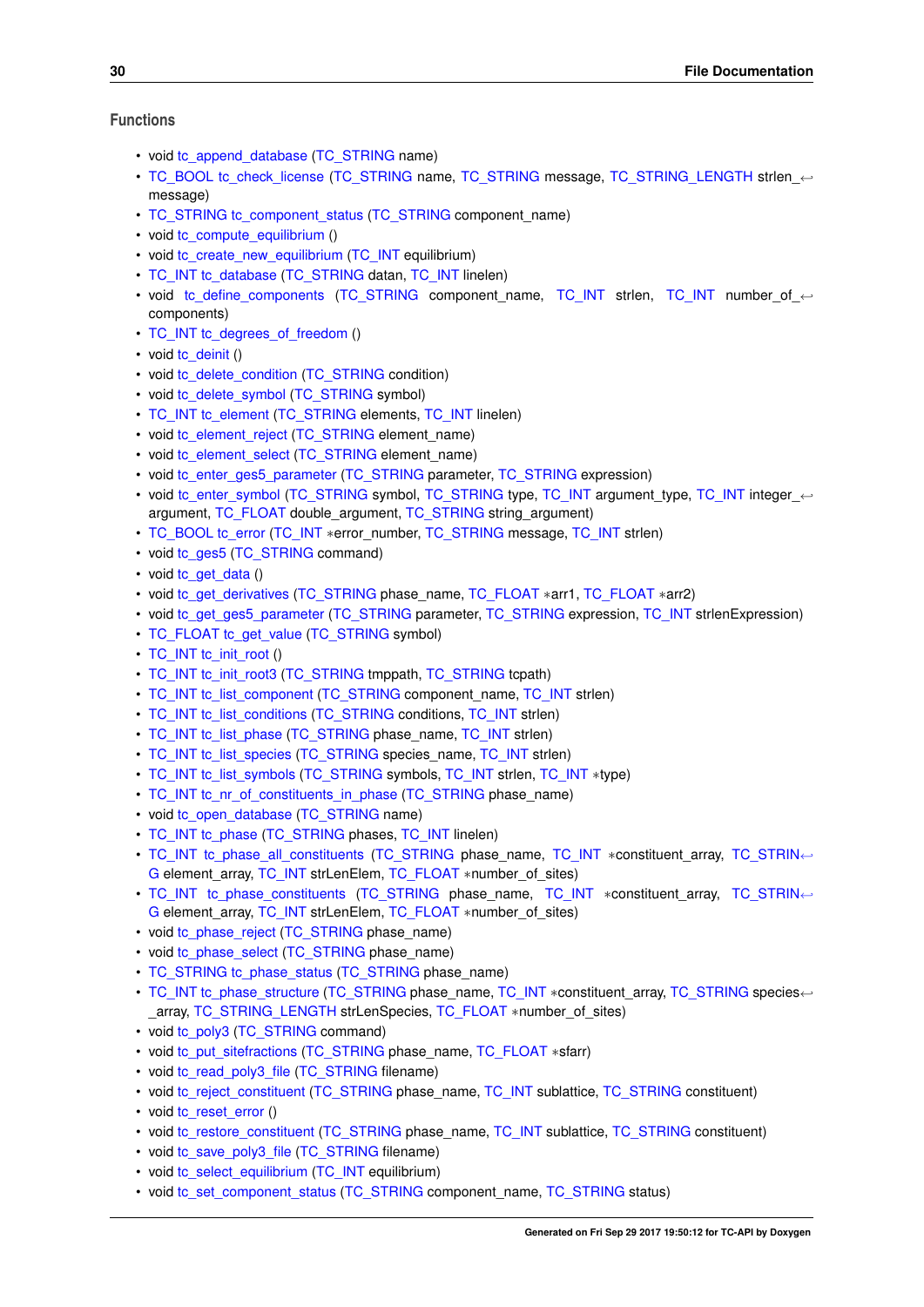- <span id="page-42-20"></span>• void [tc\\_set\\_condition](#page-46-16) [\(TC\\_STRING](#page-40-15) condition, [TC\\_FLOAT](#page-40-14) value)
- void [tc\\_set\\_license\\_code](#page-46-17) [\(TC\\_INT](#page-40-13) code)
- void [tc\\_set\\_minimization\\_option](#page-46-6) [\(TC\\_INT](#page-40-13) ∗global\_flag, [TC\\_INT](#page-40-13) ∗max\_gridpoints, [TC\\_INT](#page-40-13) ∗frequency, [TC](#page-40-13)←-  $INT$  ∗mesh flag)
- void [tc\\_set\\_phase\\_addition](#page-46-18) [\(TC\\_STRING](#page-40-15) phase\_name, [TC\\_FLOAT](#page-40-14) addition)
- void [tc\\_set\\_phase\\_status](#page-46-19) [\(TC\\_STRING](#page-40-15) phase\_name, [TC\\_STRING](#page-40-15) status, [TC\\_FLOAT](#page-40-14) value)
- void [tc\\_set\\_start\\_value](#page-46-20) [\(TC\\_STRING](#page-40-15) state\_variable, [TC\\_FLOAT](#page-40-14) starting\_value)
- [TC\\_STRING](#page-40-15) [tc\\_species\\_status](#page-46-21) [\(TC\\_STRING](#page-40-15) species\_name)
- void [tc\\_version](#page-46-22) [\(TC\\_STRING](#page-40-15) str, [TC\\_INT](#page-40-13) str\_len)

#### <span id="page-42-0"></span>**5.9.1 Function Documentation**

<span id="page-42-1"></span>**5.9.1.1 void tc\_append\_database ( TC\_STRING** *name* **)**

<span id="page-42-11"></span>Appends the named database

<span id="page-42-2"></span>**5.9.1.2 TC\_BOOL tc\_check\_license ( TC\_STRING** *name,* **TC\_STRING** *message,* **TC\_STRING\_LENGTH** *strlen\_message* **)**

<span id="page-42-12"></span>Returns true if the checked license is available and valid, currently accepts: TC\_DLL, TC\_GUI and TC\_TC4U

<span id="page-42-3"></span>**5.9.1.3 TC\_STRING tc\_component\_status ( TC\_STRING** *component\_name* **)**

<span id="page-42-13"></span>Returns the status of "component\_name" where status may be one of "ENTERED" or "SUSPENDED"

<span id="page-42-4"></span>**5.9.1.4 void tc\_compute\_equilibrium ( )**

<span id="page-42-14"></span>Computes the equilibrium in POLY-3 using the currently set conditions

<span id="page-42-5"></span>**5.9.1.5 void tc\_create\_new\_equilibrium ( TC\_INT** *equilibrium* **)**

<span id="page-42-15"></span>Creates a new equilibrium in POLY-3 with number "equilibrium number".

<span id="page-42-6"></span>**5.9.1.6 TC\_INT tc\_database ( TC\_STRING** *datan,* **TC\_INT** *linelen* **)**

<span id="page-42-16"></span>Returns the number of databases in the system and their names in "datan"

<span id="page-42-7"></span>**5.9.1.7 void tc\_define\_components ( TC\_STRING** *component\_name,* **TC\_INT** *strlen,* **TC\_INT** *number\_of\_components* **)**

<span id="page-42-17"></span>Redefines the components in the system to the components in "component\_name".

<span id="page-42-8"></span>**5.9.1.8 TC\_INT tc\_degrees\_of\_freedom ( )**

<span id="page-42-18"></span>Returns the degrees of freedom in the system. This must be zero in order to perform an equilibrium calculation.

<span id="page-42-9"></span>**5.9.1.9 void tc\_deinit ( )**

<span id="page-42-10"></span>**5.9.1.10 void tc\_delete\_condition ( TC\_STRING** *condition* **)**

<span id="page-42-19"></span>Deletes the condition for the expression in "condition".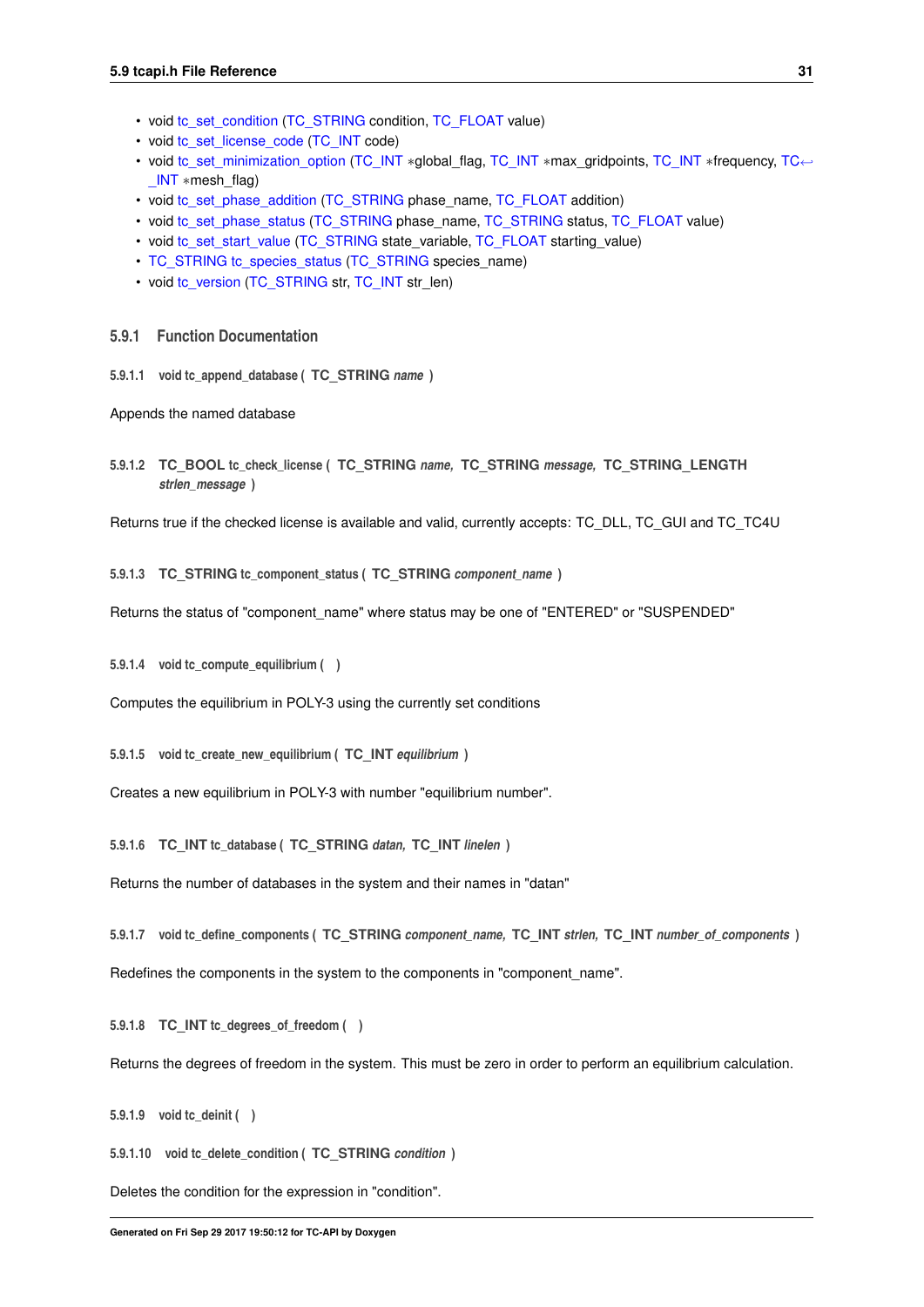<span id="page-43-22"></span><span id="page-43-0"></span>**5.9.1.11 void tc\_delete\_symbol ( TC\_STRING** *symbol* **)**

<span id="page-43-11"></span>Deletes a symbol in the system.

<span id="page-43-1"></span>**5.9.1.12 TC\_INT tc\_element ( TC\_STRING** *elements,* **TC\_INT** *linelen* **)**

<span id="page-43-12"></span>Returns the number of elements in the database and their names in "elements"

<span id="page-43-2"></span>**5.9.1.13 void tc\_element\_reject ( TC\_STRING** *element\_name* **)**

<span id="page-43-13"></span>Rejects "element\_name" in the currently selected database.

<span id="page-43-3"></span>**5.9.1.14 void tc\_element\_select ( TC\_STRING** *element\_name* **)**

<span id="page-43-14"></span>Selects "element\_name" in the currently selected database.

<span id="page-43-4"></span>**5.9.1.15 void tc\_enter\_ges5\_parameter ( TC\_STRING** *parameter,* **TC\_STRING** *expression* **)**

<span id="page-43-15"></span>Enters a parameter expression

<span id="page-43-5"></span>**5.9.1.16 void tc\_enter\_symbol ( TC\_STRING** *symbol,* **TC\_STRING** *type,* **TC\_INT** *argument\_type,* **TC\_INT** *integer\_argument,* **TC\_FLOAT** *double\_argument,* **TC\_STRING** *string\_argument* **)**

Enters a symbol in the system, the symbol type may be one of "CONSTANT", "VARIABLE", "FUNCTION" or "T←- ABLE", "argument type" defines which of the following arguments will be used, 1 indicates the integer argument, 2 the double argument and 3 the string argument.

<span id="page-43-16"></span><span id="page-43-6"></span>**5.9.1.17 TC\_BOOL tc\_error ( TC\_INT** ∗ *error\_number,* **TC\_STRING** *message,* **TC\_INT** *strlen* **)**

<span id="page-43-17"></span>Returns true if an error has been set, returning the error number in "error\_number" and its corresponding message in "message"

<span id="page-43-7"></span>**5.9.1.18 void tc\_ges5 ( TC\_STRING** *command* **)**

<span id="page-43-18"></span>Sends a command to the GES5 module as defined in the argument "command"

<span id="page-43-8"></span>**5.9.1.19 void tc\_get\_data ( )**

<span id="page-43-19"></span>Executes the database command "GET\_DATA"

<span id="page-43-9"></span>**5.9.1.20 void tc\_get\_derivatives ( TC\_STRING** *phase\_name,* **TC\_FLOAT** ∗ *arr1,* **TC\_FLOAT** ∗ *arr2* **)**

<span id="page-43-20"></span>Returns Gm and the first derivatives with respect to site-fractions in "arr1" and the second derivatives in "arr2" as GM.Y1.Y1, GM.Y1.Y2, GM.Y2.Y2, GM.Y1.Y3, GM.Y2.Y3, GM.YN.YN

<span id="page-43-10"></span>**5.9.1.21 void tc\_get\_ges5\_parameter ( TC\_STRING** *parameter,* **TC\_STRING** *expression,* **TC\_INT** *strlenExpression* **)**

<span id="page-43-21"></span>Retrieves the expression of a parameter name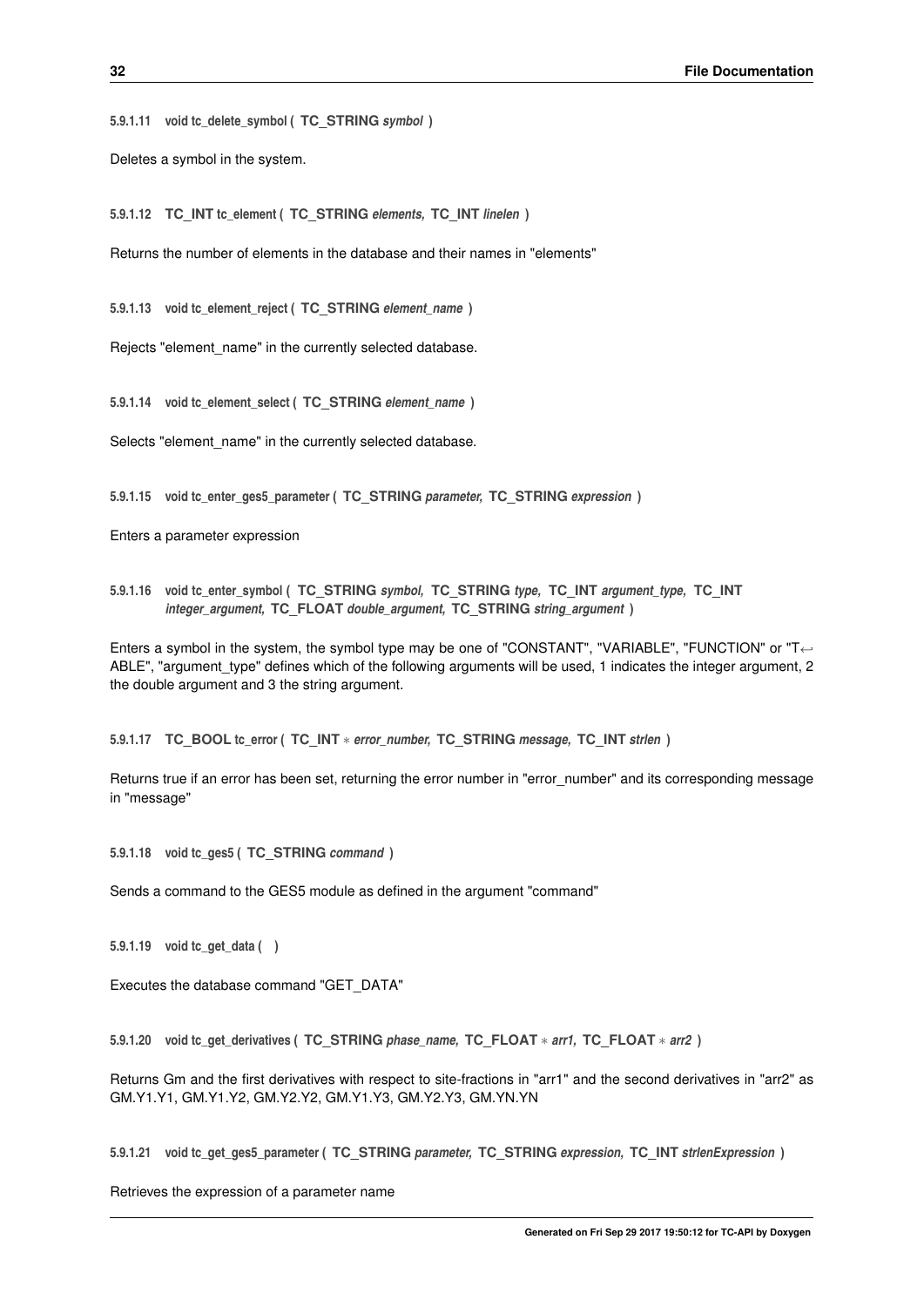<span id="page-44-21"></span><span id="page-44-0"></span>**5.9.1.22 TC\_FLOAT tc\_get\_value ( TC\_STRING** *symbol* **)**

<span id="page-44-11"></span>Retrieves the symbol or state variable value from the POLY-3 module.

<span id="page-44-1"></span>**5.9.1.23 TC\_INT tc\_init\_root ( )**

<span id="page-44-12"></span>Initializes the Thermo-Calc system. This function (or tc\_init\_root3) must be called prior to anything else.

<span id="page-44-2"></span>**5.9.1.24 TC\_INT tc\_init\_root3 ( TC\_STRING** *tmppath,* **TC\_STRING** *tcpath* **)**

<span id="page-44-13"></span>Initializes the Thermo-Calc system. This function (or tc\_init\_root) must be called prior to anything else. tmppath Path to directory for log file tcpath Path to Thermo-Calc installation (Used to find databases)

<span id="page-44-3"></span>**5.9.1.25 TC\_INT tc\_list\_component ( TC\_STRING** *component\_name,* **TC\_INT** *strlen* **)**

<span id="page-44-14"></span>Returns the number of components in the system and their names in "component\_name".

<span id="page-44-4"></span>**5.9.1.26 TC\_INT tc\_list\_conditions ( TC\_STRING** *conditions,* **TC\_INT** *strlen* **)**

<span id="page-44-15"></span>Returns the number of conditions set and their values in "conditions"

<span id="page-44-5"></span>**5.9.1.27 TC\_INT tc\_list\_phase ( TC\_STRING** *phase\_name,* **TC\_INT** *strlen* **)**

<span id="page-44-16"></span>Returns the number of phases in the system and their names in "phase name".

<span id="page-44-6"></span>**5.9.1.28 TC\_INT tc\_list\_species ( TC\_STRING** *species\_name,* **TC\_INT** *strlen* **)**

<span id="page-44-17"></span>Returns the number of species in the system and their names in "species\_name".

<span id="page-44-7"></span>**5.9.1.29 TC\_INT tc\_list\_symbols ( TC\_STRING** *symbols,* **TC\_INT** *strlen,* **TC\_INT** ∗ *type* **)**

<span id="page-44-18"></span>Returns the number of defined symbols in the system with their expression and value in "symbols" and their corresponding type in "type of symbol", where the type may be one of 1="CONSTANT", 2="VARIABLE" 3="FUNCTION"  $4=$ "TABLE"

<span id="page-44-8"></span>**5.9.1.30 TC\_INT tc\_nr\_of\_constituents\_in\_phase ( TC\_STRING** *phase\_name* **)**

<span id="page-44-9"></span>**5.9.1.31 void tc\_open\_database ( TC\_STRING** *name* **)**

<span id="page-44-19"></span>Opens the named database "name\_of\_database"

<span id="page-44-10"></span>**5.9.1.32 TC\_INT tc\_phase ( TC\_STRING** *phases,* **TC\_INT** *linelen* **)**

<span id="page-44-20"></span>Returns the number of phases in the system with the selected elements. NOTE: the routine returns the number of all available phases.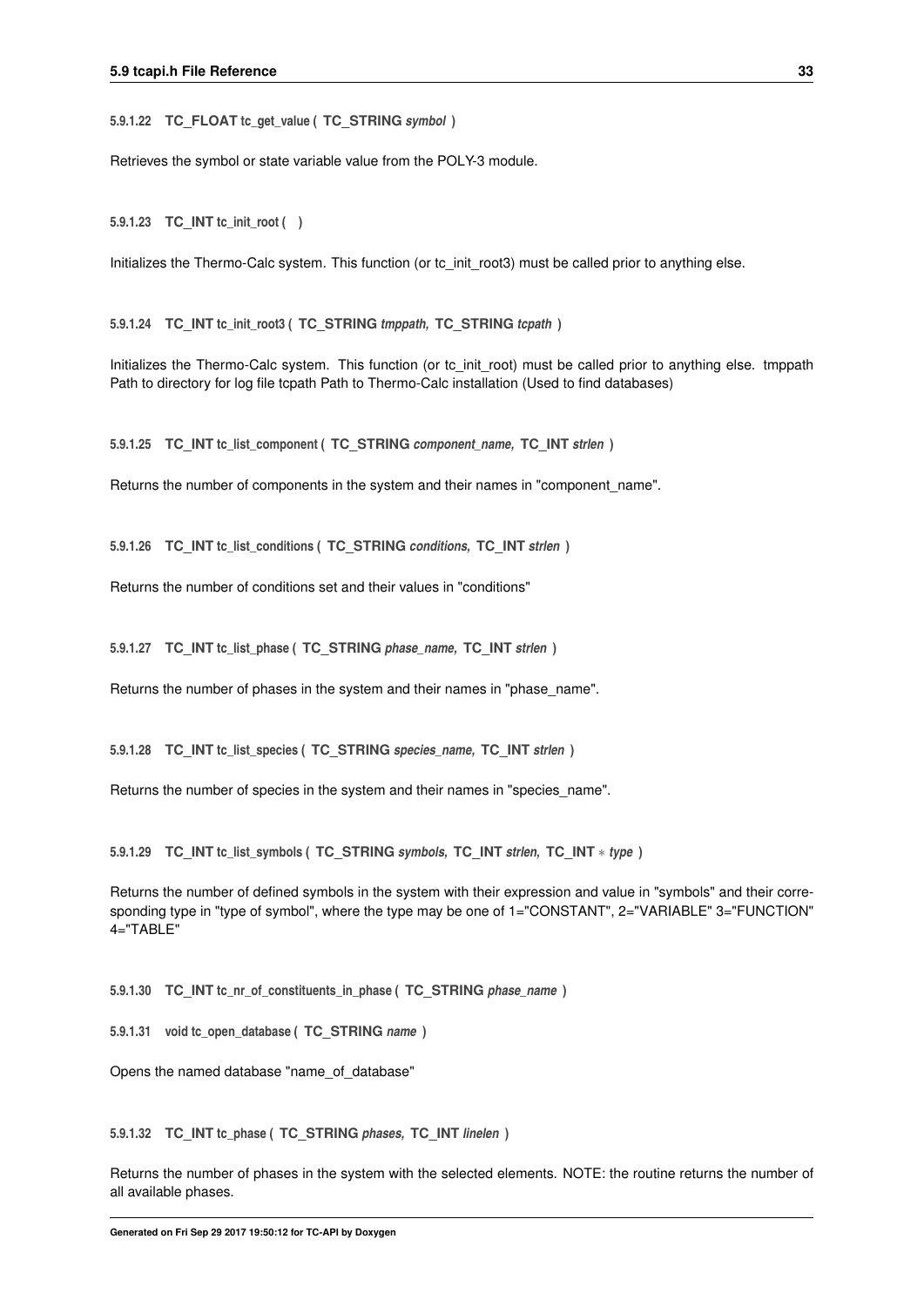<span id="page-45-21"></span><span id="page-45-0"></span>**5.9.1.33 TC\_INT tc\_phase\_all\_constituents ( TC\_STRING** *phase\_name,* **TC\_INT** ∗ *constituent\_array,* **TC\_STRING** *element\_array,* **TC\_INT** *strLenElem,* **TC\_FLOAT** ∗ *number\_of\_sites* **)**

Returns the number of sublattices in the phase (including phases with the status SUSPENDED), the number of constituents on each sublattice in "constituent array", the name of the selected species on each sublattice one after each other in "element array" and the "number of sites" on each sublattice.

<span id="page-45-11"></span><span id="page-45-1"></span>**5.9.1.34 TC\_INT tc\_phase\_constituents ( TC\_STRING** *phase\_name,* **TC\_INT** ∗ *constituent\_array,* **TC\_STRING** *element\_array,* **TC\_INT** *strLenElem,* **TC\_FLOAT** ∗ *number\_of\_sites* **)**

Returns the number of sublattices in the phase, the number of constituents on each sublattice in "constituent\_array", the name of the selected species on each sublattice one after each other in "element\_array" and the "number of sites" on each sublattice.

<span id="page-45-12"></span><span id="page-45-2"></span>**5.9.1.35 void tc\_phase\_reject ( TC\_STRING** *phase\_name* **)**

<span id="page-45-13"></span>Rejects the phase in "phase\_name"

<span id="page-45-3"></span>**5.9.1.36 void tc\_phase\_select ( TC\_STRING** *phase\_name* **)**

<span id="page-45-14"></span>Selects the phase in "phase\_name"

<span id="page-45-4"></span>**5.9.1.37 TC\_STRING tc\_phase\_status ( TC\_STRING** *phase\_name* **)**

<span id="page-45-15"></span>Returns the status of "phase name" where status may be one of "FIXED", "SUSPENDED" or "ENTERED"

<span id="page-45-5"></span>**5.9.1.38 TC\_INT tc\_phase\_structure ( TC\_STRING** *phase\_name,* **TC\_INT** ∗ *constituent\_array,* **TC\_STRING** *species\_array,* **TC\_STRING\_LENGTH** *strLenSpecies,* **TC\_FLOAT** ∗ *number\_of\_sites* **)**

Returns the number of sublattices in the phase, the number of constituents on each sublattice in "constituent ← array", the name of the species on each sublattice one after each other in "species array" and the number of sites in "number of sites".

<span id="page-45-16"></span><span id="page-45-6"></span>**5.9.1.39 void tc\_poly3 ( TC\_STRING** *command* **)**

<span id="page-45-17"></span>Sends a command to POLY-3 module as defined in the argument "command"

<span id="page-45-7"></span>**5.9.1.40 void tc\_put\_sitefractions ( TC\_STRING** *phase\_name,* **TC\_FLOAT** ∗ *sfarr* **)**

<span id="page-45-8"></span>**5.9.1.41 void tc\_read\_poly3\_file ( TC\_STRING** *filename* **)**

<span id="page-45-18"></span>Loads the workspace from file "filename" in POLY-3.

<span id="page-45-9"></span>**5.9.1.42 void tc\_reject\_constituent ( TC\_STRING** *phase\_name,* **TC\_INT** *sublattice,* **TC\_STRING** *constituent* **)**

<span id="page-45-19"></span>Rejects the constituent "constituent" on sublattice "sublattiice" from phase "phase\_name".

<span id="page-45-10"></span>**5.9.1.43 void tc\_reset\_error ( )**

<span id="page-45-20"></span>Resets the error if an error has been set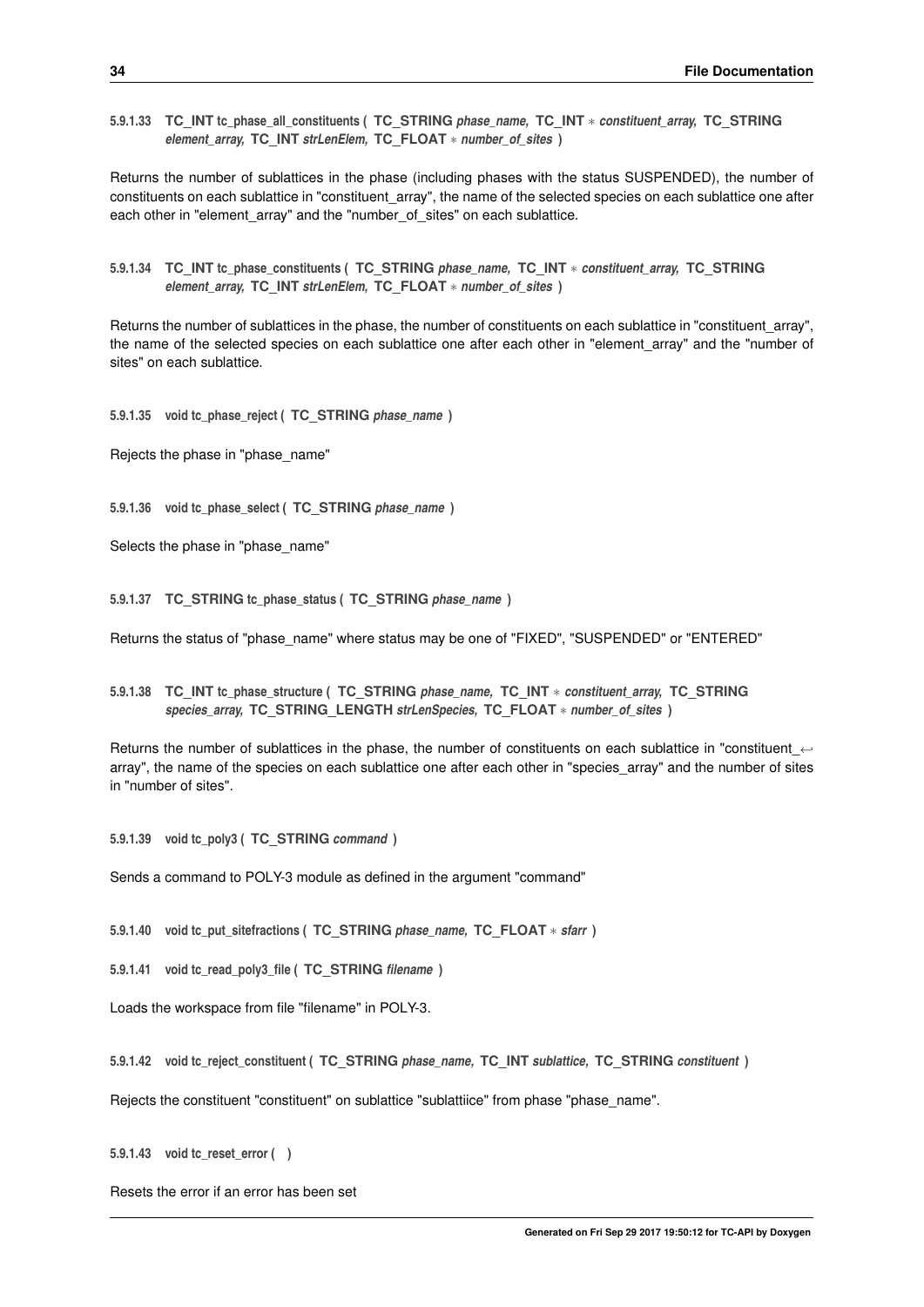<span id="page-46-23"></span><span id="page-46-0"></span>**5.9.1.44 void tc\_restore\_constituent ( TC\_STRING** *phase\_name,* **TC\_INT** *sublattice,* **TC\_STRING** *constituent* **)**

<span id="page-46-13"></span>Restores the constituent "constituent" on sublattice "sublattice" from phase "phase\_name".

<span id="page-46-1"></span>**5.9.1.45 void tc\_save\_poly3\_file ( TC\_STRING** *filename* **)**

<span id="page-46-14"></span>Stores/overwrites the current workspace in POLY-3 on the file "filename".

<span id="page-46-2"></span>**5.9.1.46 void tc\_select\_equilibrium ( TC\_INT** *equilibrium* **)**

<span id="page-46-15"></span>Selects an equilibrium in POLY-3 with number "equilibrium".

<span id="page-46-3"></span>**5.9.1.47 void tc\_set\_component\_status ( TC\_STRING** *component\_name,* **TC\_STRING** *status* **)**

<span id="page-46-16"></span>Sets the status of "component\_name" to "status" to one of "ENTERED" or "SUSPENDED"

<span id="page-46-4"></span>**5.9.1.48 void tc\_set\_condition ( TC\_STRING** *condition,* **TC\_FLOAT** *value* **)**

<span id="page-46-17"></span>Sets a condition for the expression in "condition" to value in "value".

<span id="page-46-5"></span>**5.9.1.49 void tc\_set\_license\_code ( TC\_INT** *code* **)**

<span id="page-46-6"></span>**5.9.1.50 void tc\_set\_minimization\_option ( TC\_INT** ∗ *global\_flag,* **TC\_INT** ∗ *max\_gridpoints,* **TC\_INT** ∗ *frequency,* **TC\_INT** ∗ *mesh\_flag* **)**

<span id="page-46-18"></span>Sets parameters for global minimization

<span id="page-46-7"></span>**5.9.1.51 void tc\_set\_phase\_addition ( TC\_STRING** *phase\_name,* **TC\_FLOAT** *addition* **)**

<span id="page-46-19"></span>Sets the addition "addition" to the Gibbs

<span id="page-46-8"></span>**5.9.1.52 void tc\_set\_phase\_status ( TC\_STRING** *phase\_name,* **TC\_STRING** *status,* **TC\_FLOAT** *value* **)**

<span id="page-46-20"></span>Sets the status of "phase\_name" to "status" to one of "FIXED", "SUSPENDED", DORMANT" or "ENTERED".

<span id="page-46-9"></span>**5.9.1.53 void tc\_set\_start\_value ( TC\_STRING** *state\_variable,* **TC\_FLOAT** *starting\_value* **)**

<span id="page-46-21"></span>Sets a starting value for the "state variable" to "start value".

<span id="page-46-10"></span>**5.9.1.54 TC\_STRING tc\_species\_status ( TC\_STRING** *species\_name* **)**

<span id="page-46-22"></span>Returns the status of "species\_name" where status may be one of "ENTERED" or "SUSPENDED"

<span id="page-46-11"></span>**5.9.1.55 void tc\_version ( TC\_STRING** *str,* **TC\_INT** *str\_len* **)**

<span id="page-46-12"></span>Returns the version of Thermo-Calc in "str"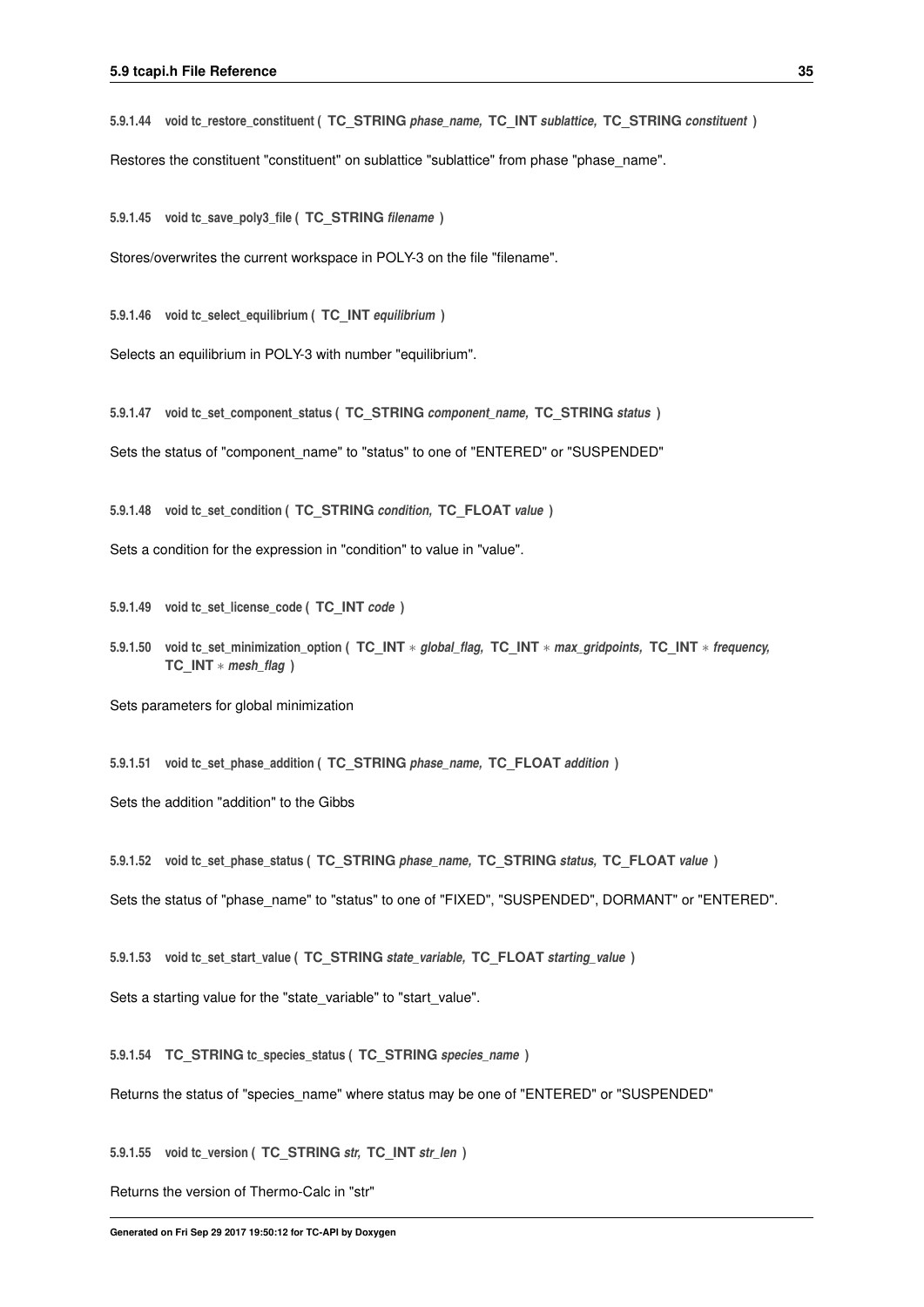### <span id="page-47-14"></span><span id="page-47-0"></span>**5.10 tcExamples.c File Reference**

```
#include <stdio.h>
#include "tcExamples.h"
#include "tcutils.h"
Include dependency graph for tcExamples.c:
```
#### **Typedefs**

- typedef char [str8\[](#page-47-9)8]
- typedef [str8](#page-47-9) [strvect\[](#page-47-10)100]
- typedef [TC\\_INT](#page-40-13) [ivect\[](#page-47-2)50]
- typedef [TC\\_FLOAT](#page-40-14) [rvect\[](#page-47-11)50]

### **Functions**

- void [example1](#page-47-7) [\(tc\\_function\\_library](#page-33-22) ∗tc)
- void [example2](#page-47-12) [\(tc\\_function\\_library](#page-33-22) ∗tc)
- void [example3](#page-47-13) [\(tc\\_function\\_library](#page-33-22) ∗tc)

#### <span id="page-47-1"></span>**5.10.1 Typedef Documentation**

<span id="page-47-2"></span>**5.10.1.1 typedef TC\_INT ivect[50]**

<span id="page-47-11"></span>Definition at line 288 of file tcExamples.c.

<span id="page-47-3"></span>**5.10.1.2 typedef TC\_FLOAT rvect[50]**

<span id="page-47-9"></span>Definition at line 289 of file tcExamples.c.

<span id="page-47-4"></span>**5.10.1.3 typedef char str8[8]**

<span id="page-47-10"></span>Definition at line 286 of file tcExamples.c.

<span id="page-47-5"></span>**5.10.1.4 typedef str8 strvect[100]**

Definition at line 287 of file tcExamples.c.

#### <span id="page-47-6"></span>**5.10.2 Function Documentation**

<span id="page-47-7"></span>**5.10.2.1 void example1 ( tc\_function\_library** ∗ *tc* **)**

#### [tcExamples.h](#page-48-7)

<span id="page-47-12"></span>Definition at line 9 of file tcExamples.c.

<span id="page-47-8"></span>**5.10.2.2 void example2 ( tc\_function\_library** ∗ *tc* **)**

<span id="page-47-13"></span>Definition at line 201 of file tcExamples.c.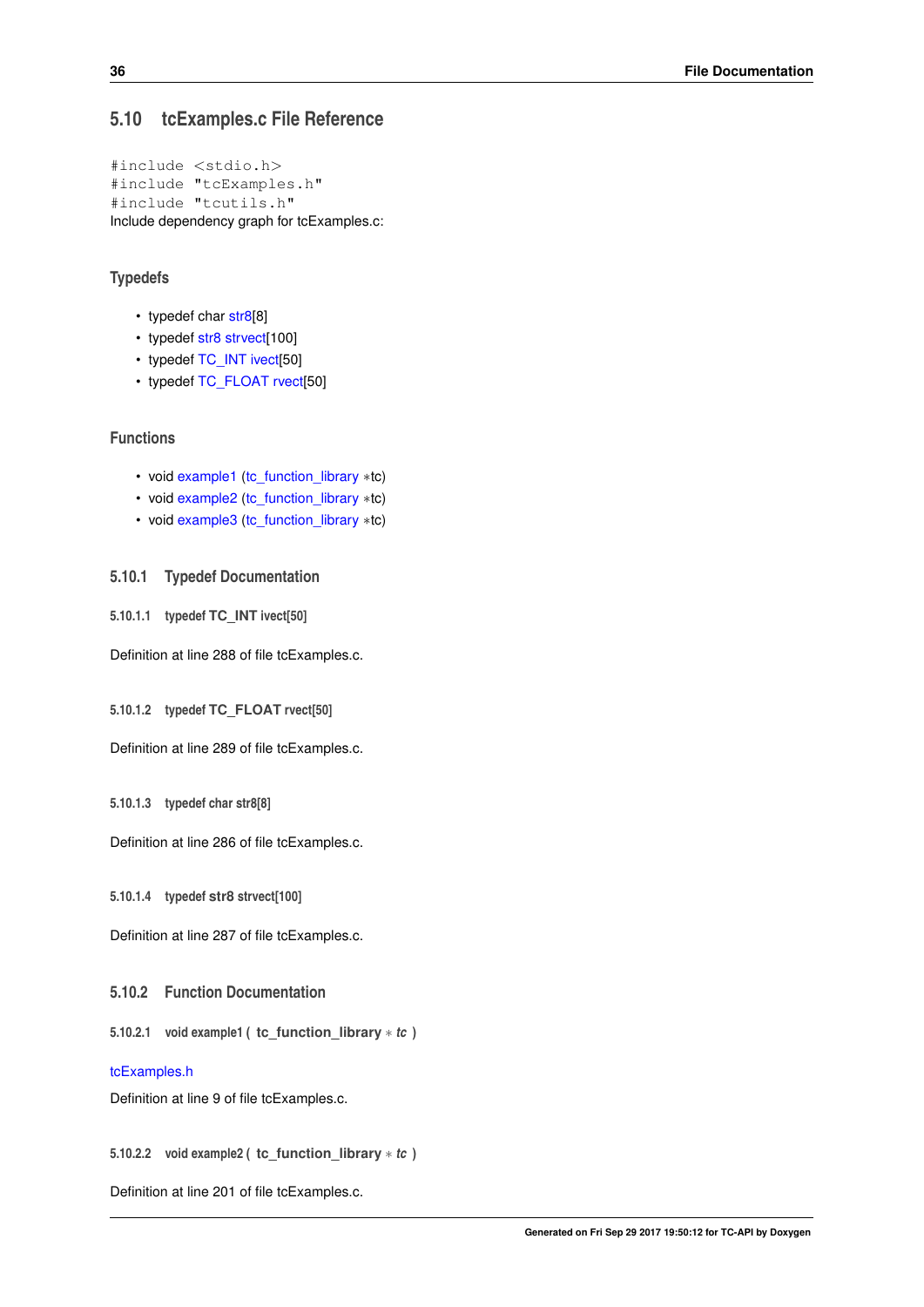<span id="page-48-11"></span><span id="page-48-0"></span>**5.10.2.3 void example3 ( tc\_function\_library** ∗ *tc* **)**

<span id="page-48-7"></span>Definition at line 291 of file tcExamples.c.

# <span id="page-48-1"></span>**5.11 tcExamples.h File Reference**

#include "libtc.h" Include dependency graph for tcExamples.h: This graph shows which files directly or indirectly include this file:

#### **Functions**

- void [example1](#page-48-3) [\(tc\\_function\\_library](#page-33-22) ∗tc)
- void [example2](#page-48-9) [\(tc\\_function\\_library](#page-33-22) ∗tc)
- void [example3](#page-48-10) [\(tc\\_function\\_library](#page-33-22) ∗tc)

#### <span id="page-48-2"></span>**5.11.1 Function Documentation**

```
5.11.1.1 void example1 ( tc_function_library ∗ tc )
```
#### [tcExamples.h](#page-48-7)

<span id="page-48-9"></span>Definition at line 9 of file tcExamples.c.

<span id="page-48-4"></span>**5.11.1.2 void example2 ( tc\_function\_library** ∗ *tc* **)**

<span id="page-48-10"></span>Definition at line 201 of file tcExamples.c.

<span id="page-48-5"></span>**5.11.1.3 void example3 ( tc\_function\_library** ∗ *tc* **)**

<span id="page-48-8"></span>Definition at line 291 of file tcExamples.c.

## <span id="page-48-6"></span>**5.12 tcMain.c File Reference**

```
#include <stdio.h>
#include <string.h>
#include "tcExamples.h"
#include "tcutils.h"
Include dependency graph for tcMain.c:
```
### **Macros**

• #define [TC\\_API\\_LIBRARY\\_NAME](#page-49-1) "libtcapi-linux-ia32-gfortran-7.8.11410.so"

### **Functions**

- [TCHANDLE](#page-39-13) [loadTCLibraryInCurrentDir](#page-49-12) ()
- int [importLibThermoCalc](#page-49-3) [\(tc\\_function\\_library](#page-33-22) ∗tc, char ∗message)
- int [main](#page-49-13) (int argc, char ∗argv[ ])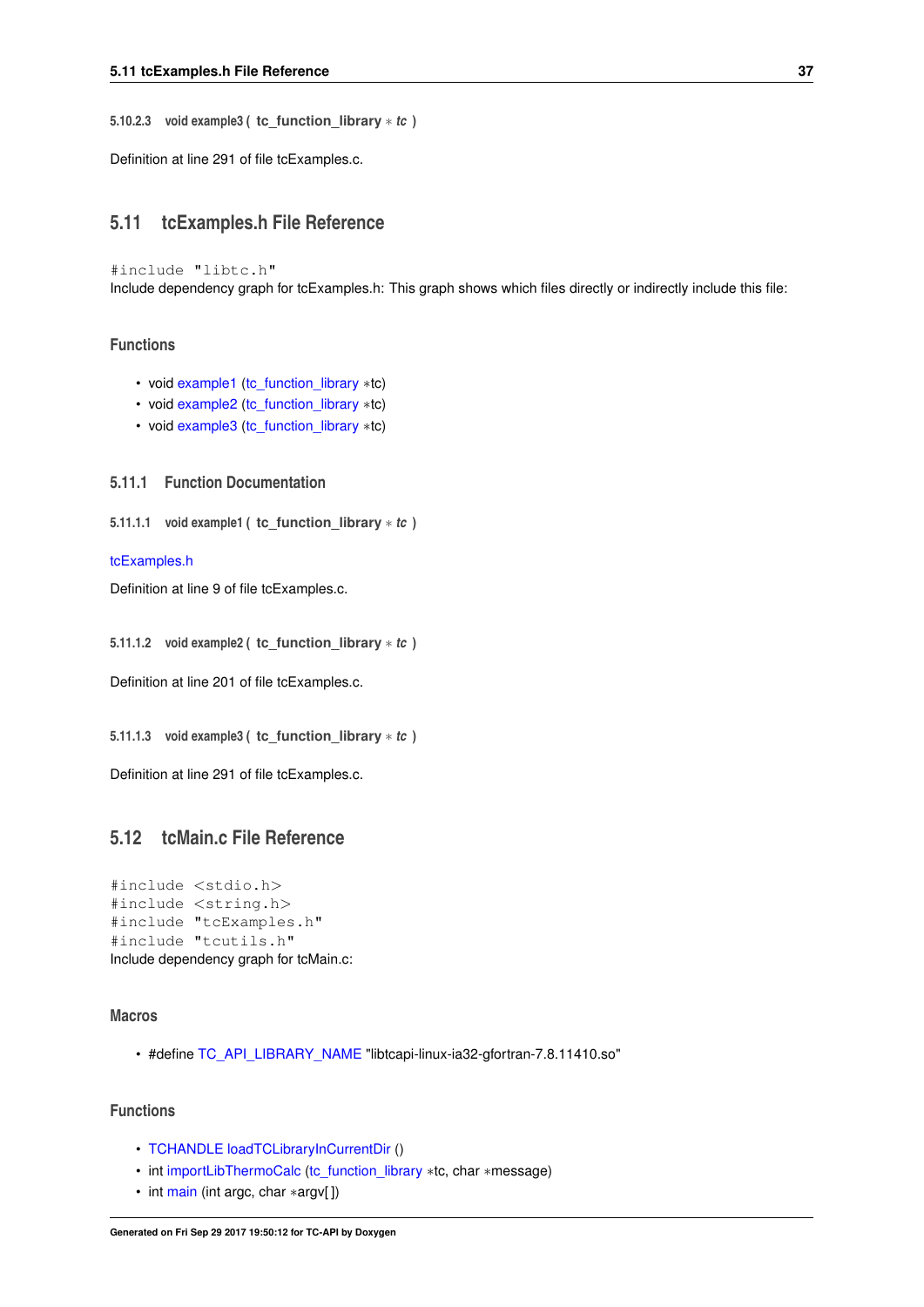#### <span id="page-49-15"></span><span id="page-49-0"></span>**5.12.1 Macro Definition Documentation**

<span id="page-49-1"></span>**5.12.1.1 #define TC\_API\_LIBRARY\_NAME "libtcapi-linux-ia32-gfortran-7.8.11410.so"**

Definition at line 28 of file tcMain.c.

<span id="page-49-2"></span>**5.12.2 Function Documentation**

<span id="page-49-3"></span>**5.12.2.1 int importLibThermoCalc ( tc\_function\_library** ∗ *tc,* **char** ∗ *message* **)**

<span id="page-49-12"></span>Definition at line 66 of file tcMain.c.

<span id="page-49-4"></span>**5.12.2.2 TCHANDLE loadTCLibraryInCurrentDir ( )**

<span id="page-49-13"></span>Definition at line 38 of file tcMain.c.

<span id="page-49-5"></span>**5.12.2.3 int main ( int** *argc,* **char** ∗ *argv[ ]* **)**

<span id="page-49-10"></span>Definition at line 100 of file tcMain.c.

# <span id="page-49-6"></span>**5.13 tcutils.c File Reference**

```
#include <stdio.h>
#include <stdlib.h>
#include <string.h>
#include "tcutils.h"
Include dependency graph for tcutils.c:
```
#### **Functions**

- void [getThermoCalcEnvironmentPath](#page-49-14) (char ∗pathBuffer)
- void [getTempEnvironmentPath](#page-49-8) (char ∗pathBuffer)

#### <span id="page-49-7"></span>**5.13.1 Function Documentation**

<span id="page-49-8"></span>**5.13.1.1 void getTempEnvironmentPath ( char** ∗ *pathBuffer* **)**

<span id="page-49-14"></span>Get path to temp directory If it can't find it - default to current working directory Definition at line 29 of file tcutils.c.

<span id="page-49-9"></span>**5.13.1.2 void getThermoCalcEnvironmentPath ( char** ∗ *pathBuffer* **)**

Get path from the values of Thermo-Calc environment variables TCDEV\_HOME TCPATH Older versions and fallback

<span id="page-49-11"></span>Definition at line 12 of file tcutils.c.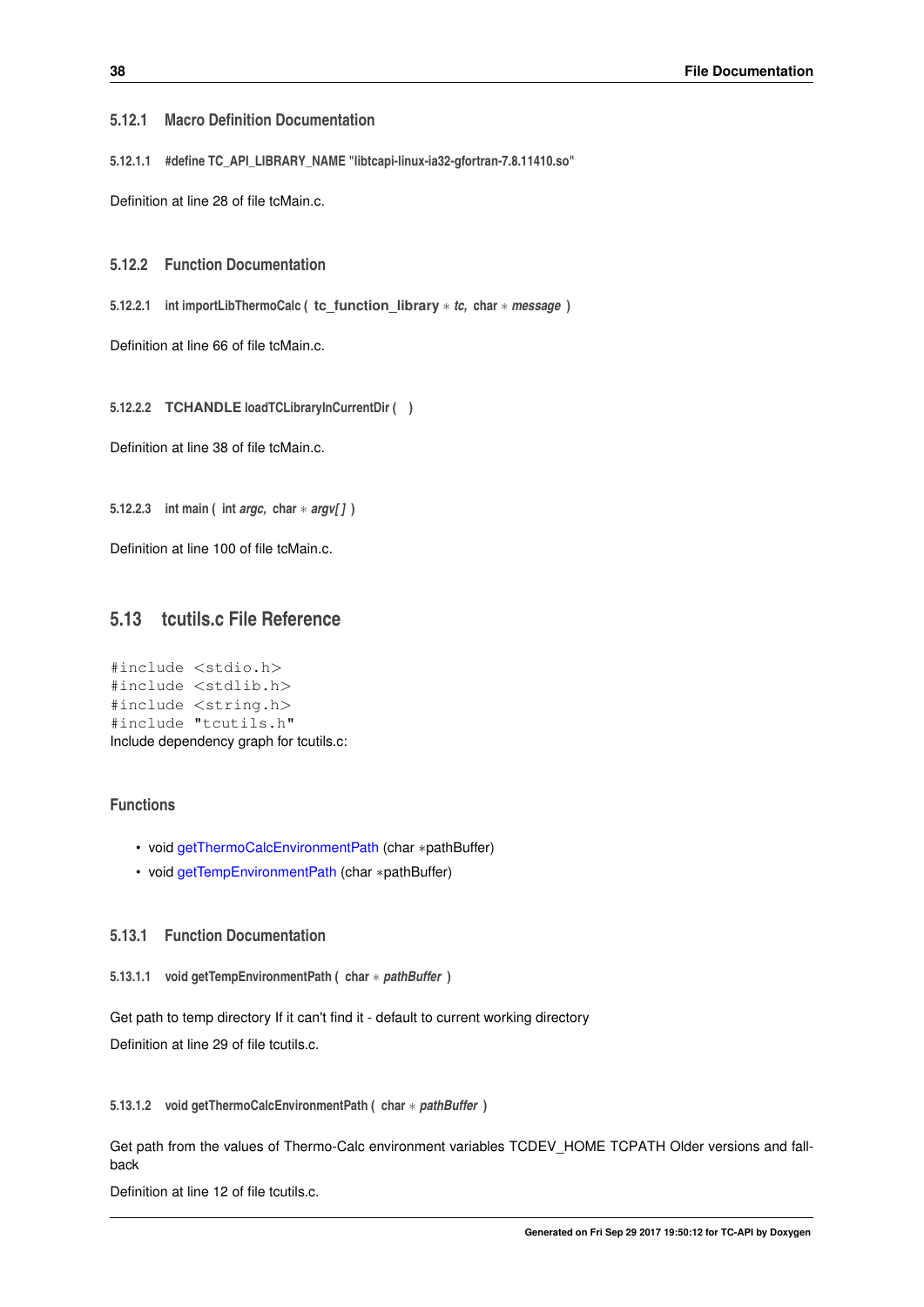### <span id="page-50-14"></span><span id="page-50-0"></span>**5.14 tcutils.h File Reference**

#include <unistd.h>

Include dependency graph for tcutils.h: This graph shows which files directly or indirectly include this file:

**Macros**

- #define [getCurrentWorkingDir](#page-50-2) getcwd
- #define [TCPATH](#page-50-9) "TCPATH"
- #define [TCDEV\\_HOME](#page-50-10) "TCDEV\_HOME"
- #define [TEMP](#page-50-11) "TMPDIR"
- #define [SLASH](#page-50-12) "/"

# **Functions**

- void [getThermoCalcEnvironmentPath](#page-50-13) (char ∗pathBuffer)
- void [getTempEnvironmentPath](#page-50-8) (char ∗pathBuffer)

#### <span id="page-50-1"></span>**5.14.1 Macro Definition Documentation**

<span id="page-50-2"></span>**5.14.1.1 #define getCurrentWorkingDir getcwd**

<span id="page-50-12"></span>Definition at line 6 of file tcutils.h.

<span id="page-50-3"></span>**5.14.1.2 #define SLASH "/"**

<span id="page-50-10"></span>Definition at line 21 of file tcutils.h.

<span id="page-50-4"></span>**5.14.1.3 #define TCDEV\_HOME "TCDEV\_HOME"**

<span id="page-50-9"></span>Definition at line 10 of file tcutils.h.

<span id="page-50-5"></span>**5.14.1.4 #define TCPATH "TCPATH"**

<span id="page-50-11"></span>Definition at line 9 of file tcutils.h.

<span id="page-50-6"></span>**5.14.1.5 #define TEMP "TMPDIR"**

Definition at line 15 of file tcutils.h.

#### <span id="page-50-7"></span>**5.14.2 Function Documentation**

<span id="page-50-8"></span>**5.14.2.1 void getTempEnvironmentPath ( char** ∗ *pathBuffer* **)**

<span id="page-50-13"></span>Get path to temp directory If it can't find it - default to current working directory Definition at line 29 of file tcutils.c.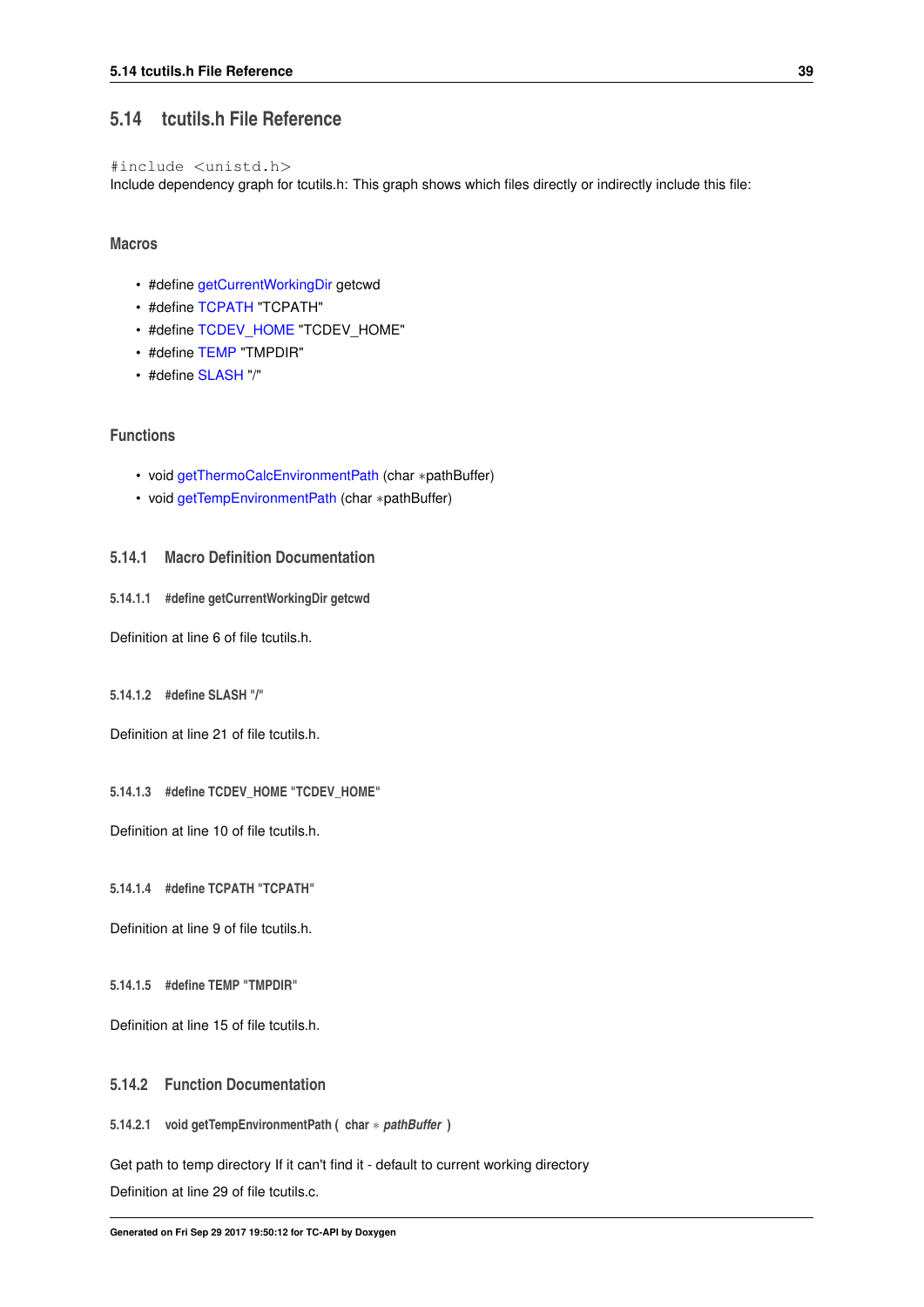#### <span id="page-51-0"></span>**5.14.2.2 void getThermoCalcEnvironmentPath ( char** ∗ *pathBuffer* **)**

Get path from the values of Thermo-Calc environment variables TCDEV\_HOME TCPATH Older versions and fallback

Definition at line 12 of file tcutils.c.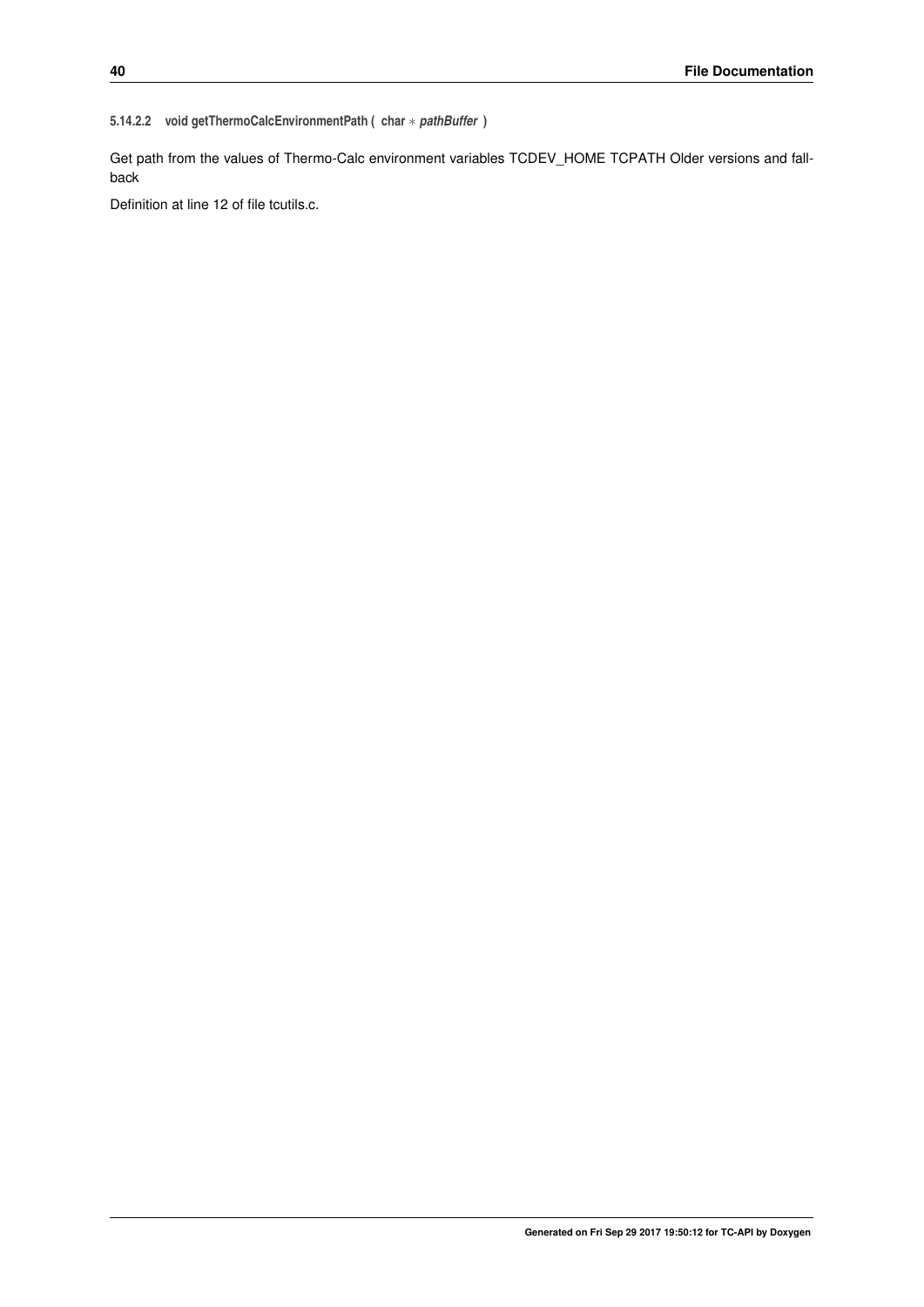# <span id="page-52-0"></span>**Index**

tc\_set\_license\_code, [14](#page-25-24) tc\_set\_minimization\_option, [14](#page-25-24) tc\_set\_phase\_addition, [14](#page-25-24) tc\_set\_phase\_status, [14](#page-25-24) tc\_set\_start\_value, [14](#page-25-24) tc\_species\_status, [14](#page-25-24) tc\_version, [15](#page-26-11) BOOL\_FUNC\_WIN tc\_data\_defs.h, [25](#page-36-7) BoolFuncIntPStringInt libtc.h, [22](#page-33-23) BoolFuncStringStringStrLen libtc.h, [22](#page-33-23) component tc\_components\_strings, [15](#page-26-11) condition tc\_conditions\_as\_arrays\_of\_strings, [16](#page-27-12) constituent tc\_constituents\_strings, [16](#page-27-12) database tc\_databases\_strings, [16](#page-27-12) DllExport tc\_data\_defs.h, [25](#page-36-7) element tc\_elements\_strings, [17](#page-28-12) example1 tcExamples.c, [36](#page-47-14) tcExamples.h, [37](#page-48-11) example1.c, [19](#page-30-8) example2 tcExamples.c, [36](#page-47-14) tcExamples.h, [37](#page-48-11) example2.c, [19](#page-30-8) main, [19](#page-30-8) example3 tcExamples.c, [36](#page-47-14) tcExamples.h, [37](#page-48-11) example3.c, [19](#page-30-8) ivect, [20](#page-31-15) main, [20](#page-31-15) rvect, [20](#page-31-15) str8, [20](#page-31-15) strvect, [20](#page-31-15) FLOAT\_FUNC\_WIN tc\_data\_defs.h, [25](#page-36-7) false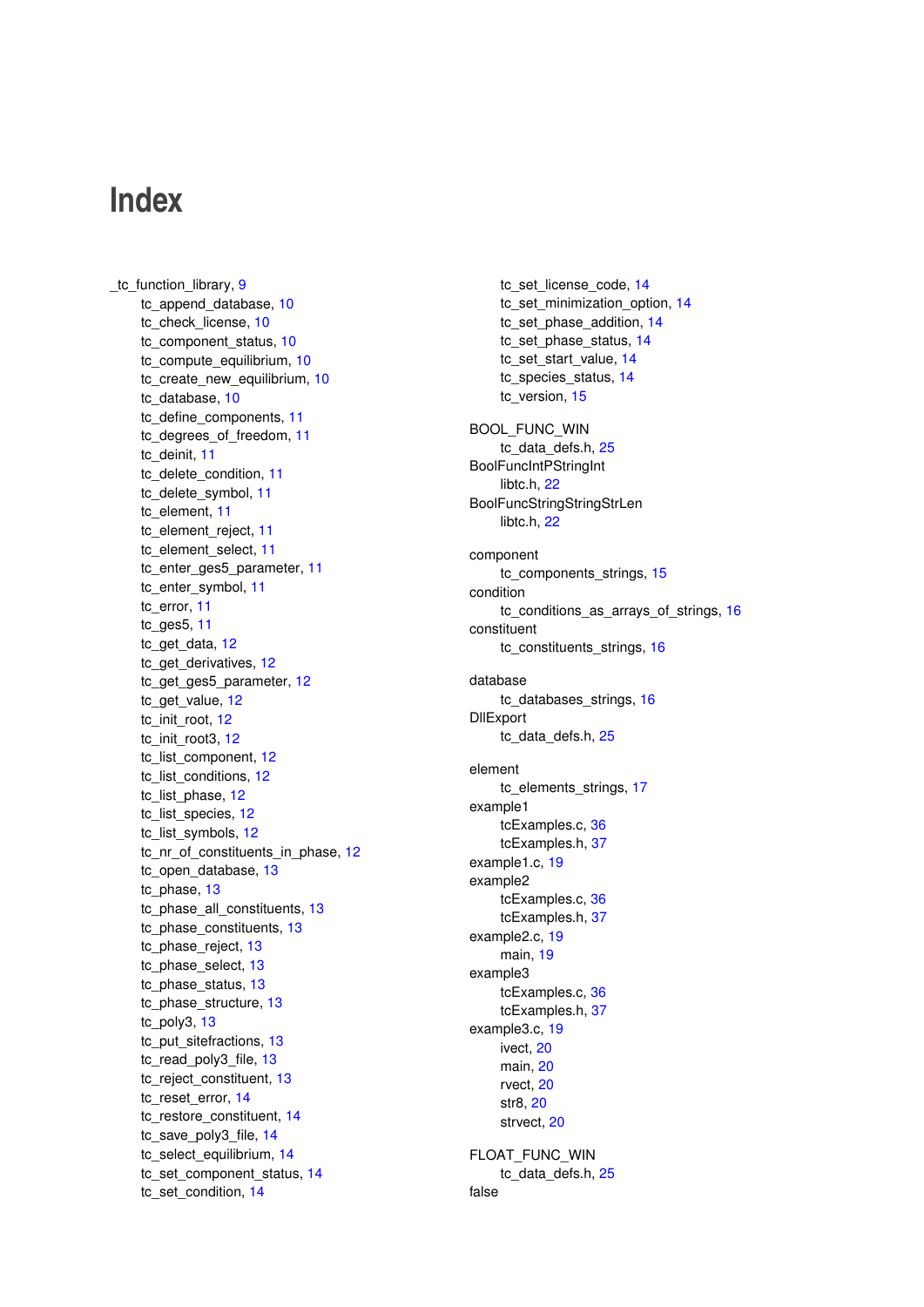tc\_data\_defs.h, [25](#page-36-7) FloatFuncString libtc.h, [22](#page-33-23) getCurrentWorkingDir tcutils.h, [39](#page-50-14) getTempEnvironmentPath tcutils.c, [38](#page-49-15) tcutils.h, [39](#page-50-14) getThermoCalcEnvironmentPath tcutils.c, [38](#page-49-15) tcutils.h, [39](#page-50-14) INTEGER\_FUNC tc\_data\_defs.h, [26](#page-37-24) INTEGER\_FUNC\_GNU tc\_data\_defs.h, [26](#page-37-24) INTEGER\_FUNC\_WIN tc\_data\_defs.h, [26](#page-37-24) importFunctions libtc.c.<sub>[20](#page-31-15)</sub> libtc.h, [24](#page-35-8) importLibThermoCalc tcMain.c, [38](#page-49-15) IntFuncNoParams libtc.h, [22](#page-33-23) **IntFuncString** libtc.h, [22](#page-33-23) IntFuncStringInt libtc.h, [22](#page-33-23) IntFuncStringIntIntP libtc.h, [22](#page-33-23) IntFuncStringIntPStringIntFloatP libtc.h, [22](#page-33-23) IntFuncStringIntPStringStrLenFloatP libtc.h, [22](#page-33-23) **IntFuncStringString** libtc.h, [22](#page-33-23) ivect example3.c, [20](#page-31-15) tcExamples.c, [36](#page-47-14) libtc.c, [20](#page-31-15) importFunctions, [20](#page-31-15) tcloadfunc, [20](#page-31-15) libtc.h, [21](#page-32-3) BoolFuncIntPStringInt, [22](#page-33-23) BoolFuncStringStringStrLen, [22](#page-33-23) FloatFuncString, [22](#page-33-23) importFunctions, [24](#page-35-8) IntFuncNoParams, [22](#page-33-23) IntFuncString, [22](#page-33-23) IntFuncStringInt, [22](#page-33-23) IntFuncStringIntIntP, [22](#page-33-23) IntFuncStringIntPStringIntFloatP, [22](#page-33-23) IntFuncStringIntPStringStrLenFloatP, [22](#page-33-23) IntFuncStringString, [22](#page-33-23) StringFuncString, [22](#page-33-23) tc\_function\_library, [22](#page-33-23)

VoidFuncInt, [23](#page-34-25) VoidFuncIntPIntPIntPIntP, [23](#page-34-25) VoidFuncNoParams, [23](#page-34-25) VoidFuncString, [23](#page-34-25) VoidFuncStringFloat, [23](#page-34-25) VoidFuncStringFloatP, [23](#page-34-25) VoidFuncStringFloatPFloatP, [23](#page-34-25) VoidFuncStringInt, [23](#page-34-25) VoidFuncStringIntInt, [23](#page-34-25) VoidFuncStringIntString, [23](#page-34-25) VoidFuncStringString, [23](#page-34-25) VoidFuncStringStringFloat, [23](#page-34-25) VoidFuncStringStringInt, [23](#page-34-25) VoidFuncStringStringIntIntFloatString, [24](#page-35-8) loadTCLibraryInCurrentDir tcMain.c, [38](#page-49-15) main example2.c, [19](#page-30-8) example3.c, [20](#page-31-15) tcMain.c, [38](#page-49-15) phase tc\_phases\_strings, [17](#page-28-12) pointer tc\_data\_defs.h, [28](#page-39-24) ReadMe.txt, [24](#page-35-8) reference tc\_reference\_strings, [18](#page-29-8) rvect example3.c, [20](#page-31-15) tcExamples.c, [36](#page-47-14) SLASH tcutils.h, [39](#page-50-14) specie tc\_species\_strings, [18](#page-29-8) str8 example3.c, [20](#page-31-15) tcExamples.c, [36](#page-47-14) **StringFuncString** libtc.h, [22](#page-33-23) strvect example3.c, [20](#page-31-15) tcExamples.c, [36](#page-47-14) TC\_API\_LIBRARY\_NAME tcMain.c, [38](#page-49-15) TC\_BOOL tc\_data\_defs.h, [28](#page-39-24) TC\_EPS tc\_data\_defs.h, [26](#page-37-24) TC\_FLOAT tc\_data\_defs.h, [29](#page-40-23) TC\_IARR tc\_data\_defs.h, [29](#page-40-23) TC\_INT

tc\_data\_defs.h, [29](#page-40-23)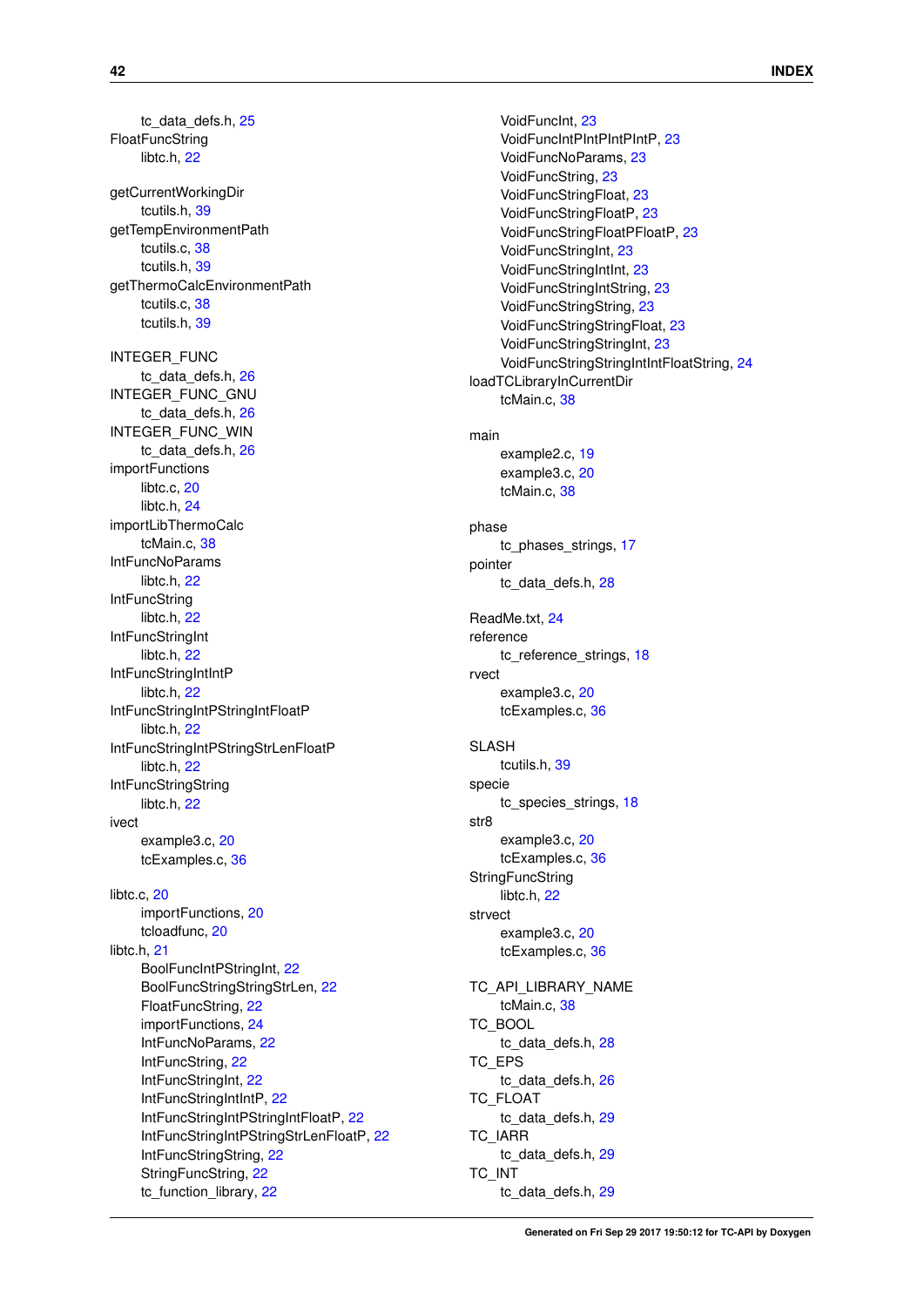TC\_LABEL\_STRING tc\_data\_defs.h, [29](#page-40-23) TC\_MAX\_NR\_OF\_AXES tc\_data\_defs.h, [26](#page-37-24) TC\_MAX\_NR\_OF\_CONST\_PER\_SUBLATTICE tc\_data\_defs.h, [26](#page-37-24) TC\_MAX\_NR\_OF\_CONST\_PER\_SUBLATTICE\_IN\_← IDEAL\_GAS tc\_data\_defs.h, [26](#page-37-24) TC MAX NR OF CONSTITUENTS tc\_data\_defs.h, [26](#page-37-24) TC\_MAX\_NR\_OF\_DATABASES tc\_data\_defs.h, [26](#page-37-24) TC\_MAX\_NR\_OF\_ELEMENTS tc\_data\_defs.h, [26](#page-37-24) TC\_MAX\_NR\_OF\_PHASES tc\_data\_defs.h, [26](#page-37-24) TC\_MAX\_NR\_OF\_SPECIES tc\_data\_defs.h, [26](#page-37-24) TC\_MAX\_NR\_OF\_SUBLATTICES tc\_data\_defs.h, [27](#page-38-24) TC\_NWSE tc\_data\_defs.h, [27](#page-38-24) TC\_NWSG tc\_data\_defs.h, [27](#page-38-24) TC STRING tc\_data\_defs.h, [29](#page-40-23) TC\_STRING\_LENGTH tc data defs.h, [29](#page-40-23) TC\_STRLEN\_COMPONENTS tc\_data\_defs.h, [27](#page-38-24) TC\_STRLEN\_CONSTITUENTS tc\_data\_defs.h, [27](#page-38-24) TC\_STRLEN\_DATABASE tc\_data\_defs.h, [27](#page-38-24) TC\_STRLEN\_ELEMENTS tc\_data\_defs.h, [27](#page-38-24) TC\_STRLEN\_MAX tc\_data\_defs.h, [27](#page-38-24) TC\_STRLEN\_PATH\_MAX tc\_data\_defs.h, [27](#page-38-24) TC\_STRLEN\_PHASES tc\_data\_defs.h, [27](#page-38-24) TC\_STRLEN\_REFERENCE tc\_data\_defs.h, [27](#page-38-24) TC\_STRLEN\_SPECIES tc\_data\_defs.h, [27](#page-38-24) TC STRLEN STOICHIOMETRY tc\_data\_defs.h, [28](#page-39-24) TC\_VARS tc\_data\_defs.h, [28](#page-39-24) TCDEV\_HOME tcutils.h, [39](#page-50-14) **TCFuncExport** tc\_data\_defs.h, [28](#page-39-24) **TCHANDLE** tc\_data\_defs.h, [28](#page-39-24) **TCPATH** 

tcutils.h, [39](#page-50-14)

tcutils.h, [39](#page-50-14)

**TEMP**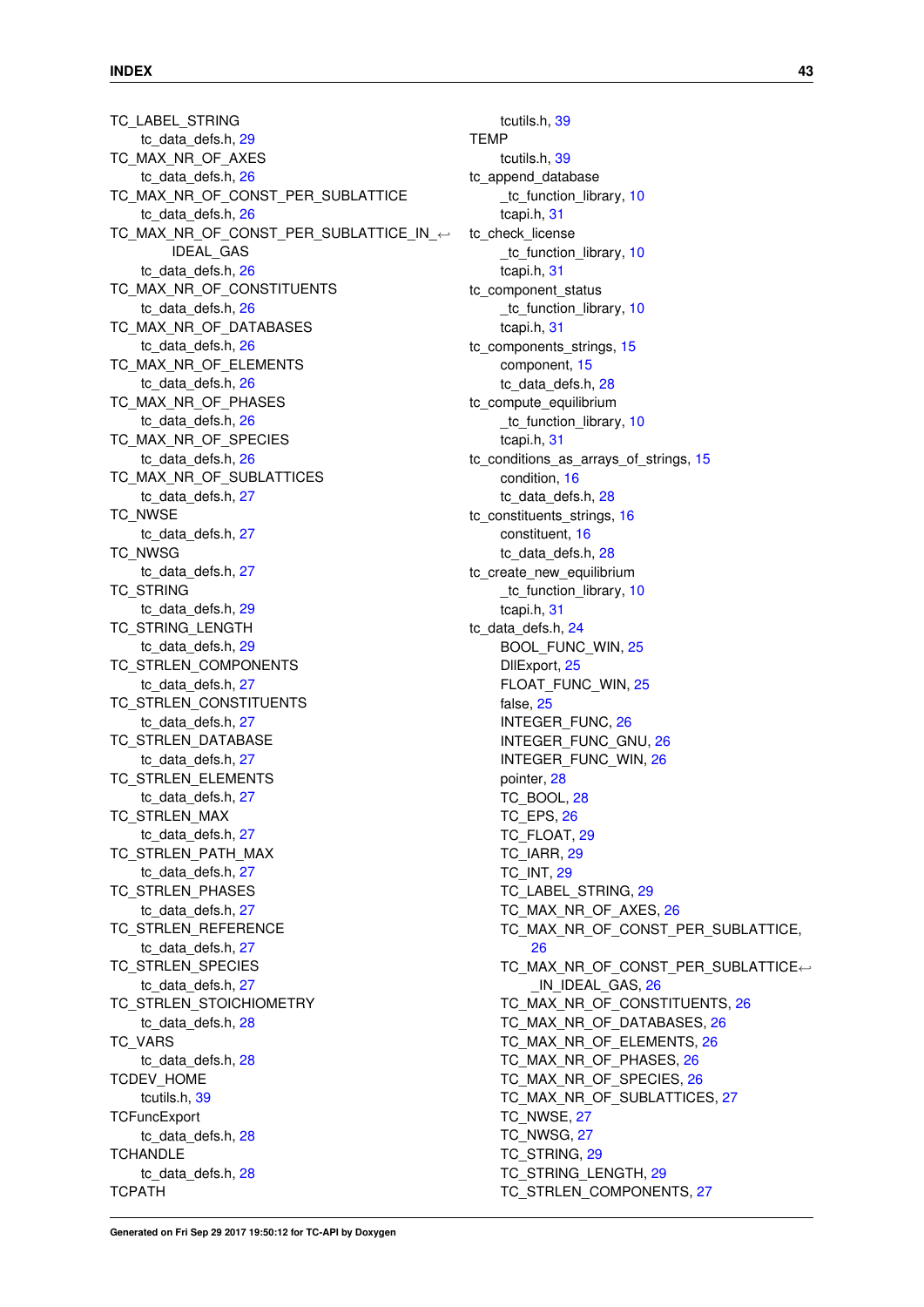TC\_STRLEN\_CONSTITUENTS, [27](#page-38-24) TC\_STRLEN\_DATABASE, [27](#page-38-24) TC\_STRLEN\_ELEMENTS, [27](#page-38-24) TC\_STRLEN\_MAX, [27](#page-38-24) TC\_STRLEN\_PATH\_MAX, [27](#page-38-24) TC\_STRLEN\_PHASES, [27](#page-38-24) TC\_STRLEN\_REFERENCE, [27](#page-38-24) TC\_STRLEN\_SPECIES, [27](#page-38-24) TC STRLEN STOICHIOMETRY, [28](#page-39-24) TC\_VARS, [28](#page-39-24) TCFuncExport, [28](#page-39-24) TCHANDLE, [28](#page-39-24) tc\_components\_strings, [28](#page-39-24) tc\_conditions\_as\_arrays\_of\_strings, [28](#page-39-24) tc\_constituents\_strings, [28](#page-39-24) tc\_databases\_strings, [28](#page-39-24) tc\_elements\_strings, [29](#page-40-23) tc\_phases\_strings, [29](#page-40-23) tc\_reference\_strings, [29](#page-40-23) tc\_species\_strings, [29](#page-40-23) true, [28](#page-39-24) VOID\_FUNC\_WIN, [28](#page-39-24) tc\_database tc\_function\_library, [10](#page-21-12) tcapi.h, [31](#page-42-20) tc\_databases\_strings, [16](#page-27-12) database, [16](#page-27-12) tc\_data\_defs.h, [28](#page-39-24) tc\_define\_components \_tc\_function\_library, [11](#page-22-24) tcapi.h, [31](#page-42-20) tc\_degrees\_of\_freedom \_tc\_function\_library, [11](#page-22-24) tcapi.h, [31](#page-42-20) tc\_deinit tc function library, [11](#page-22-24) tcapi.h, [31](#page-42-20) tc\_delete\_condition \_tc\_function\_library, [11](#page-22-24) tcapi.h, [31](#page-42-20) tc\_delete\_symbol \_tc\_function\_library, [11](#page-22-24) tcapi.h, [31](#page-42-20) tc\_element tc function library, [11](#page-22-24) tcapi.h, [32](#page-43-22) tc\_element\_reject tc function library, [11](#page-22-24) tcapi.h, [32](#page-43-22) tc\_element\_select \_tc\_function\_library, [11](#page-22-24) tcapi.h, [32](#page-43-22) tc\_elements\_strings, [17](#page-28-12) element, [17](#page-28-12) tc\_data\_defs.h, [29](#page-40-23) tc\_enter\_ges5\_parameter tc\_function\_library, [11](#page-22-24) tcapi.h, [32](#page-43-22)

tc\_enter\_symbol tc function library, [11](#page-22-24) tcapi.h, [32](#page-43-22) tc\_error tc function library, [11](#page-22-24) tcapi.h, [32](#page-43-22) tc\_function\_library libtc.h, [22](#page-33-23) tc\_ges5 tc function library, [11](#page-22-24) tcapi.h, [32](#page-43-22) tc\_get\_data \_tc\_function\_library, [12](#page-23-24) tcapi.h, [32](#page-43-22) tc\_get\_derivatives \_tc\_function\_library, [12](#page-23-24) tcapi.h, [32](#page-43-22) tc\_get\_ges5\_parameter \_tc\_function\_library, [12](#page-23-24) tcapi.h, [32](#page-43-22) tc\_get\_value \_tc\_function\_library, [12](#page-23-24) tcapi.h, [32](#page-43-22) tc\_init\_root tc\_function\_library, [12](#page-23-24) tcapi.h, [33](#page-44-21) tc\_init\_root3 tc function library, [12](#page-23-24) tcapi.h, [33](#page-44-21) tc\_list\_component tc\_function\_library, [12](#page-23-24) tcapi.h, [33](#page-44-21) tc\_list\_conditions \_tc\_function\_library, [12](#page-23-24) tcapi.h, [33](#page-44-21) tc\_list\_phase tc\_function\_library, [12](#page-23-24) tcapi.h, [33](#page-44-21) tc\_list\_species \_tc\_function\_library, [12](#page-23-24) tcapi.h, [33](#page-44-21) tc\_list\_symbols tc\_function\_library, [12](#page-23-24) tcapi.h, [33](#page-44-21) tc\_nr\_of\_constituents\_in\_phase \_tc\_function\_library, [12](#page-23-24) tcapi.h, [33](#page-44-21) tc\_open\_database tc function library, [13](#page-24-24) tcapi.h, [33](#page-44-21) tc\_phase tc function library, [13](#page-24-24) tcapi.h, [33](#page-44-21) tc\_phase\_all\_constituents \_tc\_function\_library, [13](#page-24-24) tcapi.h, [33](#page-44-21) tc\_phase\_constituents tc function library, [13](#page-24-24)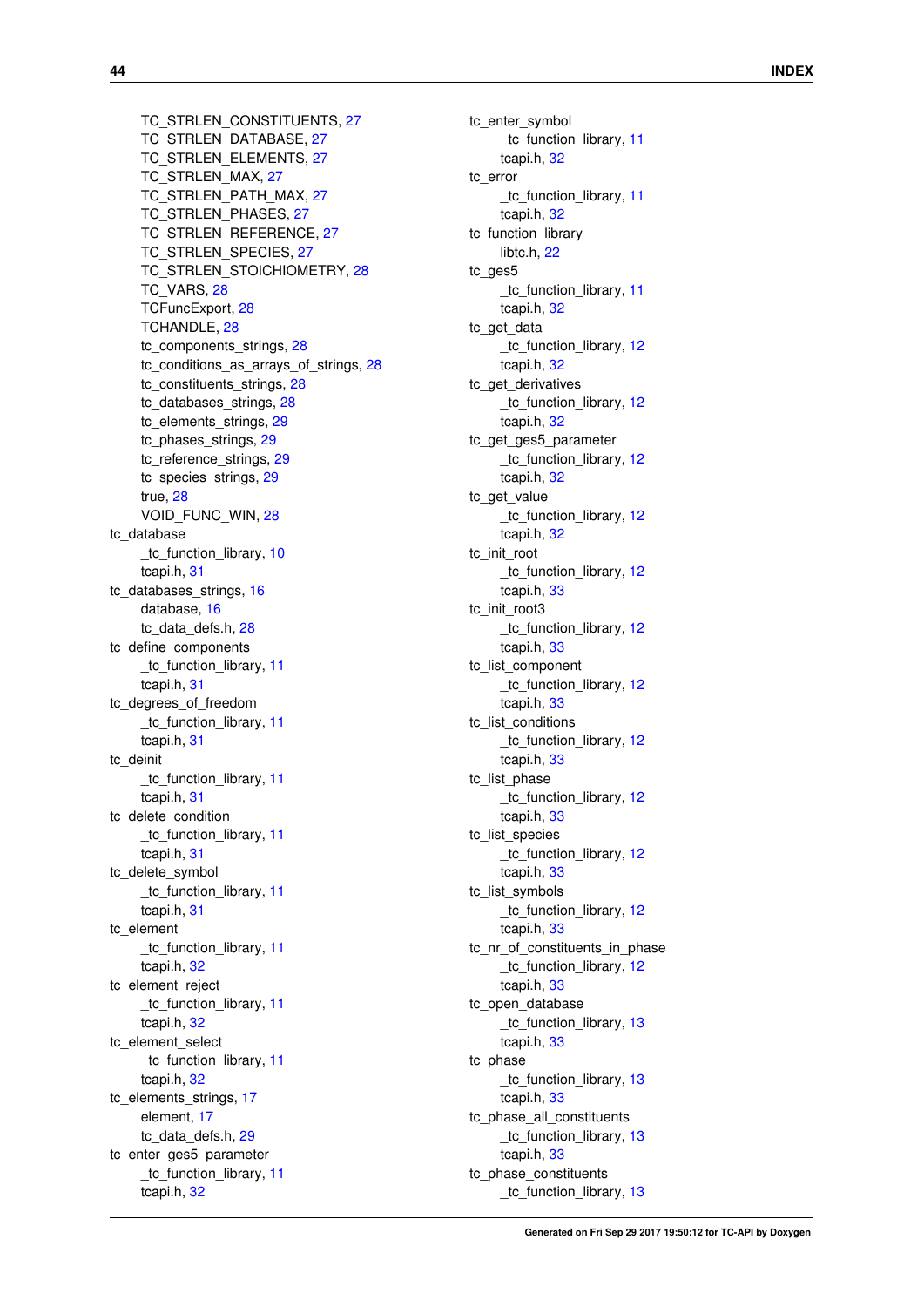tcapi.h, [34](#page-45-21) tc\_phase\_reject \_tc\_function\_library, [13](#page-24-24) tcapi.h, [34](#page-45-21) tc\_phase\_select \_tc\_function\_library, [13](#page-24-24) tcapi.h, [34](#page-45-21) tc\_phase\_status tc function library, [13](#page-24-24) tcapi.h, [34](#page-45-21) tc\_phase\_structure tc function library, [13](#page-24-24) tcapi.h, [34](#page-45-21) tc\_phases\_strings, [17](#page-28-12) phase, [17](#page-28-12) tc\_data\_defs.h, [29](#page-40-23) tc\_poly3 tc function library, [13](#page-24-24) tcapi.h, [34](#page-45-21) tc\_put\_sitefractions \_tc\_function\_library, [13](#page-24-24) tcapi.h, [34](#page-45-21) tc\_read\_poly3\_file tc\_function\_library, [13](#page-24-24) tcapi.h, [34](#page-45-21) tc\_reference\_strings, [17](#page-28-12) reference, [18](#page-29-8) tc\_data\_defs.h, [29](#page-40-23) tc\_reject\_constituent \_tc\_function\_library, [13](#page-24-24) tcapi.h, [34](#page-45-21) tc\_reset\_error \_tc\_function\_library, [14](#page-25-24) tcapi.h, [34](#page-45-21) tc\_restore\_constituent tc function library, [14](#page-25-24) tcapi.h, [34](#page-45-21) tc\_save\_poly3\_file \_tc\_function\_library, [14](#page-25-24) tcapi.h, [35](#page-46-23) tc\_select\_equilibrium \_tc\_function\_library, [14](#page-25-24) tcapi.h, [35](#page-46-23) tc\_set\_component\_status tc\_function\_library, [14](#page-25-24) tcapi.h, [35](#page-46-23) tc\_set\_condition tc function library, [14](#page-25-24) tcapi.h, [35](#page-46-23) tc\_set\_license\_code \_tc\_function\_library, [14](#page-25-24) tcapi.h, [35](#page-46-23) tc\_set\_minimization\_option tc function library, [14](#page-25-24) tcapi.h, [35](#page-46-23) tc\_set\_phase\_addition tc\_function\_library, [14](#page-25-24) tcapi.h, [35](#page-46-23)